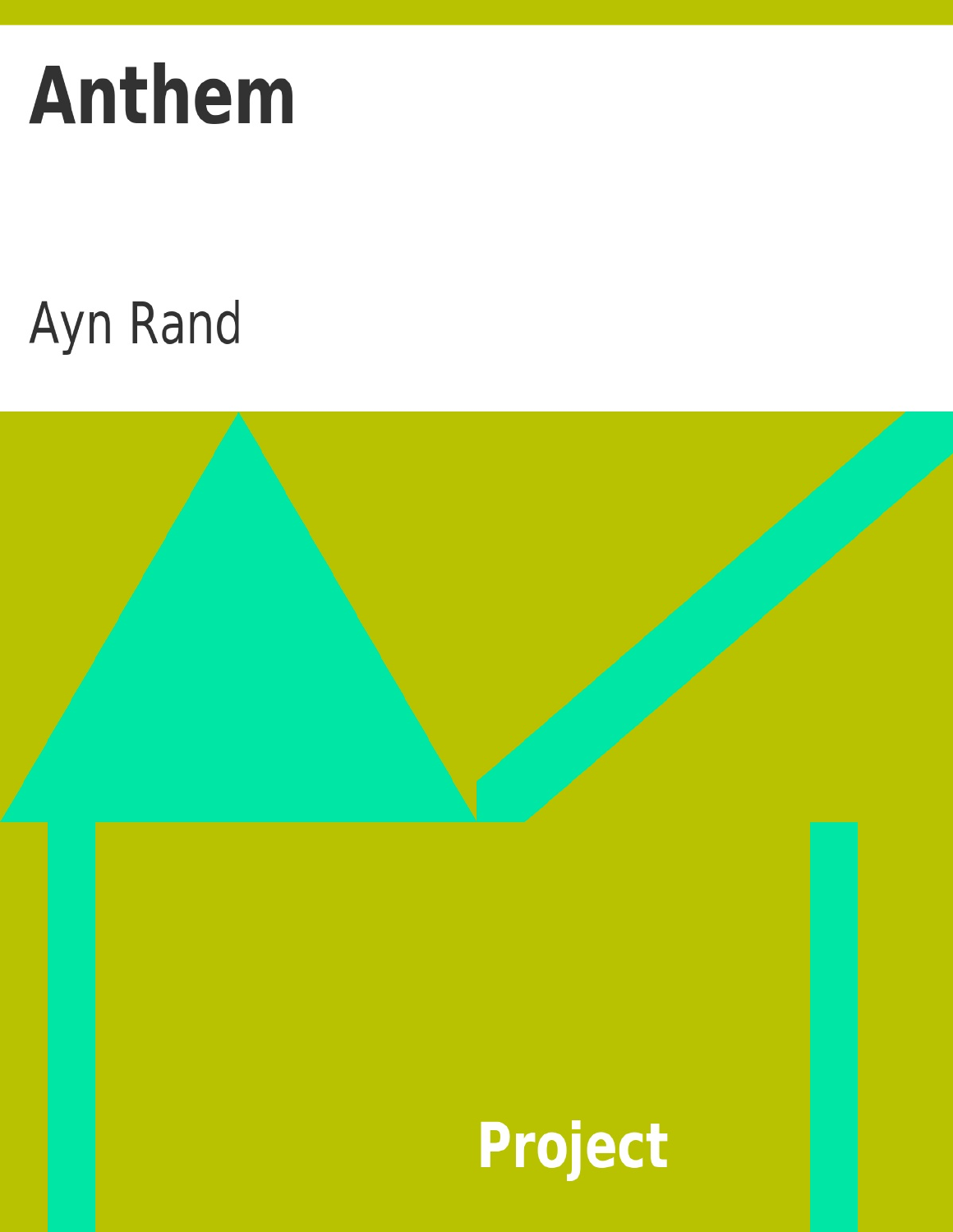The Project Gutenberg EBook of Anthem, by Ayn Rand

This eBook is for the use of anyone anywhere at no cost and with almost no restrictions whatsoever. You may copy it, give it away or re-use it under the terms of the Project Gutenberg License included with this eBook or online at www.gutenberg.org

Title: Anthem

Author: Ayn Rand

Release Date: March, 1998 [EBook #1250] Last Updated: November 5, 2019

Language: English

\*\*\* START OF THIS PROJECT GUTENBERG EBOOK ANTHEM \*\*\*

Produced by An anonymous group of volunteers, and David Widger

### **ANTHEM**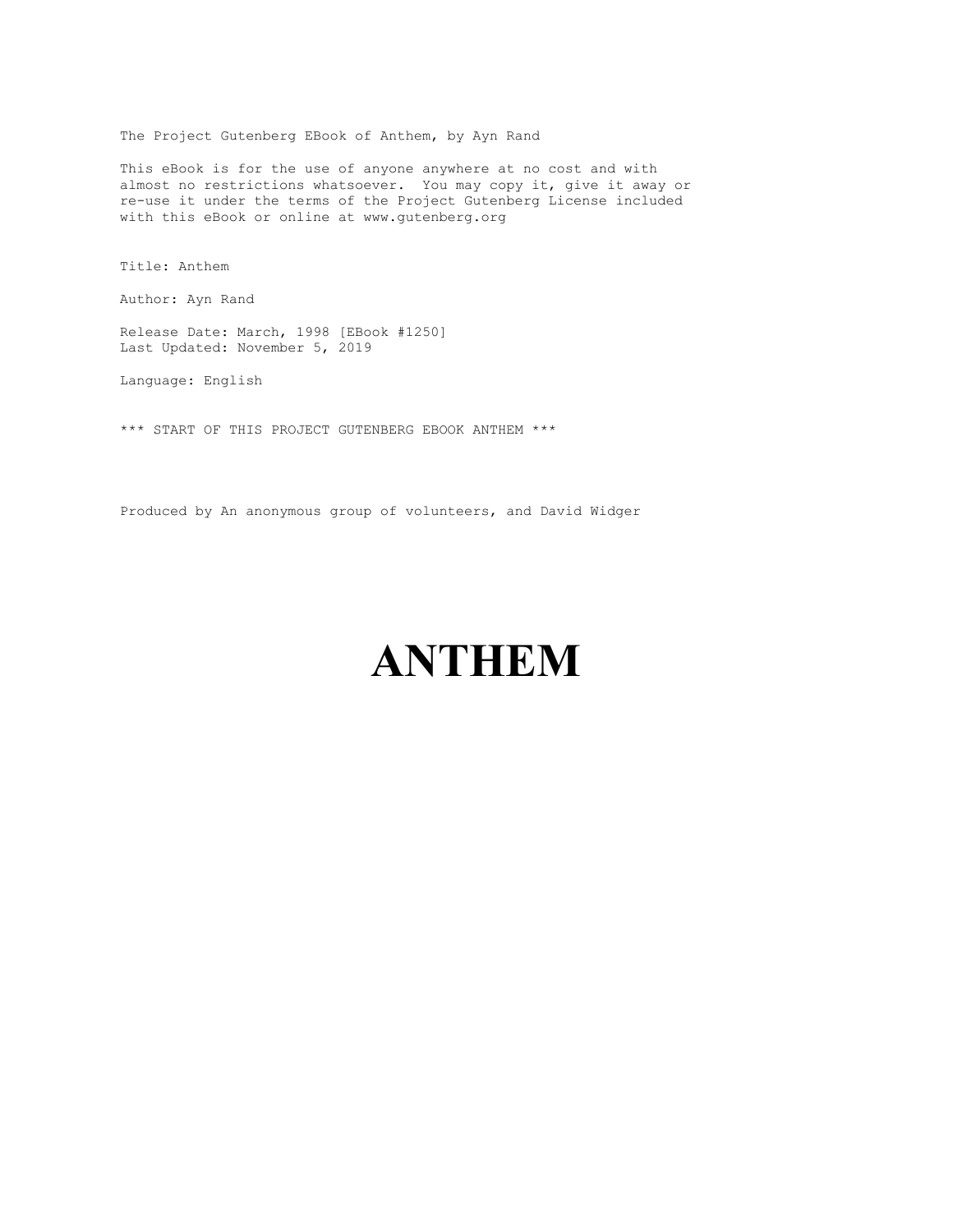#### **by Ayn Rand**

#### **CONTENTS**

[PART ONE](#page-2-0)

[PART TWO](#page-13-0)

[PART THREE](#page-21-0)

[PART FOUR](#page-23-0)

[PART FIVE](#page-25-0)

[PART SIX](#page-27-0)

[PART SEVEN](#page-30-0)

[PART EIGHT](#page-35-0)

[PART NINE](#page-37-0)

[PART TEN](#page-41-0)

[PART ELEVEN](#page-45-0)

<span id="page-2-0"></span>[PART TWELVE](#page-48-0)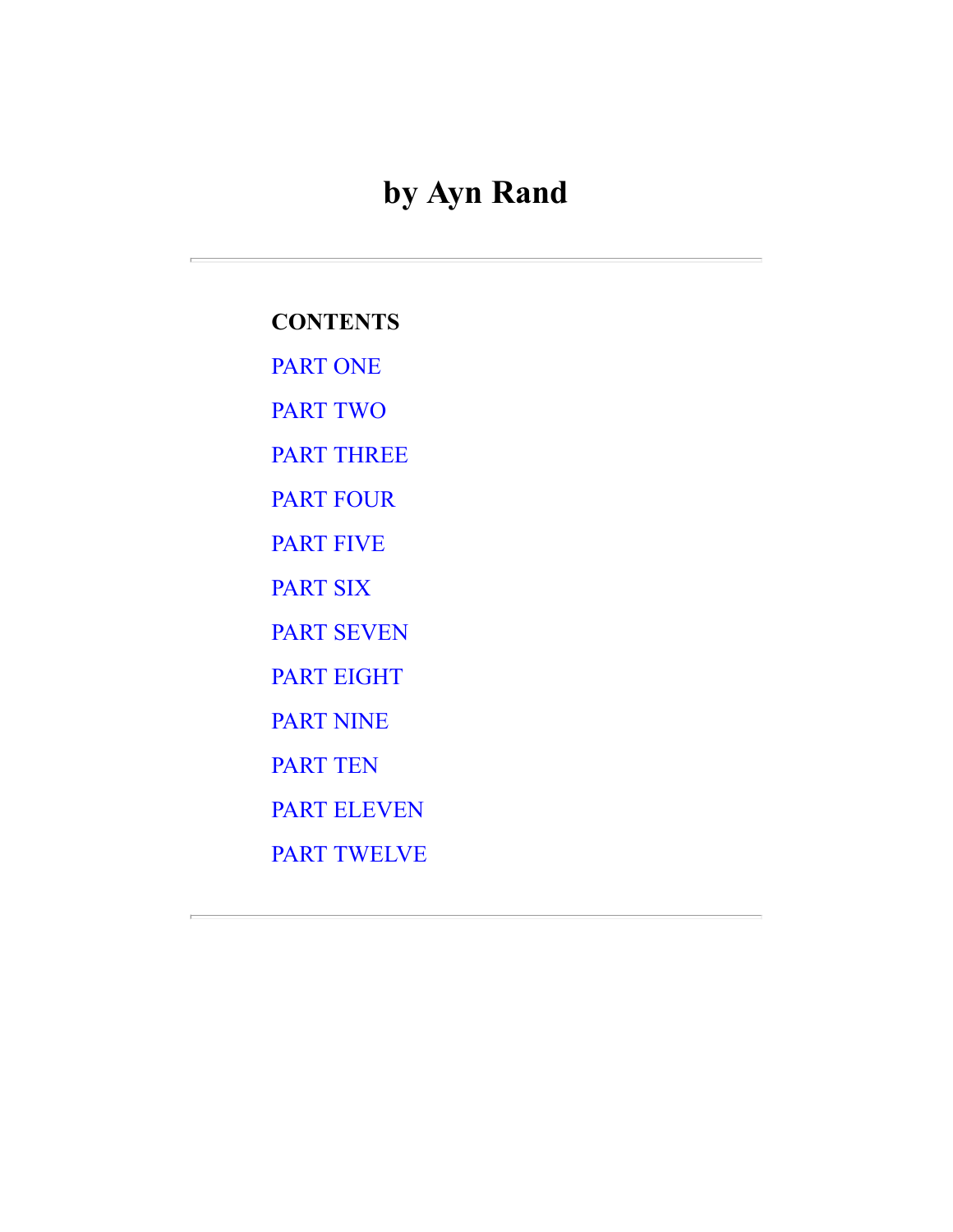#### **PART ONE**

It is a sin to write this. It is a sin to think words no others think and to put them down upon a paper no others are to see. It is base and evil. It is as if we were speaking alone to no ears but our own. And we know well that there is no transgression blacker than to do or think alone. We have broken the laws. The laws say that men may not write unless the Council of Vocations bid them so. May we be forgiven!

But this is not the only sin upon us. We have committed a greater crime, and for this crime there is no name. What punishment awaits us if it be discovered we know not, for no such crime has come in the memory of men and there are no laws to provide for it.

It is dark here. The flame of the candle stands still in the air. Nothing moves in this tunnel save our hand on the paper. We are alone here under the earth. It is a fearful word, alone. The laws say that none among men may be alone, ever and at any time, for this is the great transgression and the root of all evil. But we have broken many laws. And now there is nothing here save our one body, and it is strange to see only two legs stretched on the ground, and on the wall before us the shadow of our one head.

The walls are cracked and water runs upon them in thin threads without sound, black and glistening as blood. We stole the candle from the larder of the Home of the Street Sweepers. We shall be sentenced to ten years in the Palace of Corrective Detention if it be discovered. But this matters not. It matters only that the light is precious and we should not waste it to write when we need it for that work which is our crime. Nothing matters save the work, our secret, our evil, our precious work. Still, we must also write, for —may the Council have mercy upon us!—we wish to speak for once to no ears but our own.

Our name is Equality 7-2521, as it is written on the iron bracelet which all men wear on their left wrists with their names upon it. We are twenty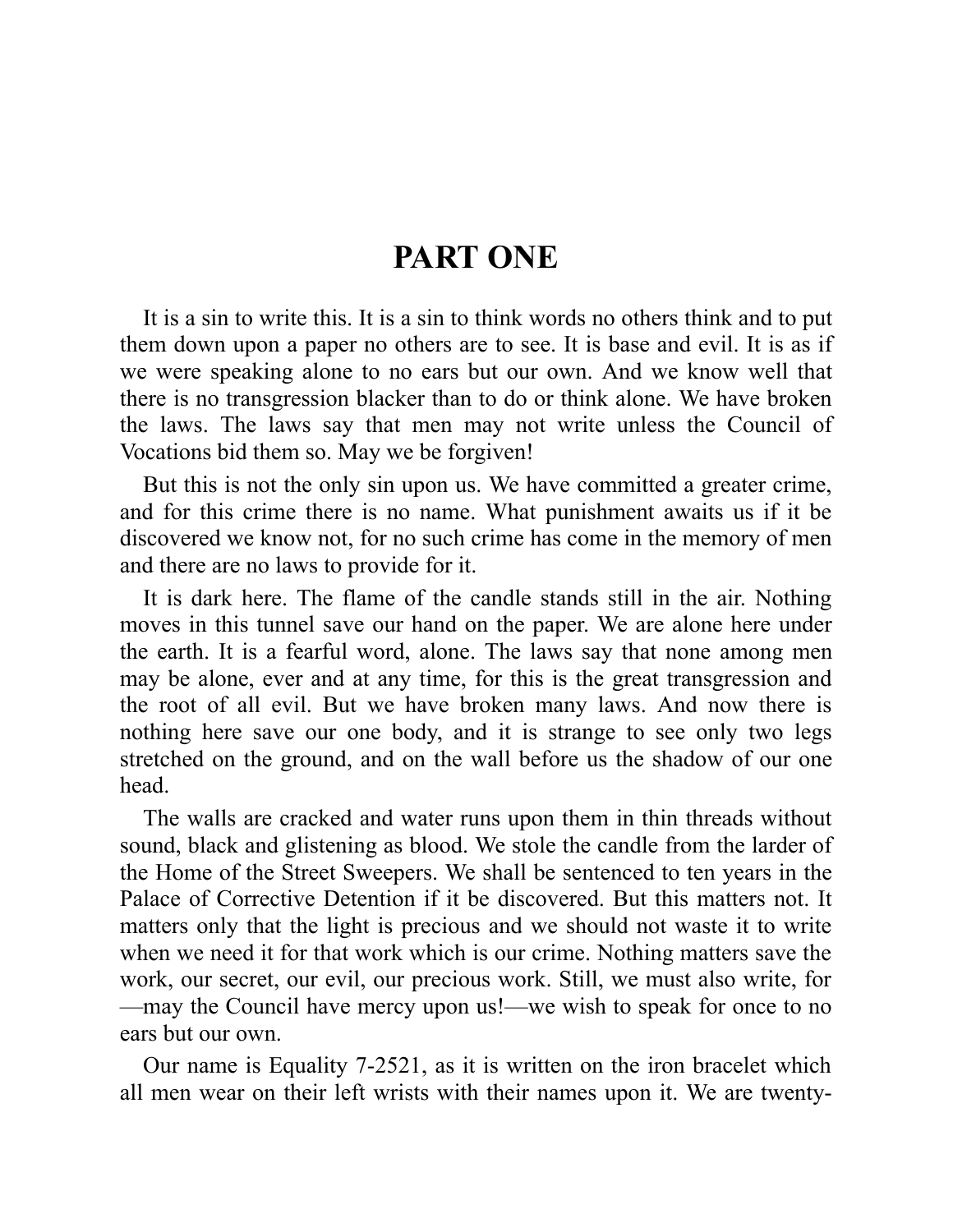one years old. We are six feet tall, and this is a burden, for there are not many men who are six feet tall. Ever have the Teachers and the Leaders pointed to us and frowned and said:

"There is evil in your bones, Equality 7-2521, for your body has grown beyond the bodies of your brothers." But we cannot change our bones nor our body.

We were born with a curse. It has always driven us to thoughts which are forbidden. It has always given us wishes which men may not wish. We know that we are evil, but there is no will in us and no power to resist it. This is our wonder and our secret fear, that we know and do not resist.

We strive to be like all our brother men, for all men must be alike. Over the portals of the Palace of the World Council, there are words cut in the marble, which we repeat to ourselves whenever we are tempted:

 "WE ARE ONE IN ALL AND ALL IN ONE. THERE ARE NO MEN BUT ONLY THE GREAT *WE*, ONE, INDIVISIBLE AND FOREVER."

We repeat this to ourselves, but it helps us not.

These words were cut long ago. There is green mould in the grooves of the letters and yellow streaks on the marble, which come from more years than men could count. And these words are the truth, for they are written on the Palace of the World Council, and the World Council is the body of all truth. Thus has it been ever since the Great Rebirth, and farther back than that no memory can reach.

But we must never speak of the times before the Great Rebirth, else we are sentenced to three years in the Palace of Corrective Detention. It is only the Old Ones who whisper about it in the evenings, in the Home of the Useless. They whisper many strange things, of the towers which rose to the sky, in those Unmentionable Times, and of the wagons which moved without horses, and of the lights which burned without flame. But those times were evil. And those times passed away, when men saw the Great Truth which is this: that all men are one and that there is no will save the will of all men together.

All men are good and wise. It is only we, Equality 7-2521, we alone who were born with a curse. For we are not like our brothers. And as we look back upon our life, we see that it has ever been thus and that it has brought us step by step to our last, supreme transgression, our crime of crimes hidden here under the ground.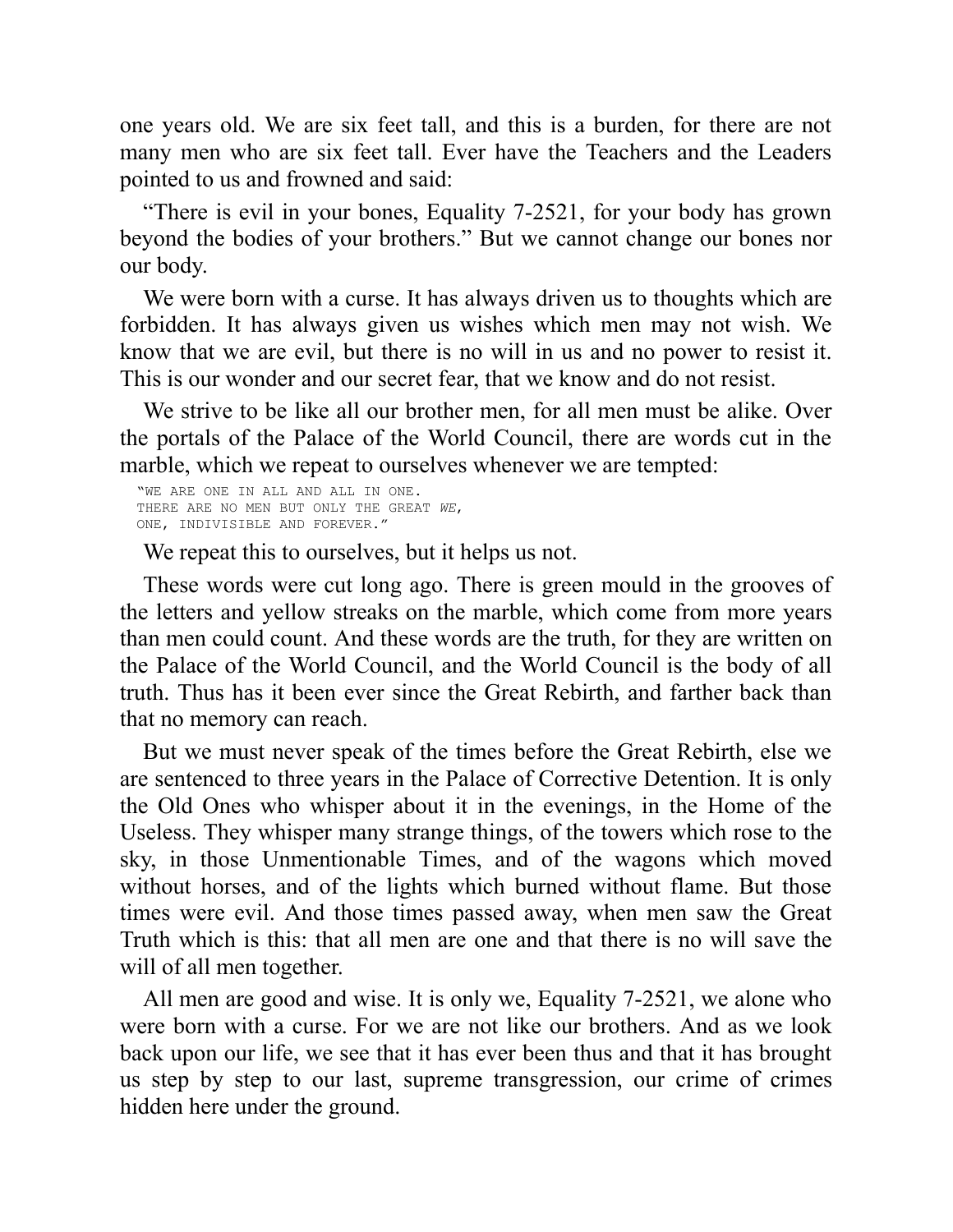We remember the Home of the Infants where we lived till we were five years old, together with all the children of the City who had been born in the same year. The sleeping halls there were white and clean and bare of all things save one hundred beds. We were just like all our brothers then, save for the one transgression: we fought with our brothers. There are few offenses blacker than to fight with our brothers, at any age and for any cause whatsoever. The Council of the Home told us so, and of all the children of that year, we were locked in the cellar most often.

When we were five years old, we were sent to the Home of the Students, where there are ten wards, for our ten years of learning. Men must learn till they reach their fifteenth year. Then they go to work. In the Home of the Students we arose when the big bell rang in the tower and we went to our beds when it rang again. Before we removed our garments, we stood in the great sleeping hall, and we raised our right arms, and we said all together with the three Teachers at the head:

"We are nothing. Mankind is all. By the grace of our brothers are we allowed our lives. We exist through, by and for our brothers who are the State. Amen."

Then we slept. The sleeping halls were white and clean and bare of all things save one hundred beds.

We, Equality 7-2521, were not happy in those years in the Home of the Students. It was not that the learning was too hard for us. It was that the learning was too easy. This is a great sin, to be born with a head which is too quick. It is not good to be different from our brothers, but it is evil to be superior to them. The Teachers told us so, and they frowned when they looked upon us.

So we fought against this curse. We tried to forget our lessons, but we always remembered. We tried not to understand what the Teachers taught, but we always understood it before the Teachers had spoken. We looked upon Union 5-3992, who were a pale boy with only half a brain, and we tried to say and do as they did, that we might be like them, like Union 5- 3992, but somehow the Teachers knew that we were not. And we were lashed more often than all the other children.

The Teachers were just, for they had been appointed by the Councils, and the Councils are the voice of all justice, for they are the voice of all men. And if sometimes, in the secret darkness of our heart, we regret that which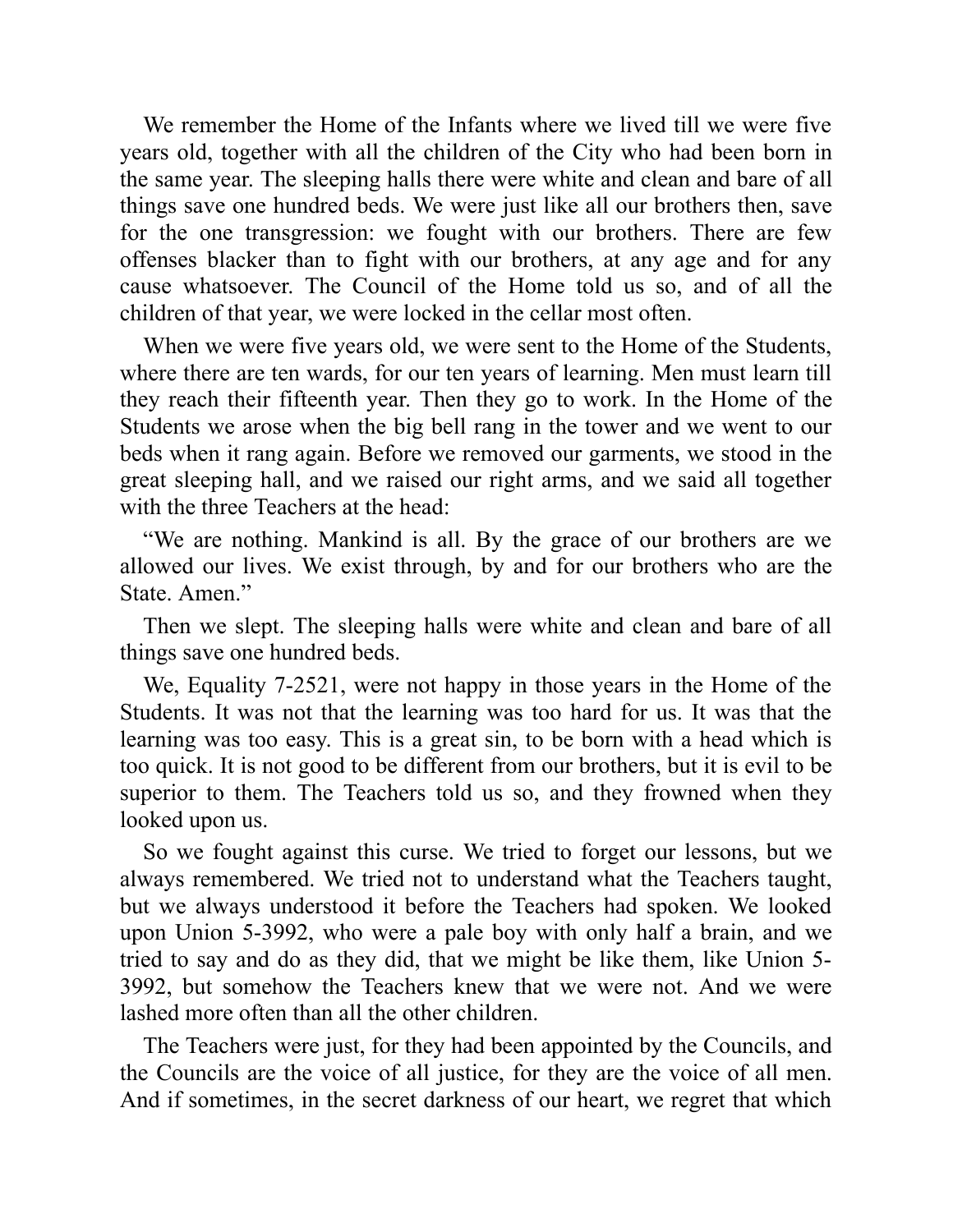befell us on our fifteenth birthday, we know that it was through our own guilt. We had broken a law, for we had not paid heed to the words of our Teachers. The Teachers had said to us all:

"Dare not choose in your minds the work you would like to do when you leave the Home of the Students. You shall do that which the Council of Vocations shall prescribe for you. For the Council of Vocations knows in its great wisdom where you are needed by your brother men, better than you can know it in your unworthy little minds. And if you are not needed by your brother man, there is no reason for you to burden the earth with your bodies."

We knew this well, in the years of our childhood, but our curse broke our will. We were guilty and we confess it here: we were guilty of the great Transgression of Preference. We preferred some work and some lessons to the others. We did not listen well to the history of all the Councils elected since the Great Rebirth. But we loved the Science of Things. We wished to know. We wished to know about all the things which make the earth around us. We asked so many questions that the Teachers forbade it.

We think that there are mysteries in the sky and under the water and in the plants which grow. But the Council of Scholars has said that there are no mysteries, and the Council of Scholars knows all things. And we learned much from our Teachers. We learned that the earth is flat and that the sun revolves around it, which causes the day and the night. We learned the names of all the winds which blow over the seas and push the sails of our great ships. We learned how to bleed men to cure them of all ailments.

We loved the Science of Things. And in the darkness, in the secret hour, when we awoke in the night and there were no brothers around us, but only their shapes in the beds and their snores, we closed our eyes, and we held our lips shut, and we stopped our breath, that no shudder might let our brothers see or hear or guess, and we thought that we wished to be sent to the Home of the Scholars when our time would come.

All the great modern inventions come from the Home of the Scholars, such as the newest one, which was found only a hundred years ago, of how to make candles from wax and string; also, how to make glass, which is put in our windows to protect us from the rain. To find these things, the Scholars must study the earth and learn from the rivers, from the sands, from the winds and the rocks. And if we went to the Home of the Scholars,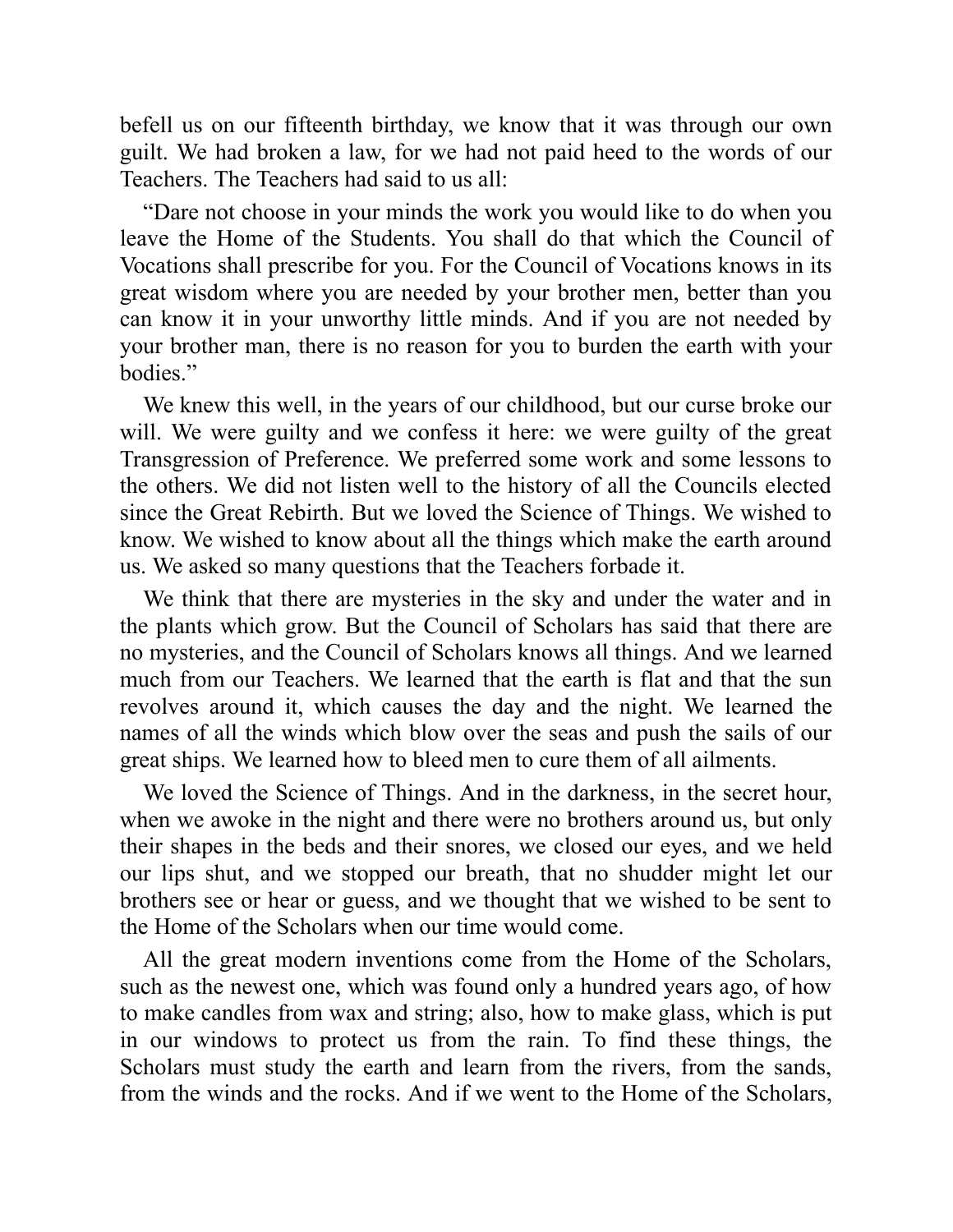we could learn from these also. We could ask questions of these, for they do not forbid questions.

And questions give us no rest. We know not why our curse makes us seek we know not what, ever and ever. But we cannot resist it. It whispers to us that there are great things on this earth of ours, and that we can know them if we try, and that we must know them. We ask, why must we know, but it has no answer to give us. We must know that we may know.

So we wished to be sent to the Home of the Scholars. We wished it so much that our hands trembled under the blankets in the night, and we bit our arm to stop that other pain which we could not endure. It was evil and we dared not face our brothers in the morning. For men may wish nothing for themselves. And we were punished when the Council of Vocations came to give us our life Mandates which tell those who reach their fifteenth year what their work is to be for the rest of their days.

The Council of Vocations came on the first day of spring, and they sat in the great hall. And we who were fifteen and all the Teachers came into the great hall. And the Council of Vocations sat on a high dais, and they had but two words to speak to each of the Students. They called the Students' names, and when the Students stepped before them, one after another, the Council said: "Carpenter" or "Doctor" or "Cook" or "Leader." Then each Student raised their right arm and said: "The will of our brothers be done."

Now if the Council has said "Carpenter" or "Cook," the Students so assigned go to work and they do not study any further. But if the Council has said "Leader," then those Students go into the Home of the Leaders, which is the greatest house in the City, for it has three stories. And there they study for many years, so that they may become candidates and be elected to the City Council and the State Council and the World Council by a free and general vote of all men. But we wished not to be a Leader, even though it is a great honor. We wished to be a Scholar.

So we awaited our turn in the great hall and then we heard the Council of Vocations call our name: "Equality 7-2521." We walked to the dais, and our legs did not tremble, and we looked up at the Council. There were five members of the Council, three of the male gender and two of the female. Their hair was white and their faces were cracked as the clay of a dry river bed. They were old. They seemed older than the marble of the Temple of the World Council. They sat before us and they did not move. And we saw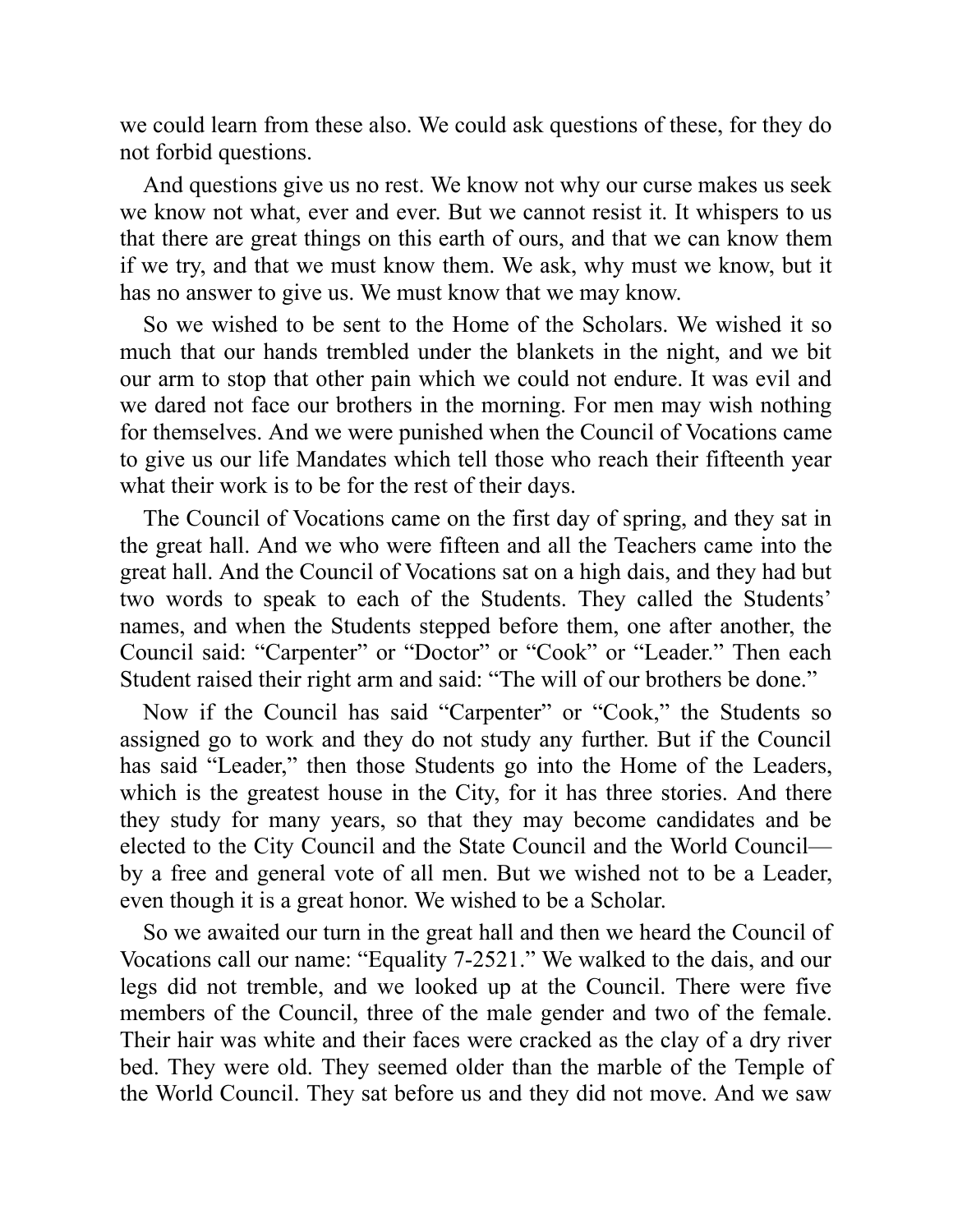no breath to stir the folds of their white togas. But we knew that they were alive, for a finger of the hand of the oldest rose, pointed to us, and fell down again. This was the only thing which moved, for the lips of the oldest did not move as they said: "Street Sweeper."

We felt the cords of our neck grow tight as our head rose higher to look upon the faces of the Council, and we were happy. We knew we had been guilty, but now we had a way to atone for it. We would accept our Life Mandate, and we would work for our brothers, gladly and willingly, and we would erase our sin against them, which they did not know, but we knew. So we were happy, and proud of ourselves and of our victory over ourselves. We raised our right arm and we spoke, and our voice was the clearest, the steadiest voice in the hall that day, and we said:

"The will of our brothers be done."

And we looked straight into the eyes of the Council, but their eyes were as cold blue glass buttons.

So we went into the Home of the Street Sweepers. It is a grey house on a narrow street. There is a sundial in its courtyard, by which the Council of the Home can tell the hours of the day and when to ring the bell. When the bell rings, we all arise from our beds. The sky is green and cold in our windows to the east. The shadow on the sundial marks off a half-hour while we dress and eat our breakfast in the dining hall, where there are five long tables with twenty clay plates and twenty clay cups on each table. Then we go to work in the streets of the City, with our brooms and our rakes. In five hours, when the sun is high, we return to the Home and we eat our midday meal, for which one-half hour is allowed. Then we go to work again. In five hours, the shadows are blue on the pavements, and the sky is blue with a deep brightness which is not bright. We come back to have our dinner, which lasts one hour. Then the bell rings and we walk in a straight column to one of the City Halls, for the Social Meeting. Other columns of men arrive from the Homes of the different Trades. The candles are lit, and the Councils of the different Homes stand in a pulpit, and they speak to us of our duties and of our brother men. Then visiting Leaders mount the pulpit and they read to us the speeches which were made in the City Council that day, for the City Council represents all men and all men must know. Then we sing hymns, the Hymn of Brotherhood, and the Hymn of Equality, and the Hymn of the Collective Spirit. The sky is a soggy purple when we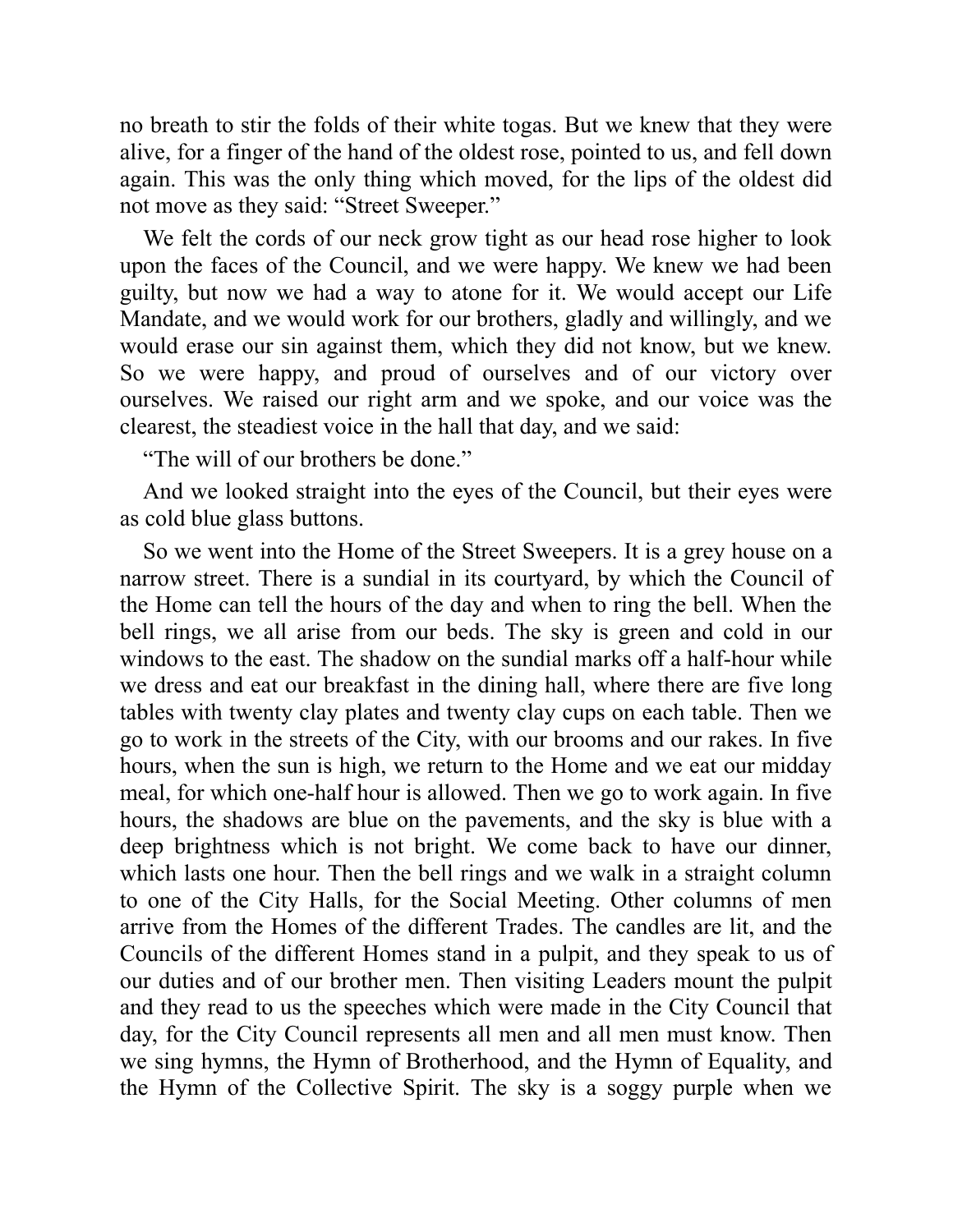return to the Home. Then the bell rings and we walk in a straight column to the City Theatre for three hours of Social Recreation. There a play is shown upon the stage, with two great choruses from the Home of the Actors, which speak and answer all together, in two great voices. The plays are about toil and how good it is. Then we walk back to the Home in a straight column. The sky is like a black sieve pierced by silver drops that tremble, ready to burst through. The moths beat against the street lanterns. We go to our beds and we sleep, till the bell rings again. The sleeping halls are white and clean and bare of all things save one hundred beds.

Thus have we lived each day of four years, until two springs ago when our crime happened. Thus must all men live until they are forty. At forty, they are worn out. At forty, they are sent to the Home of the Useless, where the Old Ones live. The Old Ones do not work, for the State takes care of them. They sit in the sun in summer and they sit by the fire in winter. They do not speak often, for they are weary. The Old Ones know that they are soon to die. When a miracle happens and some live to be forty-five, they are the Ancient Ones, and the children stare at them when passing by the Home of the Useless. Such is to be our life, as that of all our brothers and of the brothers who came before us.

Such would have been our life, had we not committed our crime which changed all things for us. And it was our curse which drove us to our crime. We had been a good Street Sweeper and like all our brother Street Sweepers, save for our cursed wish to know. We looked too long at the stars at night, and at the trees and the earth. And when we cleaned the yard of the Home of the Scholars, we gathered the glass vials, the pieces of metal, the dried bones which they had discarded. We wished to keep these things and to study them, but we had no place to hide them. So we carried them to the City Cesspool. And then we made the discovery.

It was on a day of the spring before last. We Street Sweepers work in brigades of three, and we were with Union 5-3992, they of the half-brain, and with International 4-8818. Now Union 5-3992 are a sickly lad and sometimes they are stricken with convulsions, when their mouth froths and their eyes turn white. But International 4-8818 are different. They are a tall, strong youth and their eyes are like fireflies, for there is laughter in their eyes. We cannot look upon International 4-8818 and not smile in answer. For this they were not liked in the Home of the Students, as it is not proper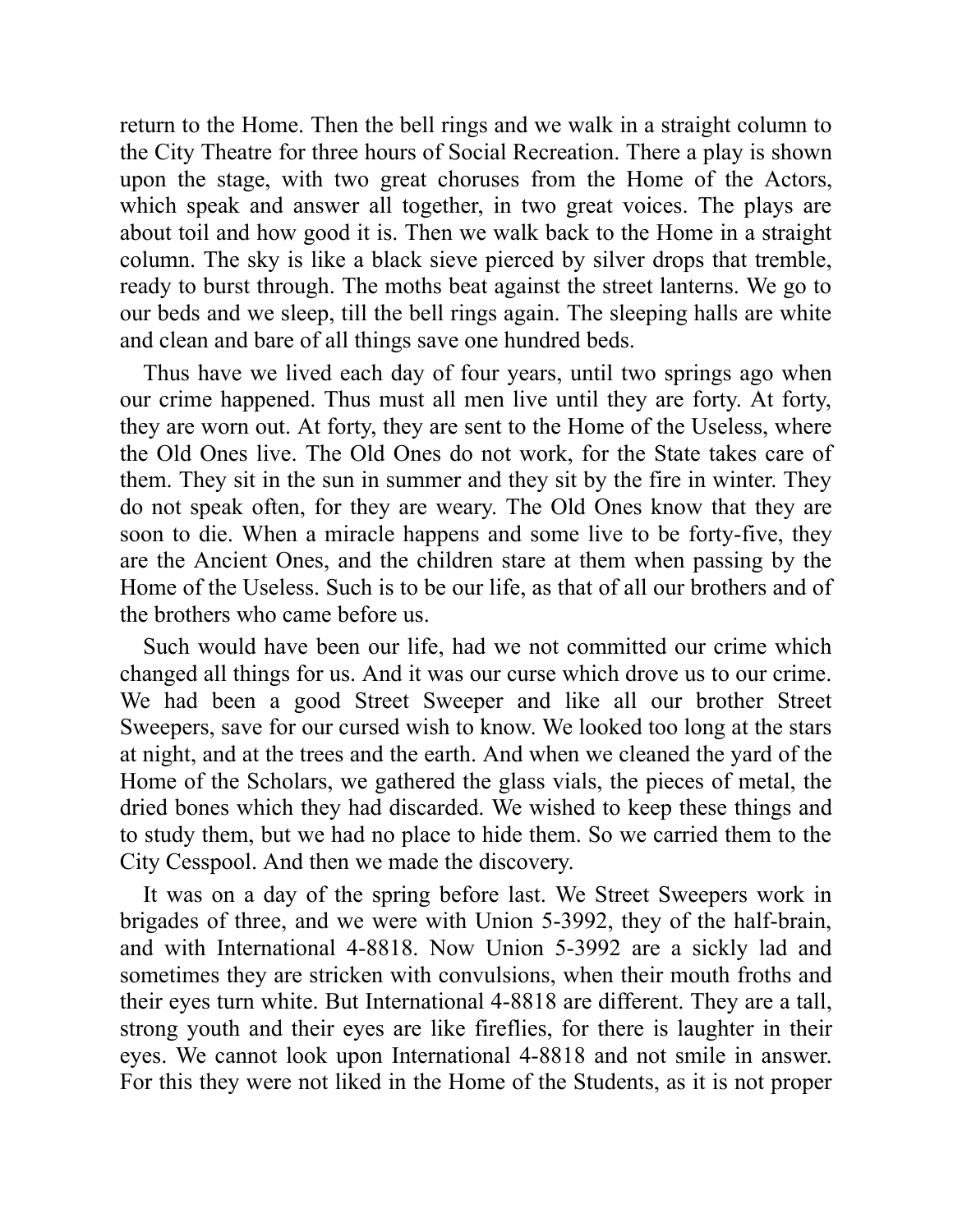to smile without reason. And also they were not liked because they took pieces of coal and they drew pictures upon the walls, and they were pictures which made men laugh. But it is only our brothers in the Home of the Artists who are permitted to draw pictures, so International 4-8818 were sent to the Home of the Street Sweepers, like ourselves.

International 4-8818 and we are friends. This is an evil thing to say, for it is a transgression, the great Transgression of Preference, to love any among men better than the others, since we must love all men and all men are our friends. So International 4-8818 and we have never spoken of it. But we know. We know, when we look into each other's eyes. And when we look thus without words, we both know other things also, strange things for which there are no words, and these things frighten us.

So on that day of the spring before last, Union 5-3992 were stricken with convulsions on the edge of the City, near the City Theatre. We left them to lie in the shade of the Theatre tent and we went with International 4-8818 to finish our work. We came together to the great ravine behind the Theatre. It is empty save for trees and weeds. Beyond the ravine there is a plain, and beyond the plain there lies the Uncharted Forest, about which men must not think.

We were gathering the papers and the rags which the wind had blown from the Theatre, when we saw an iron bar among the weeds. It was old and rusted by many rains. We pulled with all our strength, but we could not move it. So we called International 4-8818, and together we scraped the earth around the bar. Of a sudden the earth fell in before us, and we saw an old iron grill over a black hole.

International 4-8818 stepped back. But we pulled at the grill and it gave way. And then we saw iron rings as steps leading down a shaft into a darkness without bottom.

"We shall go down," we said to International 4-8818.

"It is forbidden," they answered.

We said: "The Council does not know of this hole, so it cannot be forbidden."

And they answered: "Since the Council does not know of this hole, there can be no law permitting to enter it. And everything which is not permitted by law is forbidden."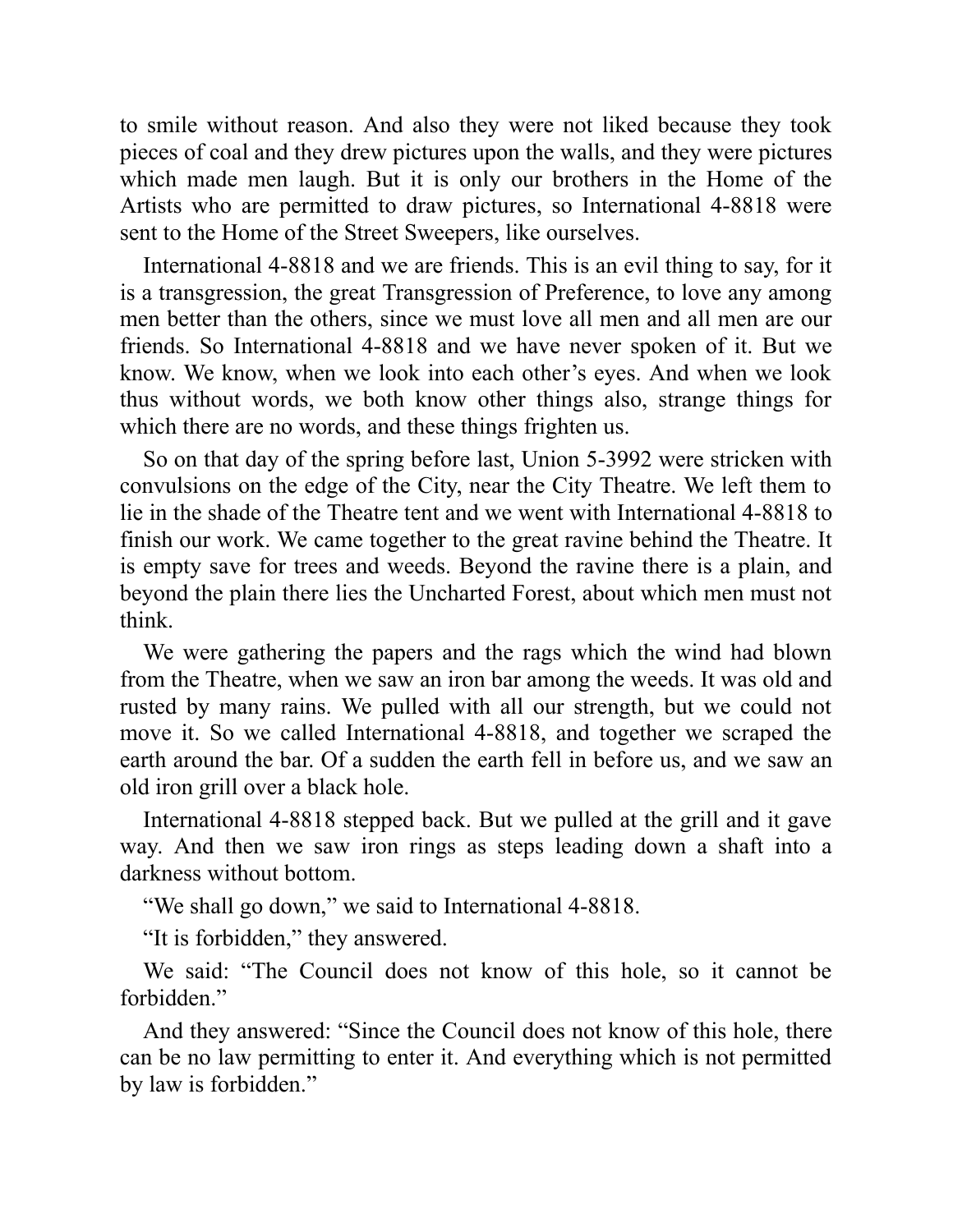But we said: "We shall go, none the less."

They were frightened, but they stood by and watched us go.

We hung on the iron rings with our hands and our feet. We could see nothing below us. And above us the hole open upon the sky grew smaller and smaller, till it came to be the size of a button. But still we went down. Then our foot touched the ground. We rubbed our eyes, for we could not see. Then our eyes became used to the darkness, but we could not believe what we saw.

No men known to us could have built this place, nor the men known to our brothers who lived before us, and yet it was built by men. It was a great tunnel. Its walls were hard and smooth to the touch; it felt like stone, but it was not stone. On the ground there were long thin tracks of iron, but it was not iron; it felt smooth and cold as glass. We knelt, and we crawled forward, our hand groping along the iron line to see where it would lead. But there was an unbroken night ahead. Only the iron tracks glowed through it, straight and white, calling us to follow. But we could not follow, for we were losing the puddle of light behind us. So we turned and we crawled back, our hand on the iron line. And our heart beat in our fingertips, without reason. And then we knew.

We knew suddenly that this place was left from the Unmentionable Times. So it was true, and those Times had been, and all the wonders of those Times. Hundreds upon hundreds of years ago men knew secrets which we have lost. And we thought: "This is a foul place. They are damned who touch the things of the Unmentionable Times." But our hand which followed the track, as we crawled, clung to the iron as if it would not leave it, as if the skin of our hand were thirsty and begging of the metal some secret fluid beating in its coldness.

We returned to the earth. International 4-8818 looked upon us and stepped back.

"Equality 7-2521," they said, "your face is white."

But we could not speak and we stood looking upon them.

They backed away, as if they dared not touch us. Then they smiled, but it was not a gay smile; it was lost and pleading. But still we could not speak. Then they said: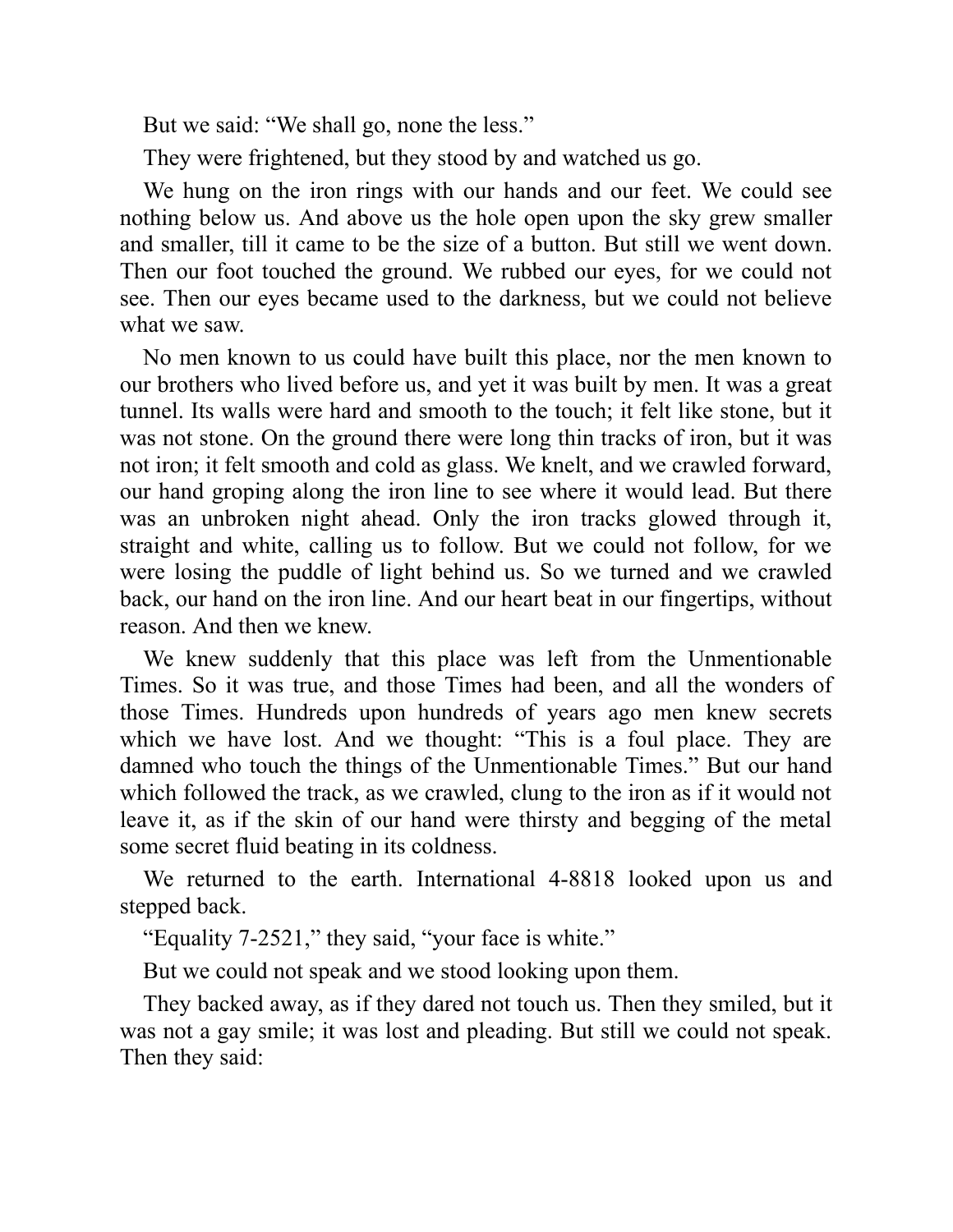"We shall report our find to the City Council and both of us will be rewarded."

And then we spoke. Our voice was hard and there was no mercy in our voice. We said:

"We shall not report our find to the City Council. We shall not report it to any men."

They raised their hands to their ears, for never had they heard such words as these.

"International 4-8818," we asked, "will you report us to the Council and see us lashed to death before your eyes?"

They stood straight all of a sudden and they answered: "Rather would we die."

"Then," we said, "keep silent. This place is ours. This place belongs to us, Equality 7-2521, and to no other men on earth. And if ever we surrender it, we shall surrender our life with it also."

Then we saw that the eyes of International 4-8818 were full to the lids with tears they dared not drop. They whispered, and their voice trembled, so that their words lost all shape:

"The will of the Council is above all things, for it is the will of our brothers, which is holy. But if you wish it so, we shall obey you. Rather shall we be evil with you than good with all our brothers. May the Council have mercy upon both our hearts!"

Then we walked away together and back to the Home of the Street Sweepers. And we walked in silence.

Thus did it come to pass that each night, when the stars are high and the Street Sweepers sit in the City Theatre, we, Equality 7-2521, steal out and run through the darkness to our place. It is easy to leave the Theatre; when the candles are blown out and the Actors come onto the stage, no eyes can see us as we crawl under our seat and under the cloth of the tent. Later, it is easy to steal through the shadows and fall in line next to International 4- 8818, as the column leaves the Theatre. It is dark in the streets and there are no men about, for no men may walk through the City when they have no mission to walk there. Each night, we run to the ravine, and we remove the stones which we have piled upon the iron grill to hide it from the men. Each night, for three hours, we are under the earth, alone.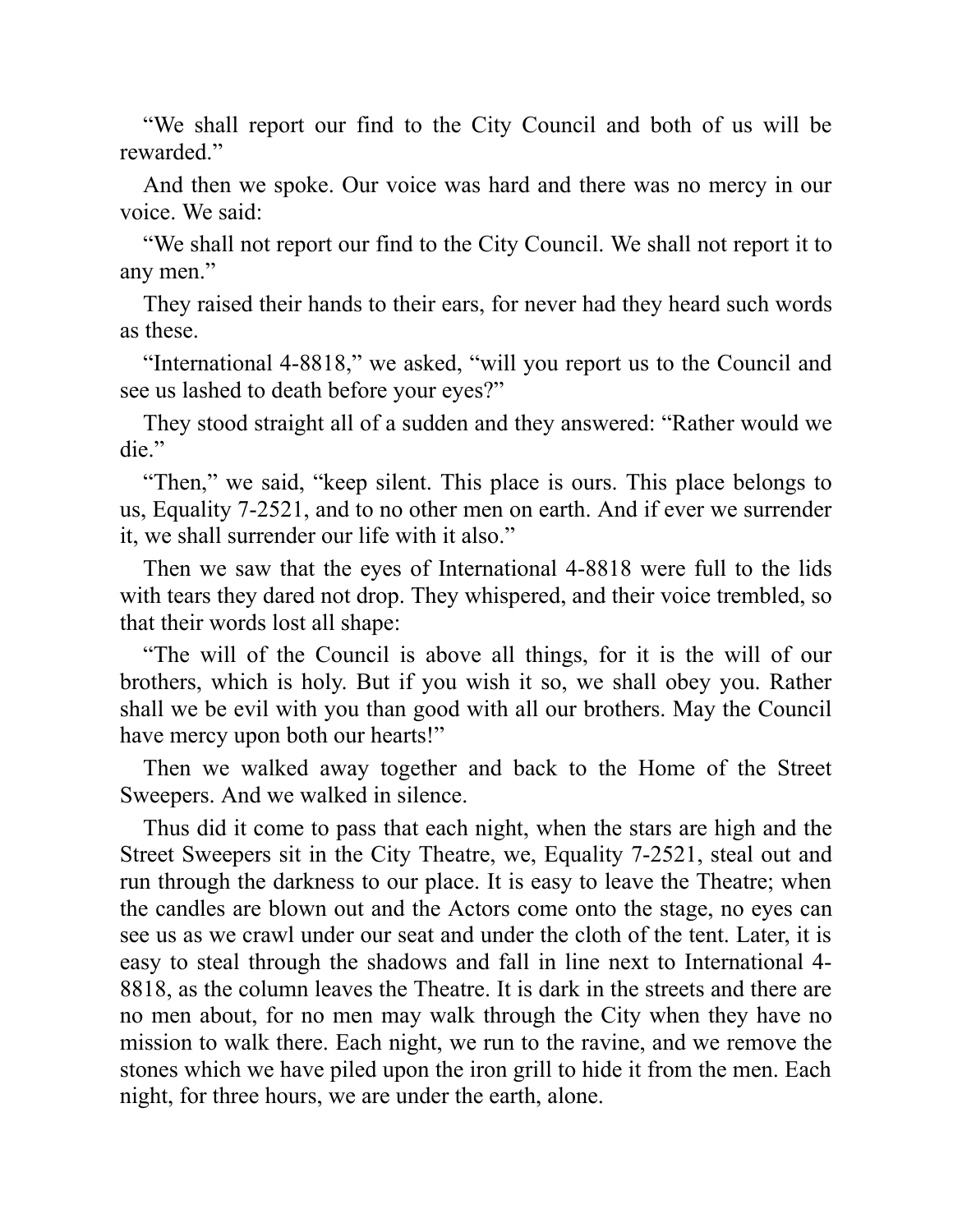We have stolen candles from the Home of the Street Sweepers, we have stolen flints and knives and paper, and we have brought them to this place. We have stolen glass vials and powders and acids from the Home of the Scholars. Now we sit in the tunnel for three hours each night and we study. We melt strange metals, and we mix acids, and we cut open the bodies of the animals which we find in the City Cesspool. We have built an oven of the bricks we gathered in the streets. We burn the wood we find in the ravine. The fire flickers in the oven and blue shadows dance upon the walls, and there is no sound of men to disturb us.

We have stolen manuscripts. This is a great offense. Manuscripts are precious, for our brothers in the Home of the Clerks spend one year to copy one single script in their clear handwriting. Manuscripts are rare and they are kept in the Home of the Scholars. So we sit under the earth and we read the stolen scripts. Two years have passed since we found this place. And in these two years we have learned more than we had learned in the ten years of the Home of the Students.

We have learned things which are not in the scripts. We have solved secrets of which the Scholars have no knowledge. We have come to see how great is the unexplored, and many lifetimes will not bring us to the end of our quest. But we wish no end to our quest. We wish nothing, save to be alone and to learn, and to feel as if with each day our sight were growing sharper than the hawk's and clearer than rock crystal.

Strange are the ways of evil. We are false in the faces of our brothers. We are defying the will of our Councils. We alone, of the thousands who walk this earth, we alone in this hour are doing a work which has no purpose save that we wish to do it. The evil of our crime is not for the human mind to probe. The nature of our punishment, if it be discovered, is not for the human heart to ponder. Never, not in the memory of the Ancient Ones' Ancients, never have men done that which we are doing.

<span id="page-13-0"></span>And yet there is no shame in us and no regret. We say to ourselves that we are a wretch and a traitor. But we feel no burden upon our spirit and no fear in our heart. And it seems to us that our spirit is clear as a lake troubled by no eyes save those of the sun. And in our heart—strange are the ways of evil!—in our heart there is the first peace we have known in twenty years.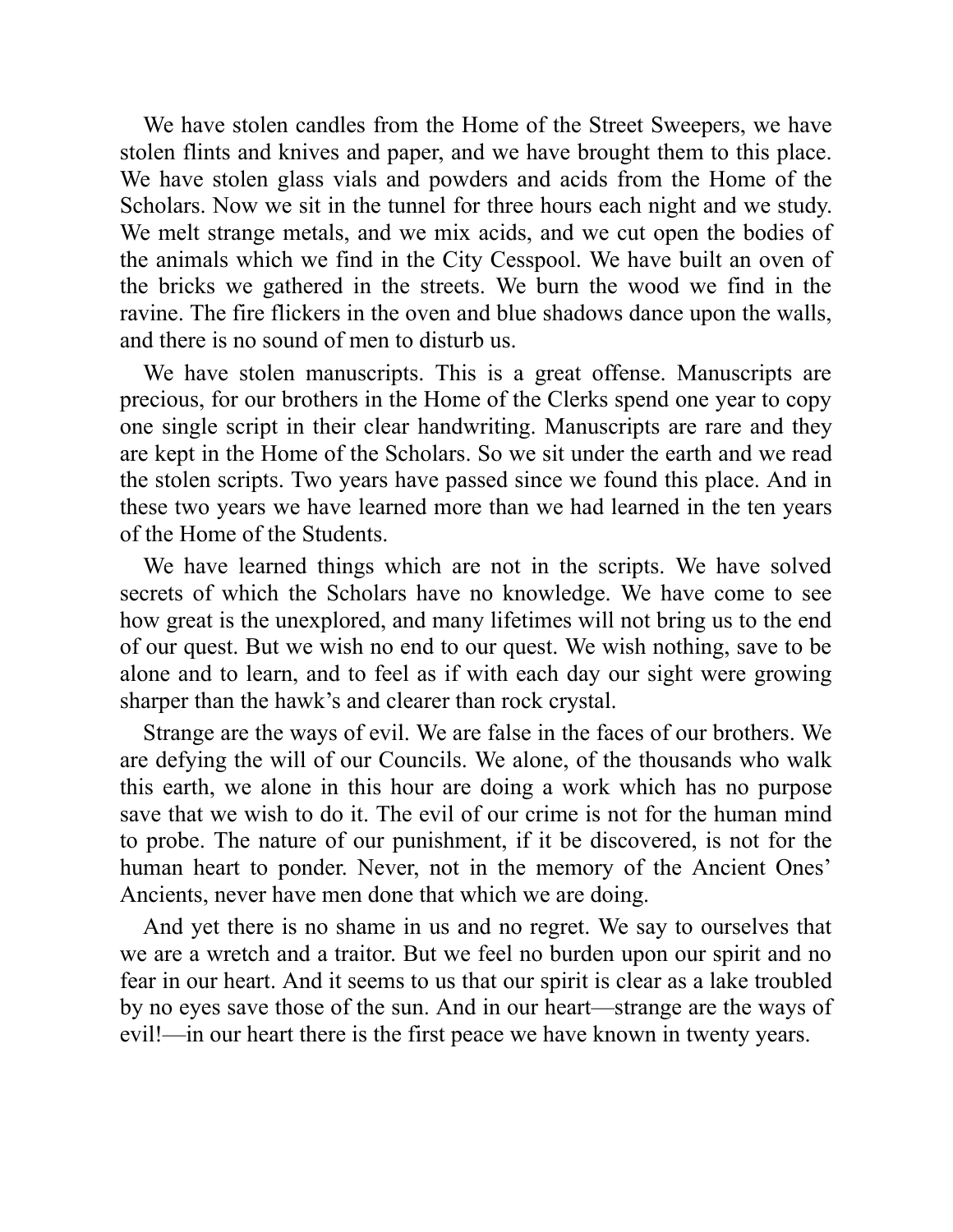#### **PART TWO**

Liberty 5-3000... Liberty five-three thousand ... Liberty 5-3000....

We wish to write this name. We wish to speak it, but we dare not speak it above a whisper. For men are forbidden to take notice of women, and women are forbidden to take notice of men. But we think of one among women, they whose name is Liberty 5-3000, and we think of no others. The women who have been assigned to work the soil live in the Homes of the Peasants beyond the City. Where the City ends there is a great road winding off to the north, and we Street Sweepers must keep this road clean to the first milepost. There is a hedge along the road, and beyond the hedge lie the fields. The fields are black and ploughed, and they lie like a great fan before us, with their furrows gathered in some hand beyond the sky, spreading forth from that hand, opening wide apart as they come toward us, like black pleats that sparkle with thin, green spangles. Women work in the fields, and their white tunics in the wind are like the wings of sea-gulls beating over the black soil.

And there it was that we saw Liberty 5-3000 walking along the furrows. Their body was straight and thin as a blade of iron. Their eyes were dark and hard and glowing, with no fear in them, no kindness and no guilt. Their hair was golden as the sun; their hair flew in the wind, shining and wild, as if it defied men to restrain it. They threw seeds from their hand as if they deigned to fling a scornful gift, and the earth was a beggar under their feet.

We stood still; for the first time did we know fear, and then pain. And we stood still that we might not spill this pain more precious than pleasure.

Then we heard a voice from the others call their name: "Liberty 5-3000," and they turned and walked back. Thus we learned their name, and we stood watching them go, till their white tunic was lost in the blue mist.

And the following day, as we came to the northern road, we kept our eyes upon Liberty 5-3000 in the field. And each day thereafter we knew the illness of waiting for our hour on the northern road. And there we looked at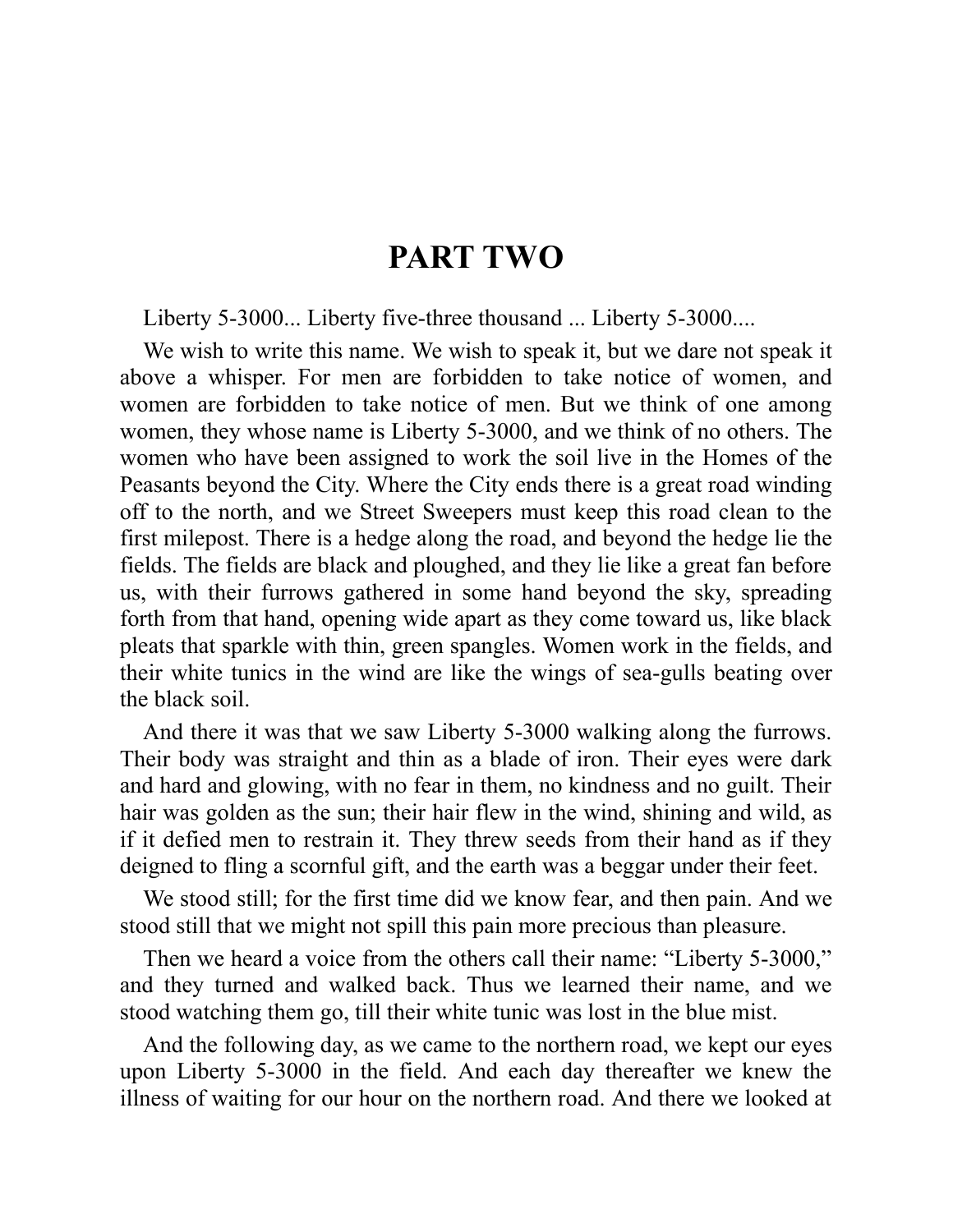Liberty 5-3000 each day. We know not whether they looked at us also, but we think they did. Then one day they came close to the hedge, and suddenly they turned to us. They turned in a whirl and the movement of their body stopped, as if slashed off, as suddenly as it had started. They stood still as a stone, and they looked straight upon us, straight into our eyes. There was no smile on their face, and no welcome. But their face was taut, and their eyes were dark. Then they turned as swiftly, and they walked away from us.

But the following day, when we came to the road, they smiled. They smiled to us and for us. And we smiled in answer. Their head fell back, and their arms fell, as if their arms and their thin white neck were stricken suddenly with a great lassitude. They were not looking upon us, but upon the sky. Then they glanced at us over their shoulder, as we felt as if a hand had touched our body, slipping softly from our lips to our feet.

Every morning thereafter, we greeted each other with our eyes. We dared not speak. It is a transgression to speak to men of other Trades, save in groups at the Social Meetings. But once, standing at the hedge, we raised our hand to our forehead and then moved it slowly, palm down, toward Liberty 5-3000. Had the others seen it, they could have guessed nothing, for it looked only as if we were shading our eyes from the sun. But Liberty 5- 3000 saw it and understood. They raised their hand to their forehead and moved it as we had. Thus, each day, we greet Liberty 5-3000, and they answer, and no men can suspect.

We do not wonder at this new sin of ours. It is our second Transgression of Preference, for we do not think of all our brothers, as we must, but only of one, and their name is Liberty 5-3000. We do not know why we think of them. We do not know why, when we think of them, we feel all of a sudden that the earth is good and that it is not a burden to live. We do not think of them as Liberty 5-3000 any longer. We have given them a name in our thoughts. We call them the Golden One. But it is a sin to give men names which distinguish them from other men. Yet we call them the Golden One, for they are not like the others. The Golden One are not like the others.

And we take no heed of the law which says that men may not think of women, save at the Time of Mating. This is the time each spring when all the men older than twenty and all the women older than eighteen are sent for one night to the City Palace of Mating. And each of the men have one of the women assigned to them by the Council of Eugenics. Children are born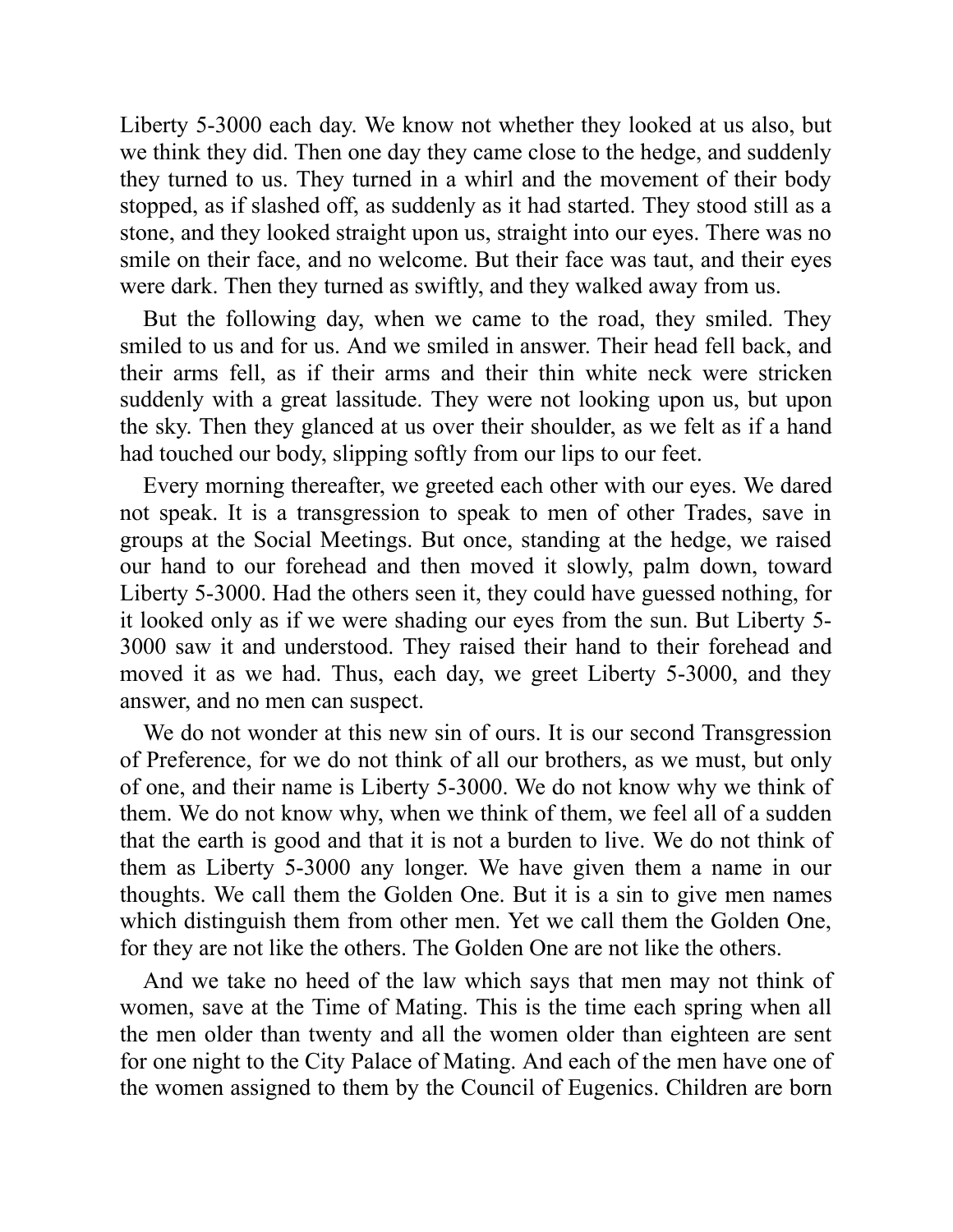each winter, but women never see their children and children never know their parents. Twice have we been sent to the Palace of Mating, but it is an ugly and shameful matter, of which we do not like to think.

We had broken so many laws, and today we have broken one more. Today, we spoke to the Golden One.

The other women were far off in the field, when we stopped at the hedge by the side of the road. The Golden One were kneeling alone at the moat which runs through the field. And the drops of water falling from their hands, as they raised the water to their lips, were like sparks of fire in the sun. Then the Golden One saw us, and they did not move, kneeling there, looking at us, and circles of light played upon their white tunic, from the sun on the water of the moat, and one sparkling drop fell from a finger of their hand held as frozen in the air.

Then the Golden One rose and walked to the hedge, as if they had heard a command in our eyes. The two other Street Sweepers of our brigade were a hundred paces away down the road. And we thought that International 4- 8818 would not betray us, and Union 5-3992 would not understand. So we looked straight upon the Golden One, and we saw the shadows of their lashes on their white cheeks and the sparks of sun on their lips. And we said:

"You are beautiful, Liberty 5-3000."

Their face did not move and they did not avert their eyes. Only their eyes grew wider, and there was triumph in their eyes, and it was not triumph over us, but over things we could not guess.

Then they asked:

"What is your name?"

"Equality 7-2521," we answered.

"You are not one of our brothers, Equality 7-2521, for we do not wish you to be."

We cannot say what they meant, for there are no words for their meaning, but we know it without words and we knew it then.

"No," we answered, "nor are you one of our sisters."

"If you see us among scores of women, will you look upon us?"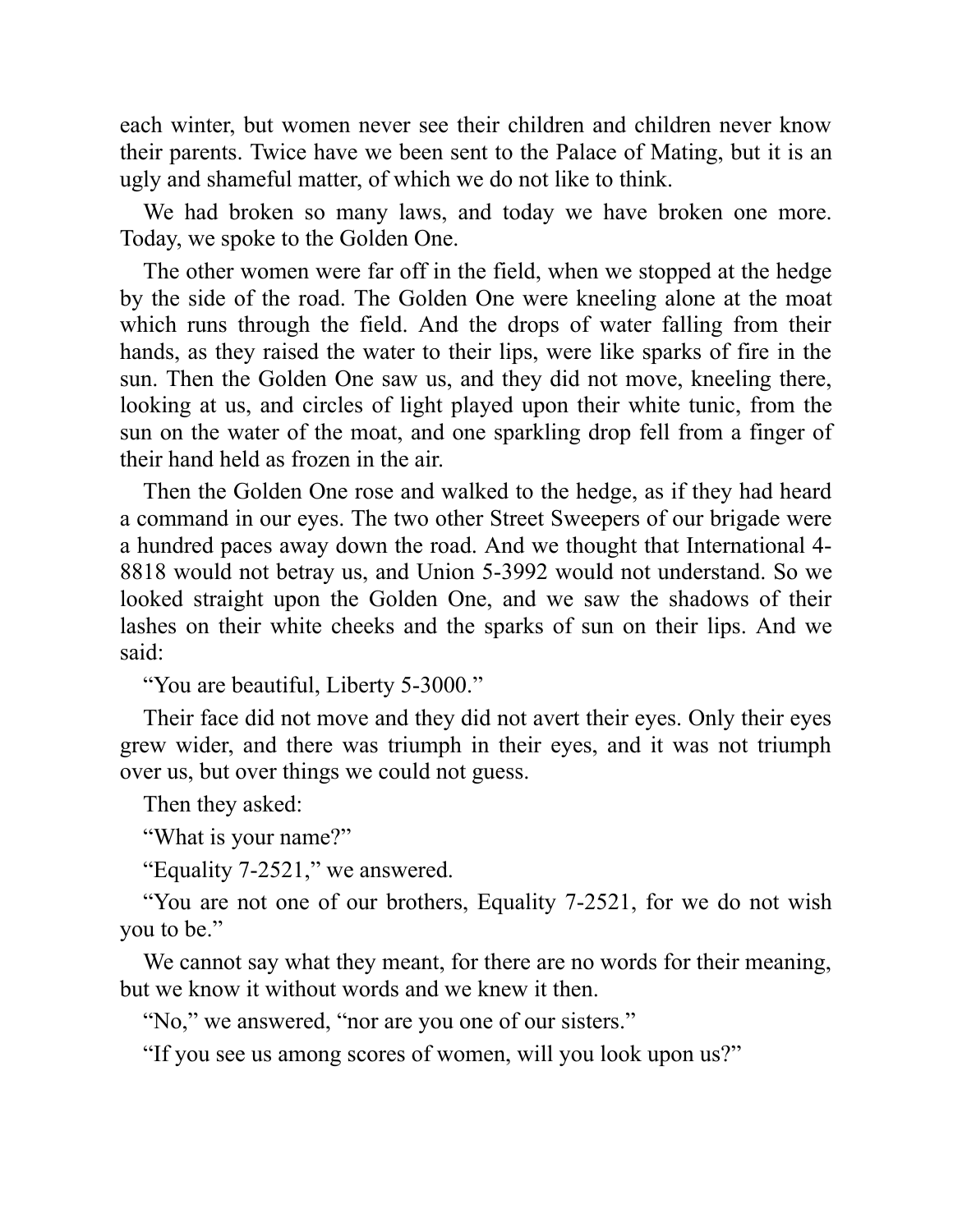"We shall look upon you, Liberty 5-3000, if we see you among all the women of the earth."

Then they asked:

"Are Street Sweepers sent to different parts of the City or do they always work in the same places?"

"They always work in the same places," we answered, "and no one will take this road away from us."

"Your eyes," they said, "are not like the eyes of any among men."

And suddenly, without cause for the thought which came to us, we felt cold, cold to our stomach.

"How old are you?" we asked.

They understood our thought, for they lowered their eyes for the first time.

"Seventeen," they whispered.

And we sighed, as if a burden had been taken from us, for we had been thinking without reason of the Palace of Mating. And we thought that we would not let the Golden One be sent to the Palace. How to prevent it, how to bar the will of the Councils, we knew not, but we knew suddenly that we would. Only we do not know why such thought came to us, for these ugly matters bear no relation to us and the Golden One. What relation can they bear?

Still, without reason, as we stood there by the hedge, we felt our lips drawn tight with hatred, a sudden hatred for all our brother men. And the Golden One saw it and smiled slowly, and there was in their smile the first sadness we had seen in them. We think that in the wisdom of women the Golden One had understood more than we can understand.

Then three of the sisters in the field appeared, coming toward the road, so the Golden One walked away from us. They took the bag of seeds, and they threw the seeds into the furrows of earth as they walked away. But the seeds flew wildly, for the hand of the Golden One was trembling.

Yet as we walked back to the Home of the Street Sweepers, we felt that we wanted to sing, without reason. So we were reprimanded tonight, in the dining hall, for without knowing it we had begun to sing aloud some tune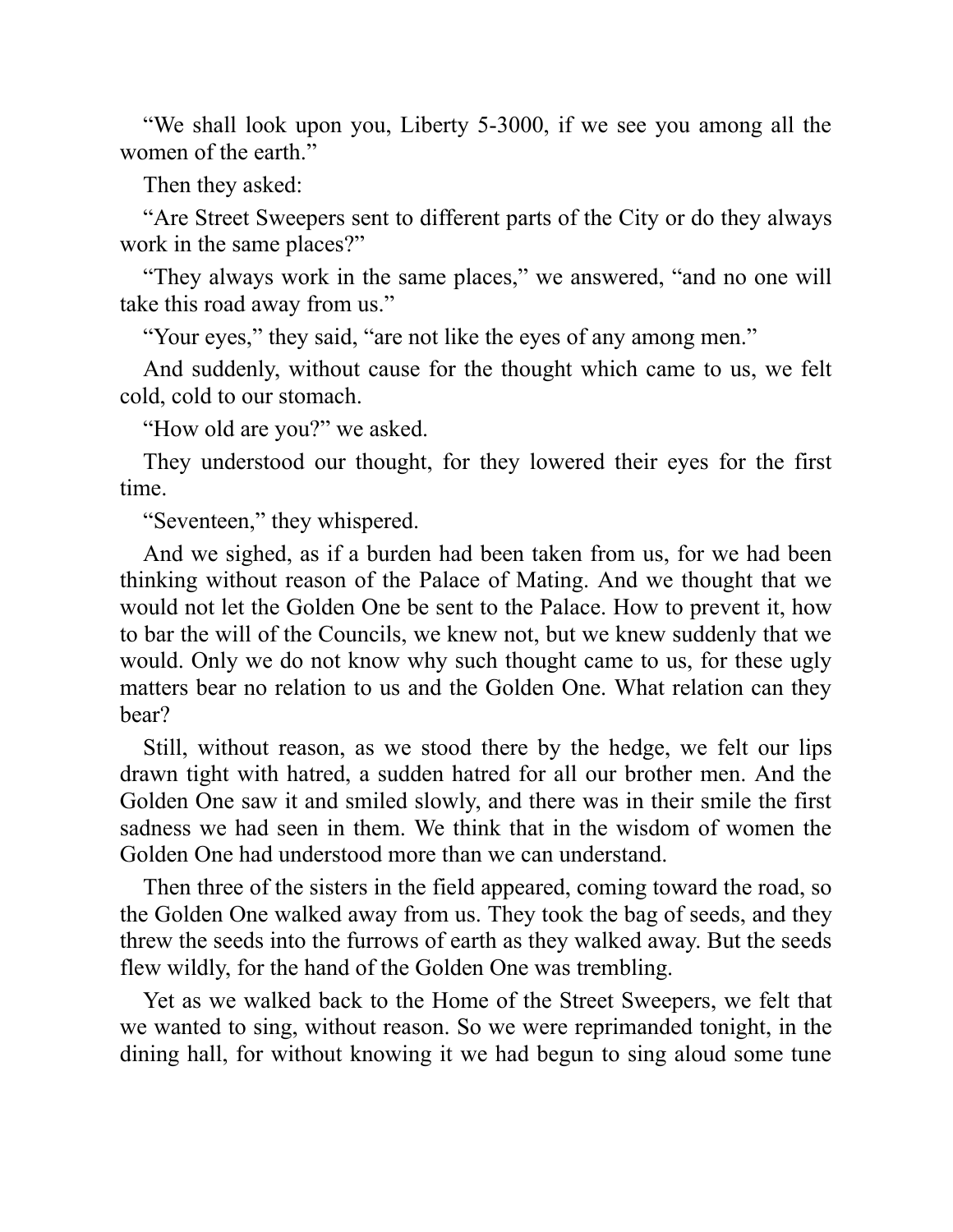we had never heard. But it is not proper to sing without reason, save at the Social Meetings.

"We are singing because we are happy," we answered the one of the Home Council who reprimanded us.

"Indeed you are happy," they answered. "How else can men be when they live for their brothers?"

And now, sitting here in our tunnel, we wonder about these words. It is forbidden, not to be happy. For, as it has been explained to us, men are free and the earth belongs to them; and all things on earth belong to all men; and the will of all men together is good for all; and so all men must be happy.

Yet as we stand at night in the great hall, removing our garments for sleep, we look upon our brothers and we wonder. The heads of our brothers are bowed. The eyes of our brothers are dull, and never do they look one another in the eyes. The shoulders of our brothers are hunched, and their muscles are drawn, as if their bodies were shrinking and wished to shrink out of sight. And a word steals into our mind, as we look upon our brothers, and that word is fear.

There is fear hanging in the air of the sleeping halls, and in the air of the streets. Fear walks through the City, fear without name, without shape. All men feel it and none dare to speak.

We feel it also, when we are in the Home of the Street Sweepers. But here, in our tunnel, we feel it no longer. The air is pure under the ground. There is no odor of men. And these three hours give us strength for our hours above the ground.

Our body is betraying us, for the Council of the Home looks with suspicion upon us. It is not good to feel too much joy nor to be glad that our body lives. For we matter not and it must not matter to us whether we live or die, which is to be as our brothers will it. But we, Equality 7-2521, are glad to be living. If this is a vice, then we wish no virtue.

Yet our brothers are not like us. All is not well with our brothers. There are Fraternity 2-5503, a quiet boy with wise, kind eyes, who cry suddenly, without reason, in the midst of day or night, and their body shakes with sobs they cannot explain. There are Solidarity 9-6347, who are a bright youth, without fear in the day; but they scream in their sleep, and they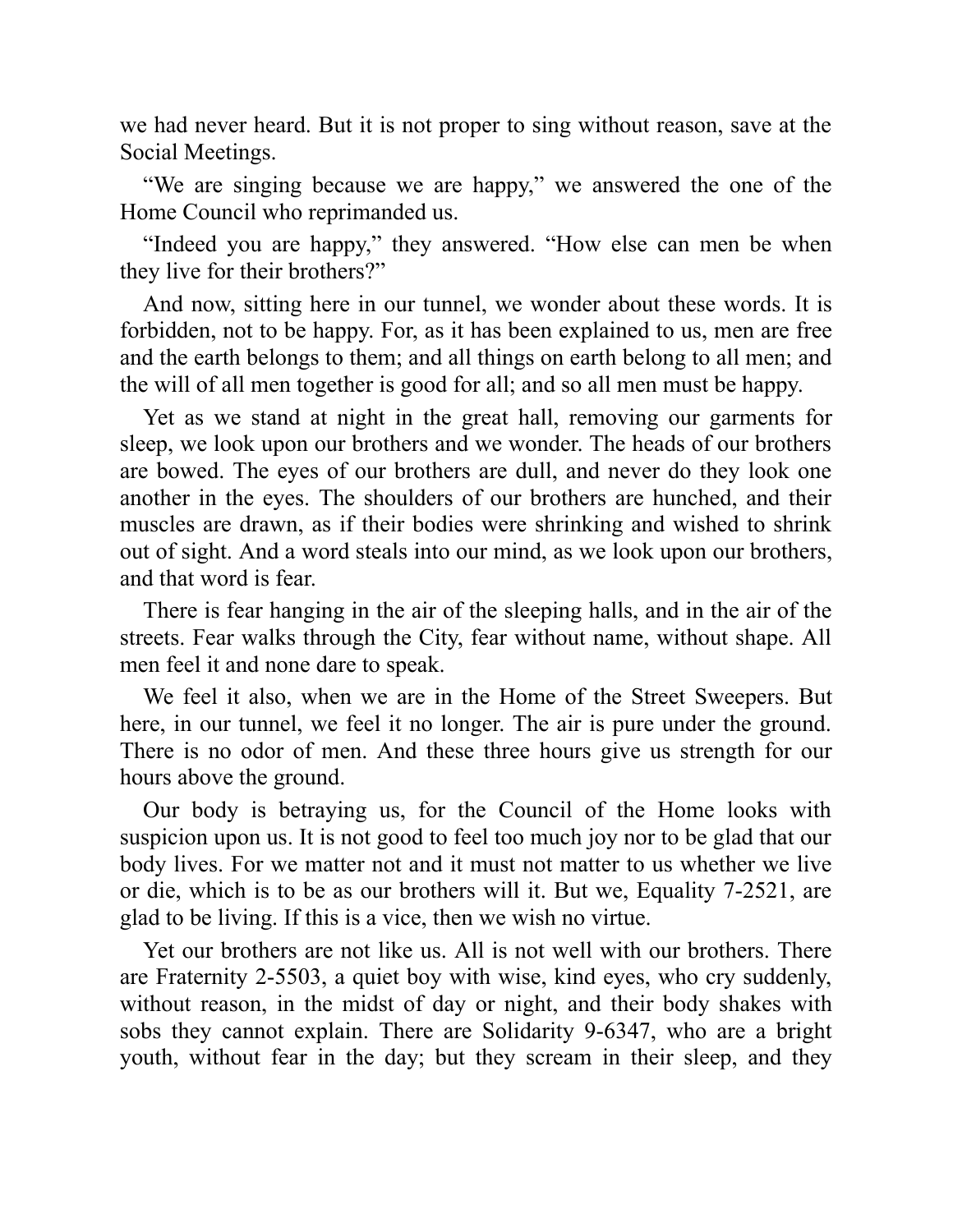scream: "Help us! Help us! Help us!" into the night, in a voice which chills our bones, but the Doctors cannot cure Solidarity 9-6347.

And as we all undress at night, in the dim light of the candles, our brothers are silent, for they dare not speak the thoughts of their minds. For all must agree with all, and they cannot know if their thoughts are the thoughts of all, and so they fear to speak. And they are glad when the candles are blown for the night. But we, Equality 7-2521, look through the window upon the sky, and there is peace in the sky, and cleanliness, and dignity. And beyond the City there lies the plain, and beyond the plain, black upon the black sky, there lies the Uncharted Forest.

We do not wish to look upon the Uncharted Forest. We do not wish to think of it. But ever do our eyes return to that black patch upon the sky. Men never enter the Uncharted Forest, for there is no power to explore it and no path to lead among its ancient trees which stand as guards of fearful secrets. It is whispered that once or twice in a hundred years, one among the men of the City escape alone and run to the Uncharted Forest, without call or reason. These men do not return. They perish from hunger and from the claws of the wild beasts which roam the Forest. But our Councils say that this is only a legend. We have heard that there are many Uncharted Forests over the land, among the Cities. And it is whispered that they have grown over the ruins of many cities of the Unmentionable Times. The trees have swallowed the ruins, and the bones under the ruins, and all the things which perished. And as we look upon the Uncharted Forest far in the night, we think of the secrets of the Unmentionable Times. And we wonder how it came to pass that these secrets were lost to the world. We have heard the legends of the great fighting, in which many men fought on one side and only a few on the other. These few were the Evil Ones and they were conquered. Then great fires raged over the land. And in these fires the Evil Ones and all the things made by the Evil Ones were burned. And the fire which is called the Dawn of the Great Rebirth, was the Script Fire where all the scripts of the Evil Ones were burned, and with them all the words of the Evil Ones. Great mountains of flame stood in the squares of the Cities for three months. Then came the Great Rebirth.

The words of the Evil Ones... The words of the Unmentionable Times... What are the words which we have lost?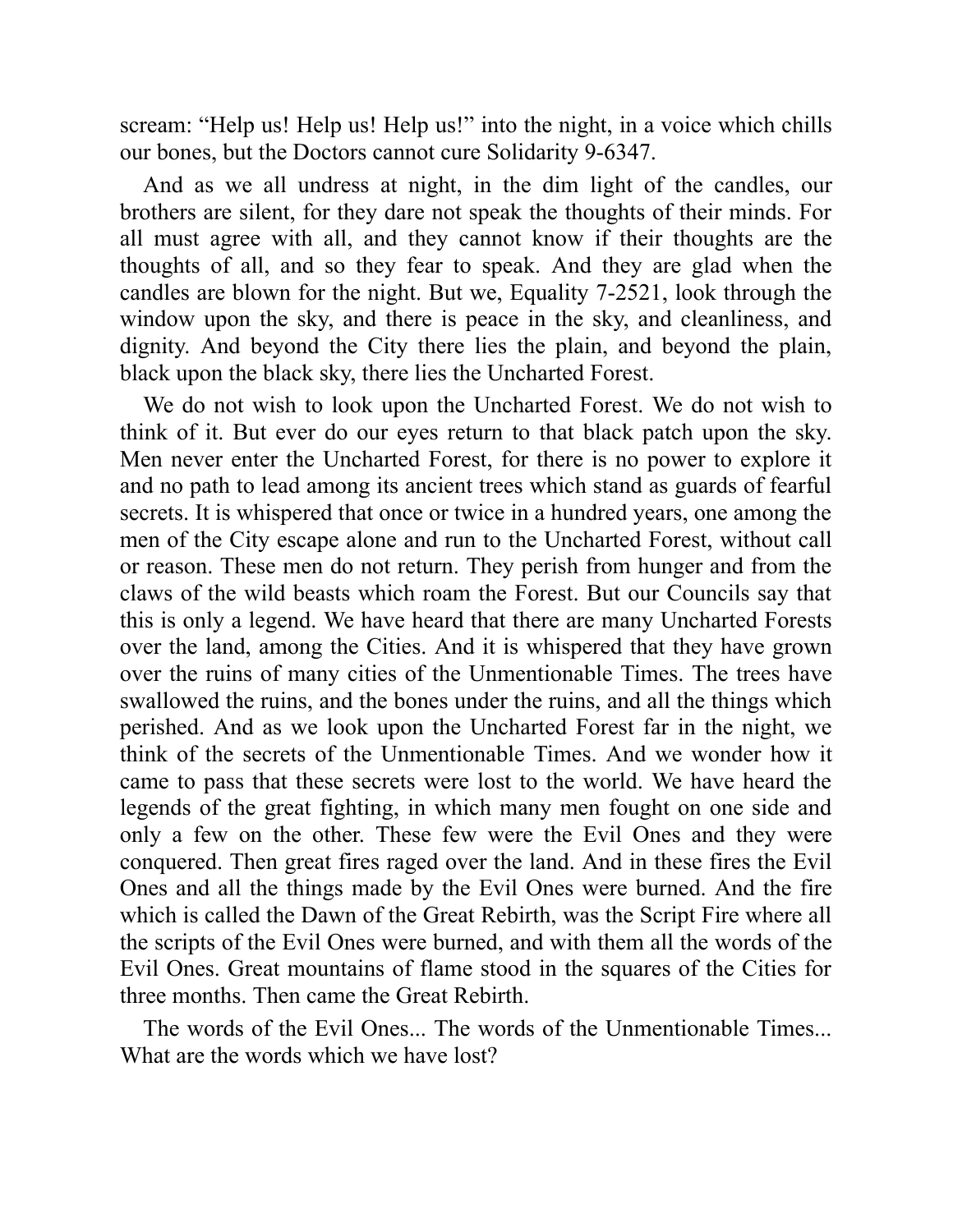May the Council have mercy upon us! We had no wish to write such a question, and we knew not what we were doing till we had written it. We shall not ask this question and we shall not think it. We shall not call death upon our head.

And yet... And yet... There is some word, one single word which is not in the language of men, but which had been. And this is the Unspeakable Word, which no men may speak nor hear. But sometimes, and it is rare, sometimes, somewhere, one among men find that word. They find it upon scraps of old manuscripts or cut into the fragments of ancient stones. But when they speak it they are put to death. There is no crime punished by death in this world, save this one crime of speaking the Unspeakable Word.

We have seen one of such men burned alive in the square of the City. And it was a sight which has stayed with us through the years, and it haunts us, and follows us, and it gives us no rest. We were a child then, ten years old. And we stood in the great square with all the children and all the men of the City, sent to behold the burning. They brought the Transgressor out into the square and they led them to the pyre. They had torn out the tongue of the Transgressor, so that they could speak no longer. The Transgressor were young and tall. They had hair of gold and eyes blue as morning. They walked to the pyre, and their step did not falter. And of all the faces on that square, of all the faces which shrieked and screamed and spat curses upon them, theirs was the calmest and the happiest face.

As the chains were wound over their body at the stake, and a flame set to the pyre, the Transgressor looked upon the City. There was a thin thread of blood running from the corner of their mouth, but their lips were smiling. And a monstrous thought came to us then, which has never left us. We had heard of Saints. There are the Saints of Labor, and the Saints of the Councils, and the Saints of the Great Rebirth. But we had never seen a Saint nor what the likeness of a Saint should be. And we thought then, standing in the square, that the likeness of a Saint was the face we saw before us in the flames, the face of the Transgressor of the Unspeakable Word.

As the flames rose, a thing happened which no eyes saw but ours, else we would not be living today. Perhaps it had only seemed to us. But it seemed to us that the eyes of the Transgressor had chosen us from the crowd and were looking straight upon us. There was no pain in their eyes and no knowledge of the agony of their body. There was only joy in them, and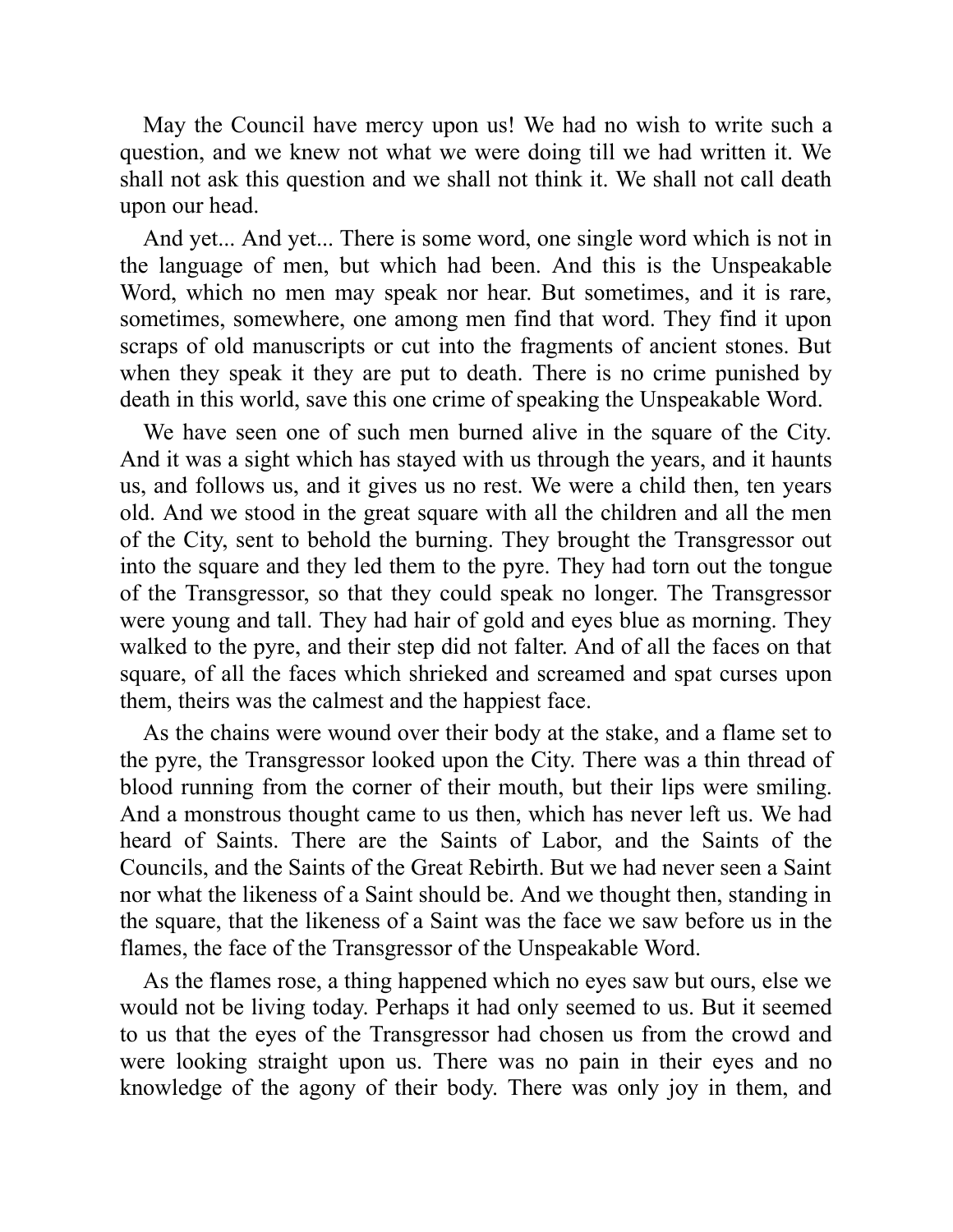pride, a pride holier than is fit for human pride to be. And it seemed as if these eyes were trying to tell us something through the flames, to send into our eyes some word without sound. And it seemed as if these eyes were begging us to gather that word and not to let it go from us and from the earth. But the flames rose and we could not guess the word....

<span id="page-21-0"></span>What—even if we have to burn for it like the Saint of the Pyre—what is the Unspeakable Word?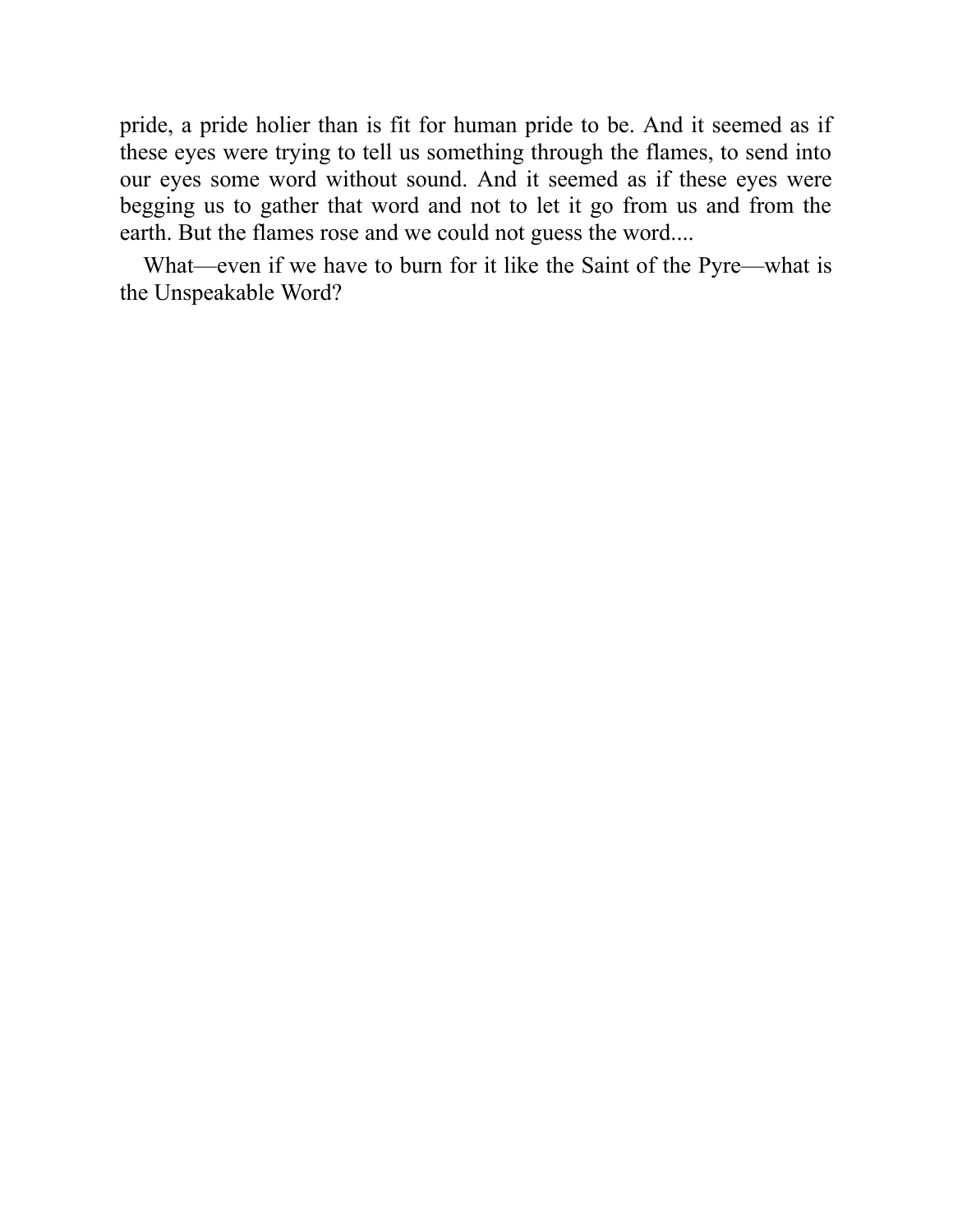#### **PART THREE**

We, Equality 7-2521, have discovered a new power of nature. And we have discovered it alone, and we alone are to know it.

It is said. Now let us be lashed for it, if we must. The Council of Scholars has said that we all know the things which exist and therefore the things which are not known by all do not exist. But we think that the Council of Scholars is blind. The secrets of this earth are not for all men to see, but only for those who will seek them. We know, for we have found a secret unknown to all our brothers.

We know not what this power is nor whence it comes. But we know its nature, we have watched it and worked with it. We saw it first two years ago. One night, we were cutting open the body of a dead frog when we saw its leg jerking. It was dead, yet it moved. Some power unknown to men was making it move. We could not understand it. Then, after many tests, we found the answer. The frog had been hanging on a wire of copper; and it had been the metal of our knife which had sent the strange power to the copper through the brine of the frog's body. We put a piece of copper and a piece of zinc into a jar of brine, we touched a wire to them, and there, under our fingers, was a miracle which had never occurred before, a new miracle and a new power.

This discovery haunted us. We followed it in preference to all our studies. We worked with it, we tested it in more ways than we can describe, and each step was as another miracle unveiling before us. We came to know that we had found the greatest power on earth. For it defies all the laws known to men. It makes the needle move and turn on the compass which we stole from the Home of the Scholars; but we had been taught, when still a child, that the loadstone points to the north and that this is a law which nothing can change; yet our new power defies all laws. We found that it causes lightning, and never have men known what causes lightning. In thunderstorms, we raised a tall rod of iron by the side of our hole, and we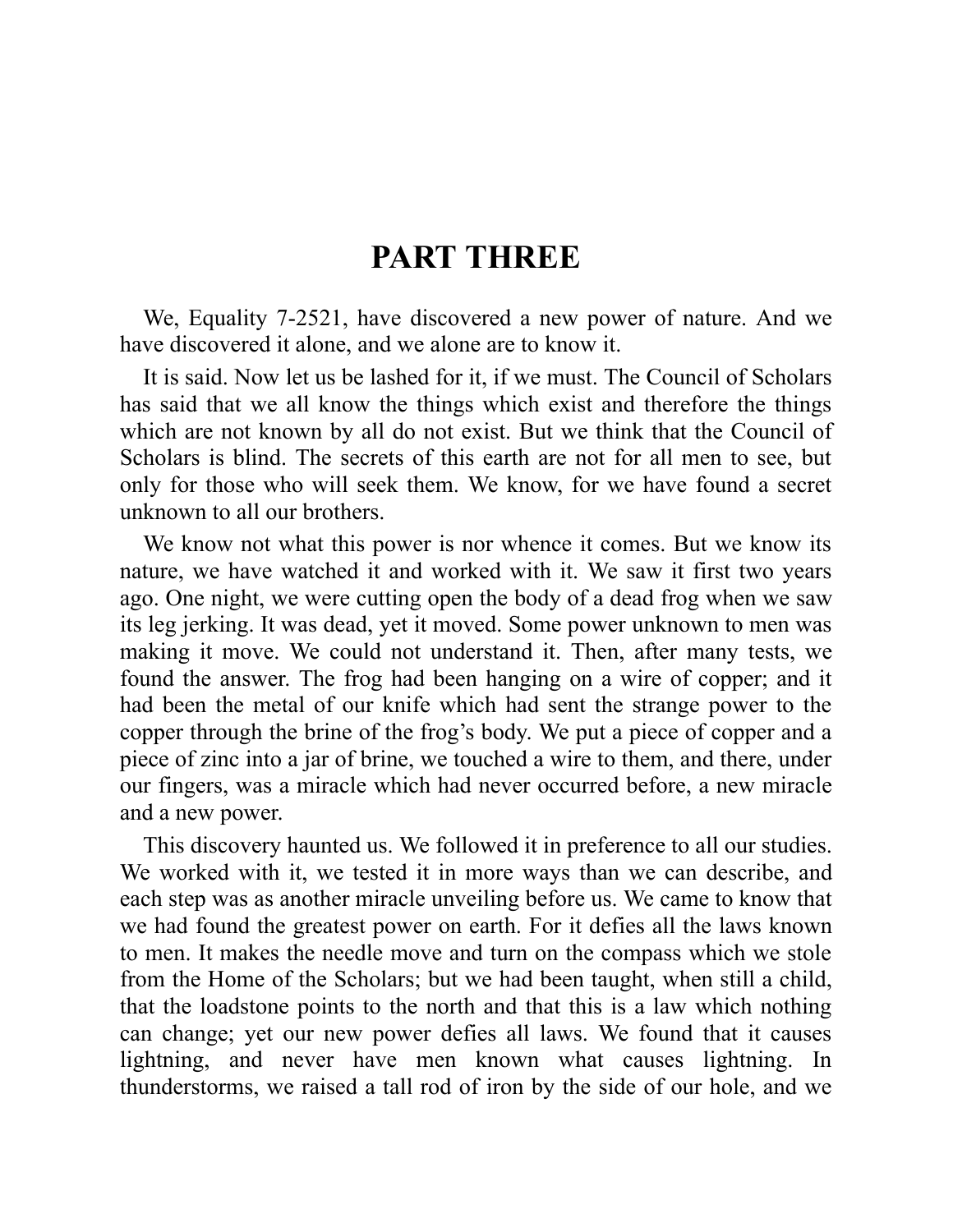watched it from below. We have seen the lightning strike it again and again. And now we know that metal draws the power of the sky, and that metal can be made to give it forth.

We have built strange things with this discovery of ours. We used for it the copper wires which we found here under the ground. We have walked the length of our tunnel, with a candle lighting the way. We could go no farther than half a mile, for earth and rock had fallen at both ends. But we gathered all the things we found and we brought them to our work place. We found strange boxes with bars of metal inside, with many cords and strands and coils of metal. We found wires that led to strange little globes of glass on the walls; they contained threads of metal thinner than a spider's web.

These things help us in our work. We do not understand them, but we think that the men of the Unmentionable Times had known our power of the sky, and these things had some relation to it. We do not know, but we shall learn. We cannot stop now, even though it frightens us that we are alone in our knowledge.

<span id="page-23-0"></span>No single one can possess greater wisdom than the many Scholars who are elected by all men for their wisdom. Yet we can. We do. We have fought against saying it, but now it is said. We do not care. We forget all men, all laws and all things save our metals and our wires. So much is still to be learned! So long a road lies before us, and what care we if we must travel it alone!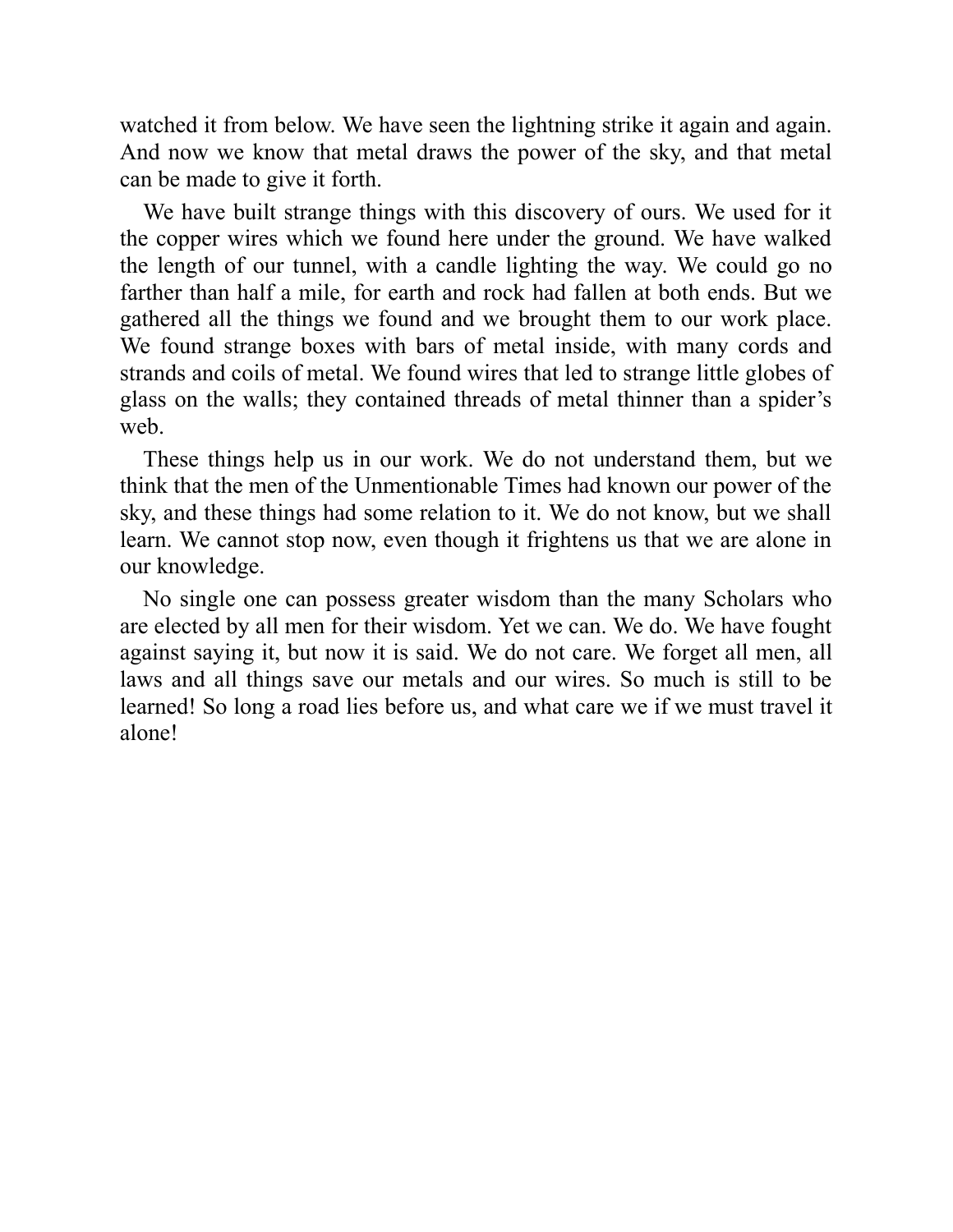#### **PART FOUR**

Many days passed before we could speak to the Golden One again. But then came the day when the sky turned white, as if the sun had burst and spread its flame in the air, and the fields lay still without breath, and the dust of the road was white in the glow. So the women of the field were weary, and they tarried over their work, and they were far from the road when we came. But the Golden One stood alone at the hedge, waiting. We stopped and we saw that their eyes, so hard and scornful to the world, were looking at us as if they would obey any word we might speak.

And we said:

"We have given you a name in our thoughts, Liberty 5-3000."

"What is our name?" they asked.

"The Golden One."

"Nor do we call you Equality 7-2521 when we think of you."

"What name have you given us?" They looked straight into our eyes and they held their head high and they answered:

"The Unconquered."

For a long time we could not speak. Then we said:

"Such thoughts as these are forbidden, Golden One."

"But you think such thoughts as these and you wish us to think them."

We looked into their eyes and we could not lie.

"Yes," we whispered, and they smiled, and then we said: "Our dearest one, do not obey us."

They stepped back, and their eyes were wide and still.

"Speak these words again," they whispered.

"Which words?" we asked. But they did not answer, and we knew it.

"Our dearest one," we whispered.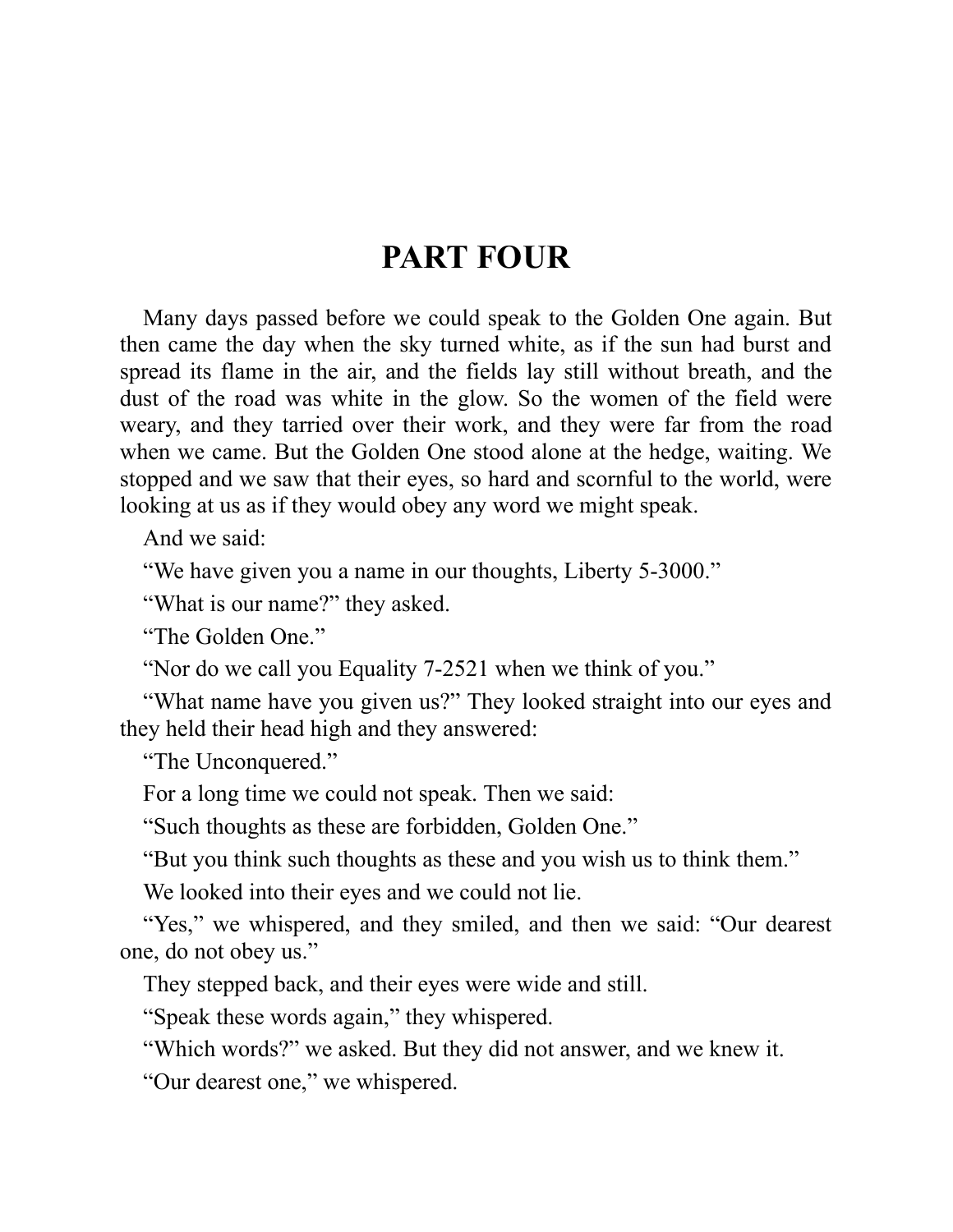Never have men said this to women.

The head of the Golden One bowed slowly, and they stood still before us, their arms at their sides, the palms of their hands turned to us, as if their body were delivered in submission to our eyes. And we could not speak.

Then they raised their head, and they spoke simply and gently, as if they wished us to forget some anxiety of their own.

"The day is hot," they said, "and you have worked for many hours and you must be weary."

"No," we answered.

"It is cooler in the fields," they said, "and there is water to drink. Are you thirsty?"

"Yes," we answered, "but we cannot cross the hedge."

"We shall bring the water to you," they said.

Then they knelt by the moat, they gathered water in their two hands, they rose and they held the water out to our lips.

We do not know if we drank that water. We only knew suddenly that their hands were empty, but we were still holding our lips to their hands, and that they knew it, but did not move.

We raised our head and stepped back. For we did not understand what had made us do this, and we were afraid to understand it.

<span id="page-25-0"></span>And the Golden One stepped back, and stood looking upon their hands in wonder. Then the Golden One moved away, even though no others were coming, and they moved, stepping back, as if they could not turn from us, their arms bent before them, as if they could not lower their hands.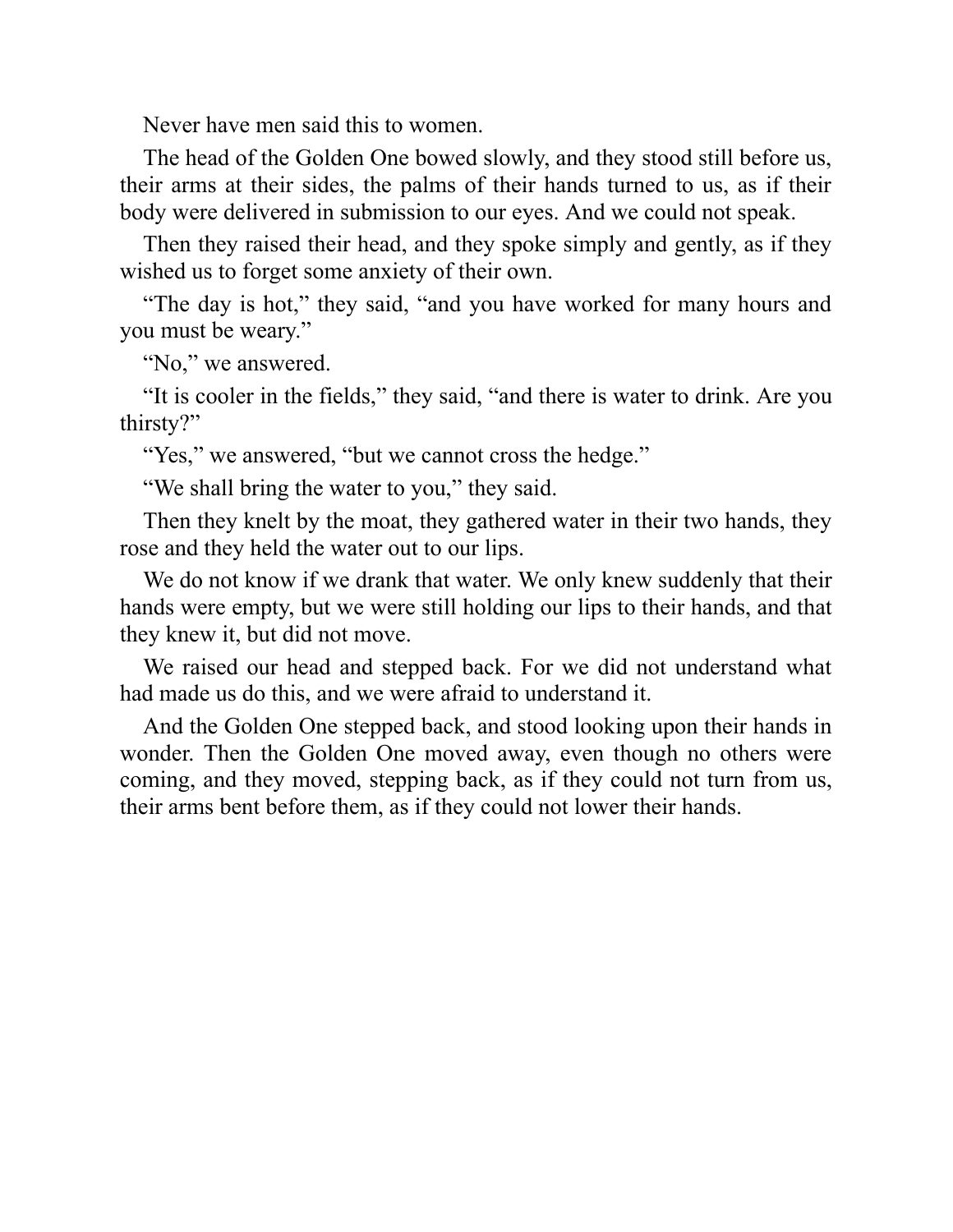#### **PART FIVE**

We made it. We created it. We brought it forth from the night of the ages. We alone. Our hands. Our mind. Ours alone and only.

We know not what we are saying. Our head is reeling. We look upon the light which we have made. We shall be forgiven for anything we say tonight....

Tonight, after more days and trials than we can count, we finished building a strange thing, from the remains of the Unmentionable Times, a box of glass, devised to give forth the power of the sky of greater strength than we had ever achieved before. And when we put our wires to this box, when we closed the current—the wire glowed! It came to life, it turned red, and a circle of light lay on the stone before us.

We stood, and we held our head in our hands. We could not conceive of that which we had created. We had touched no flint, made no fire. Yet here was light, light that came from nowhere, light from the heart of metal.

We blew out the candle. Darkness swallowed us. There was nothing left around us, nothing save night and a thin thread of flame in it, as a crack in the wall of a prison. We stretched our hands to the wire, and we saw our fingers in the red glow. We could not see our body nor feel it, and in that moment nothing existed save our two hands over a wire glowing in a black abyss.

Then we thought of the meaning of that which lay before us. We can light our tunnel, and the City, and all the Cities of the world with nothing save metal and wires. We can give our brothers a new light, cleaner and brighter than any they have ever known. The power of the sky can be made to do men's bidding. There are no limits to its secrets and its might, and it can be made to grant us anything if we but choose to ask.

Then we knew what we must do. Our discovery is too great for us to waste our time in sweeping the streets. We must not keep our secret to ourselves, nor buried under the ground. We must bring it into the sight of all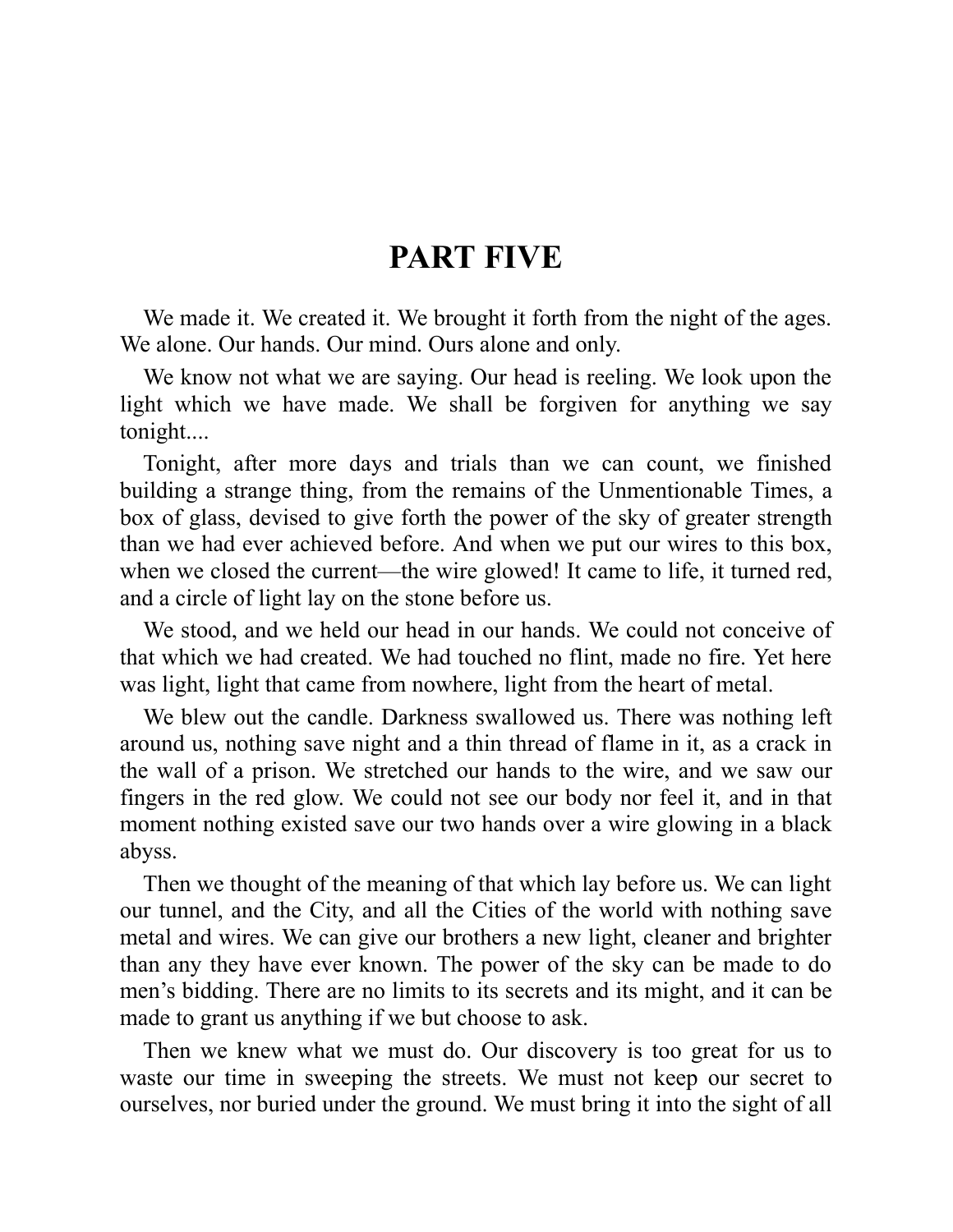men. We need all our time, we need the work rooms of the Home of the Scholars, we want the help of our brother Scholars and their wisdom joined to ours. There is so much work ahead for all of us, for all the Scholars of the world.

In a month, the World Council of Scholars is to meet in our City. It is a great Council, to which the wisest of all lands are elected, and it meets once a year in the different Cities of the earth. We shall go to this Council and we shall lay before them, as our gift, this glass box with the power of the sky. We shall confess everything to them. They will see, understand and forgive. For our gift is greater than our transgression. They will explain it to the Council of Vocations, and we shall be assigned to the Home of the Scholars. This has never been done before, but neither has a gift such as ours ever been offered to men.

We must wait. We must guard our tunnel as we had never guarded it before. For should any men save the Scholars learn of our secret, they would not understand it, nor would they believe us. They would see nothing, save our crime of working alone, and they would destroy us and our light. We care not about our body, but our light is...

Yes, we do care. For the first time do we care about our body. For this wire is as a part of our body, as a vein torn from us, glowing with our blood. Are we proud of this thread of metal, or of our hands which made it, or is there a line to divide these two?

<span id="page-27-0"></span>We stretch out our arms. For the first time do we know how strong our arms are. And a strange thought comes to us: we wonder, for the first time in our life, what we look like. Men never see their own faces and never ask their brothers about it, for it is evil to have concern for their own faces or bodies. But tonight, for a reason we cannot fathom, we wish it were possible to us to know the likeness of our own person.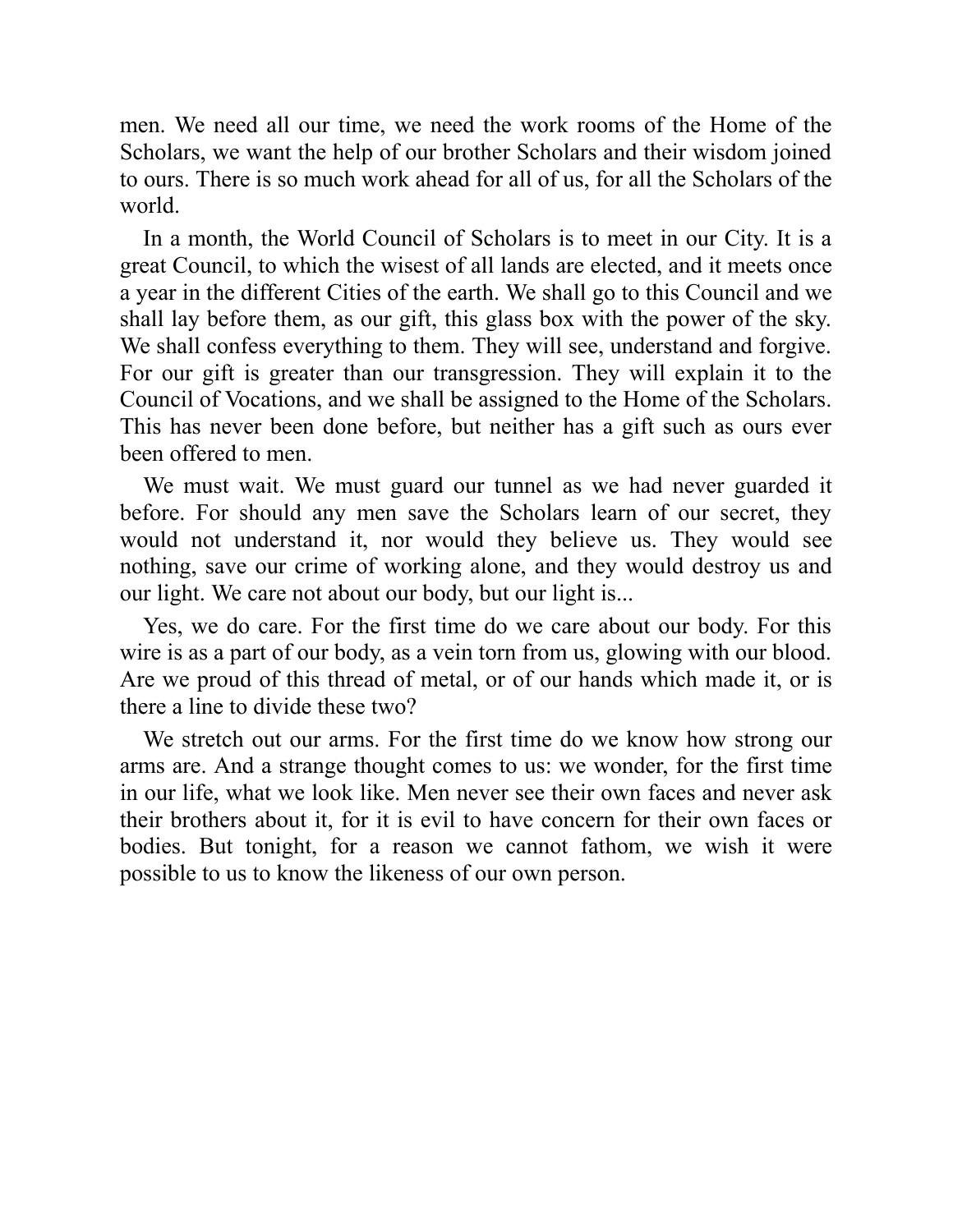#### **PART SIX**

We have not written for thirty days. For thirty days we have not been here, in our tunnel. We had been caught. It happened on that night when we wrote last. We forgot, that night, to watch the sand in the glass which tells us when three hours have passed and it is time to return to the City Theatre. When we remembered it, the sand had run out.

We hastened to the Theatre. But the big tent stood grey and silent against the sky. The streets of the City lay before us, dark and empty. If we went back to hide in our tunnel, we would be found and our light found with us. So we walked to the Home of the Street Sweepers.

When the Council of the Home questioned us, we looked upon the faces of the Council, but there was no curiosity in those faces, and no anger, and no mercy. So when the oldest of them asked us: "Where have you been?" we thought of our glass box and of our light, and we forgot all else. And we answered:

"We will not tell you."

The oldest did not question us further. They turned to the two youngest, and said, and their voice was bored:

"Take our brother Equality 7-2521 to the Palace of Corrective Detention. Lash them until they tell."

So we were taken to the Stone Room under the Palace of Corrective Detention. This room has no windows and it is empty save for an iron post. Two men stood by the post, naked but for leather aprons and leather hoods over their faces. Those who had brought us departed, leaving us to the two Judges who stood in a corner of the room. The Judges were small, thin men, grey and bent. They gave the signal to the two strong hooded ones.

They tore the clothes from our body, they threw us down upon our knees and they tied our hands to the iron post. The first blow of the lash felt as if our spine had been cut in two. The second blow stopped the first, and for a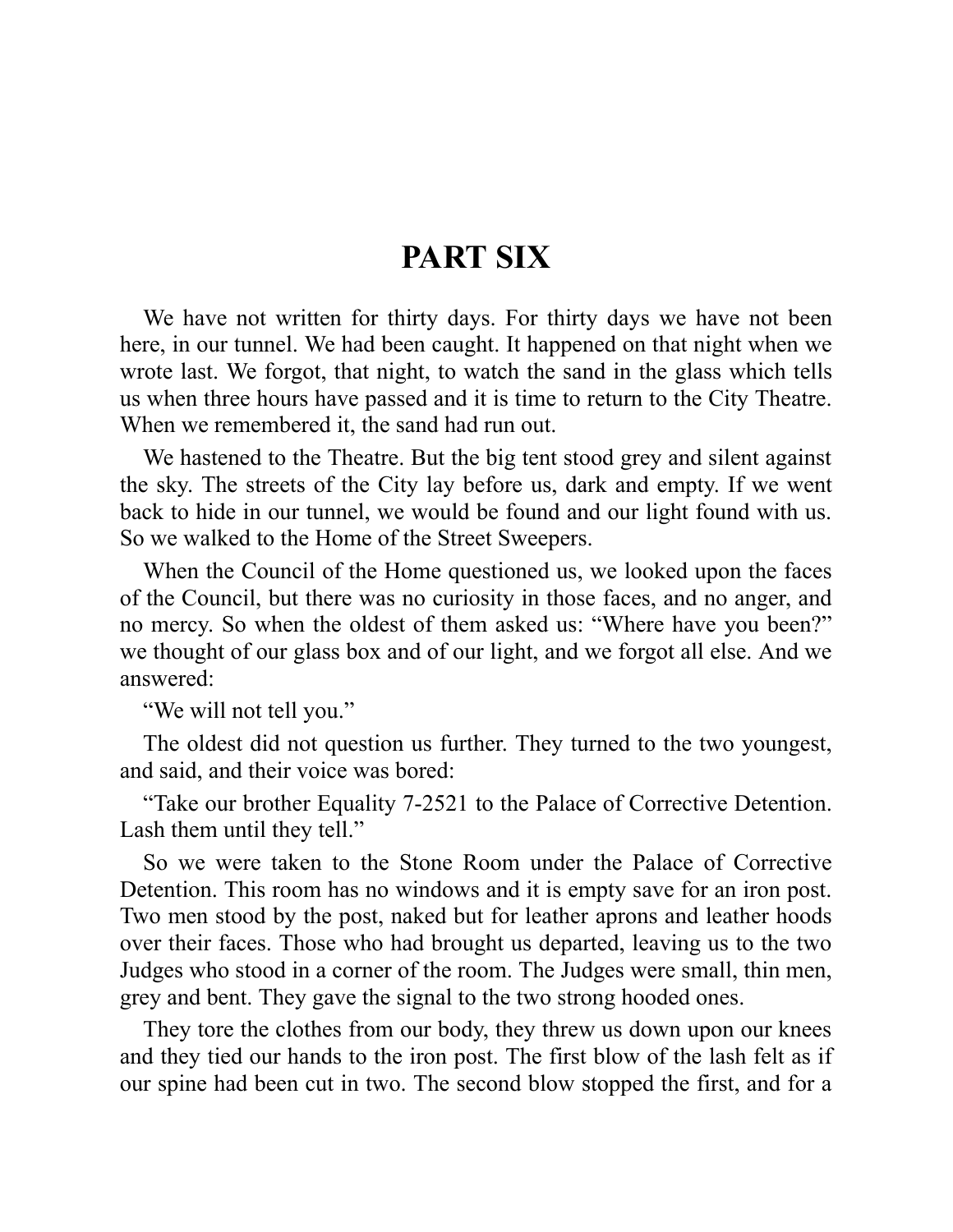second we felt nothing, then the pain struck us in our throat and fire ran in our lungs without air. But we did not cry out.

The lash whistled like a singing wind. We tried to count the blows, but we lost count. We knew that the blows were falling upon our back. Only we felt nothing upon our back any longer. A flaming grill kept dancing before our eyes, and we thought of nothing save that grill, a grill, a grill of red squares, and then we knew that we were looking at the squares of the iron grill in the door, and there were also the squares of stone on the walls, and the squares which the lash was cutting upon our back, crossing and recrossing itself in our flesh.

Then we saw a fist before us. It knocked our chin up, and we saw the red froth of our mouth on the withered fingers, and the Judge asked:

"Where have you been?"

But we jerked our head away, hid our face upon our tied hands, and bit our lips.

The lash whistled again. We wondered who was sprinkling burning coal dust upon the floor, for we saw drops of red twinkling on the stones around us.

Then we knew nothing, save two voices snarling steadily, one after the other, even though we knew they were speaking many minutes apart:

"Where have you been where have you been where have you been where have you been?..."

And our lips moved, but the sound trickled back into our throat, and the sound was only:

"The light... The light... The light...."

Then we knew nothing.

We opened our eyes, lying on our stomach on the brick floor of a cell. We looked upon two hands lying far before us on the bricks, and we moved them, and we knew that they were our hands. But we could not move our body. Then we smiled, for we thought of the light and that we had not betrayed it.

We lay in our cell for many days. The door opened twice each day, once for the men who brought us bread and water, and once for the Judges. Many Judges came to our cell, first the humblest and then the most honored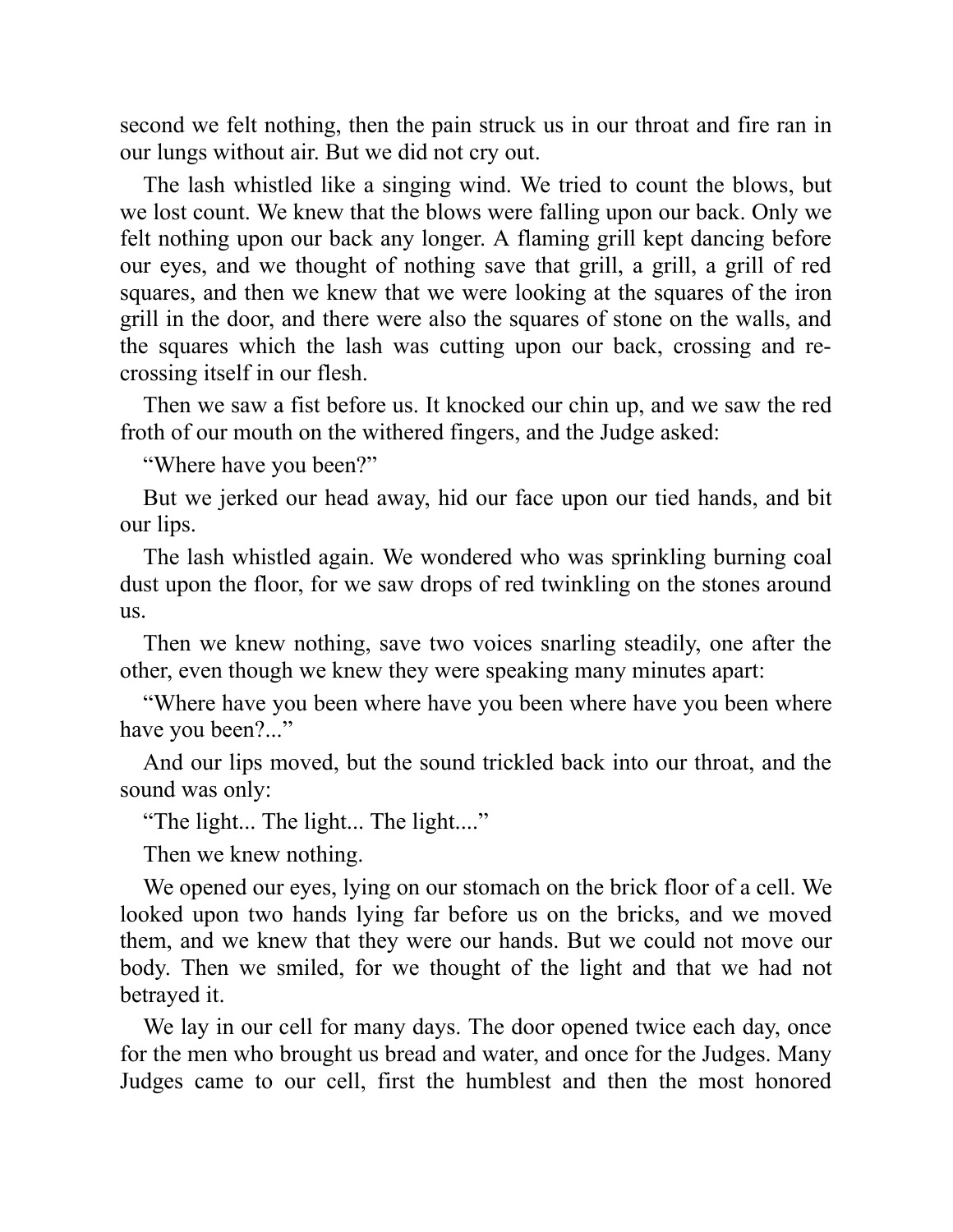Judges of the City. They stood before us in their white togas, and they asked:

"Are you ready to speak?"

But we shook our head, lying before them on the floor. And they departed.

We counted each day and each night as it passed. Then, tonight, we knew that we must escape. For tomorrow the World Council of Scholars is to meet in our City.

It was easy to escape from the Palace of Corrective Detention. The locks are old on the doors and there are no guards about. There is no reason to have guards, for men have never defied the Councils so far as to escape from whatever place they were ordered to be. Our body is healthy and strength returns to it speedily. We lunged against the door and it gave way. We stole through the dark passages, and through the dark streets, and down into our tunnel.

We lit the candle and we saw that our place had not been found and nothing had been touched. And our glass box stood before us on the cold oven, as we had left it. What matter they now, the scars upon our back!

<span id="page-30-0"></span>Tomorrow, in the full light of day, we shall take our box, and leave our tunnel open, and walk through the streets to the Home of the Scholars. We shall put before them the greatest gift ever offered to men. We shall tell them the truth. We shall hand to them, as our confession, these pages we have written. We shall join our hands to theirs, and we shall work together, with the power of the sky, for the glory of mankind. Our blessing upon you, our brothers! Tomorrow, you will take us back into your fold and we shall be an outcast no longer. Tomorrow we shall be one of you again. Tomorrow...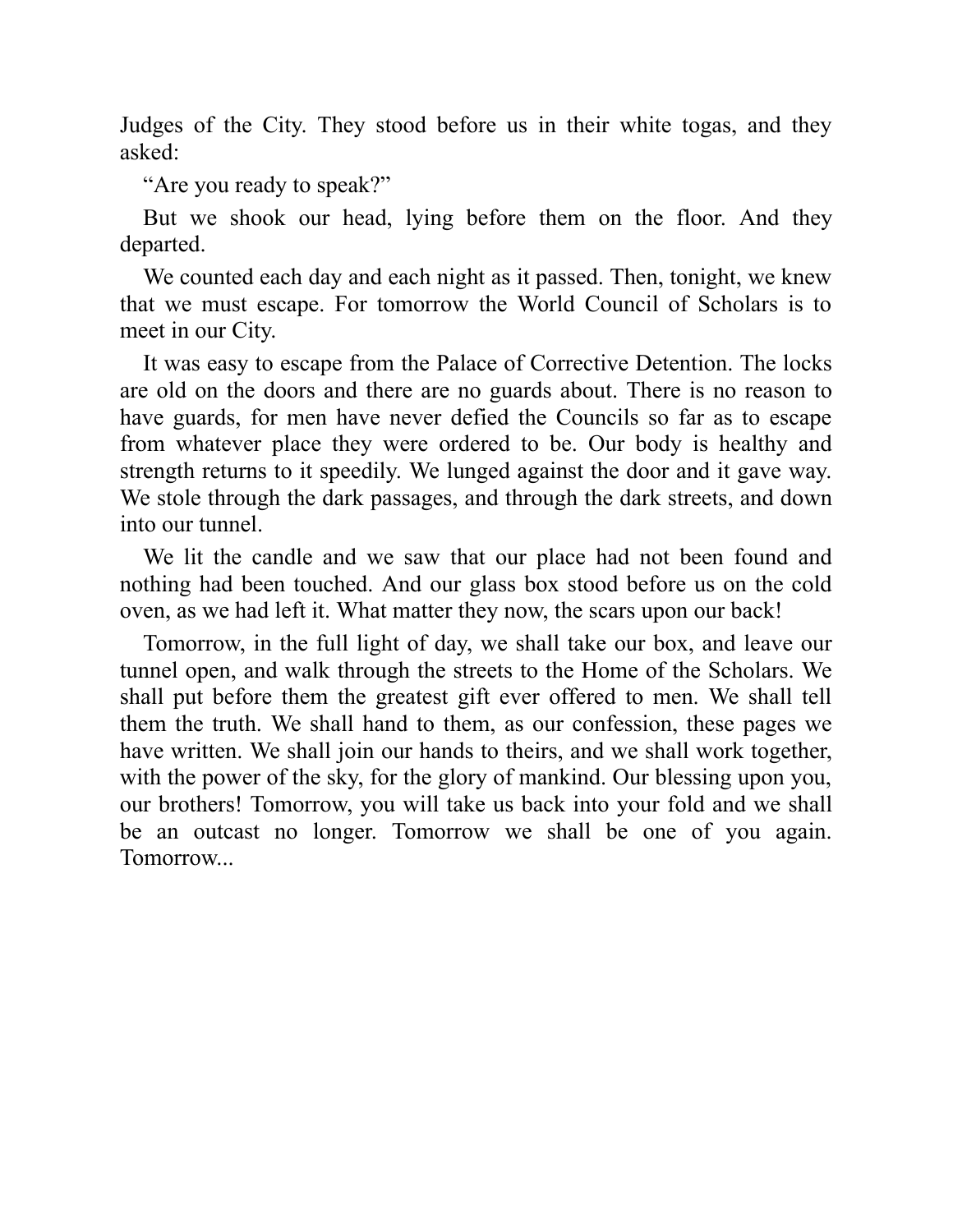#### **PART SEVEN**

It is dark here in the forest. The leaves rustle over our head, black against the last gold of the sky. The moss is soft and warm. We shall sleep on this moss for many nights, till the beasts of the forest come to tear our body. We have no bed now, save the moss, and no future, save the beasts.

We are old now, yet we were young this morning, when we carried our glass box through the streets of the City to the Home of the Scholars. No men stopped us, for there were none about from the Palace of Corrective Detention, and the others knew nothing. No men stopped us at the gate. We walked through empty passages and into the great hall where the World Council of Scholars sat in solemn meeting.

We saw nothing as we entered, save the sky in the great windows, blue and glowing. Then we saw the Scholars who sat around a long table; they were as shapeless clouds huddled at the rise of the great sky. There were men whose famous names we knew, and others from distant lands whose names we had not heard. We saw a great painting on the wall over their heads, of the twenty illustrious men who had invented the candle.

All the heads of the Council turned to us as we entered. These great and wise of the earth did not know what to think of us, and they looked upon us with wonder and curiosity, as if we were a miracle. It is true that our tunic was torn and stained with brown stains which had been blood. We raised our right arm and we said:

"Our greeting to you, our honored brothers of the World Council of Scholars!"

Then Collective 0-0009, the oldest and wisest of the Council, spoke and asked:

"Who are you, our brother? For you do not look like a Scholar."

"Our name is Equality 7-2521," we answered, "and we are a Street Sweeper of this City."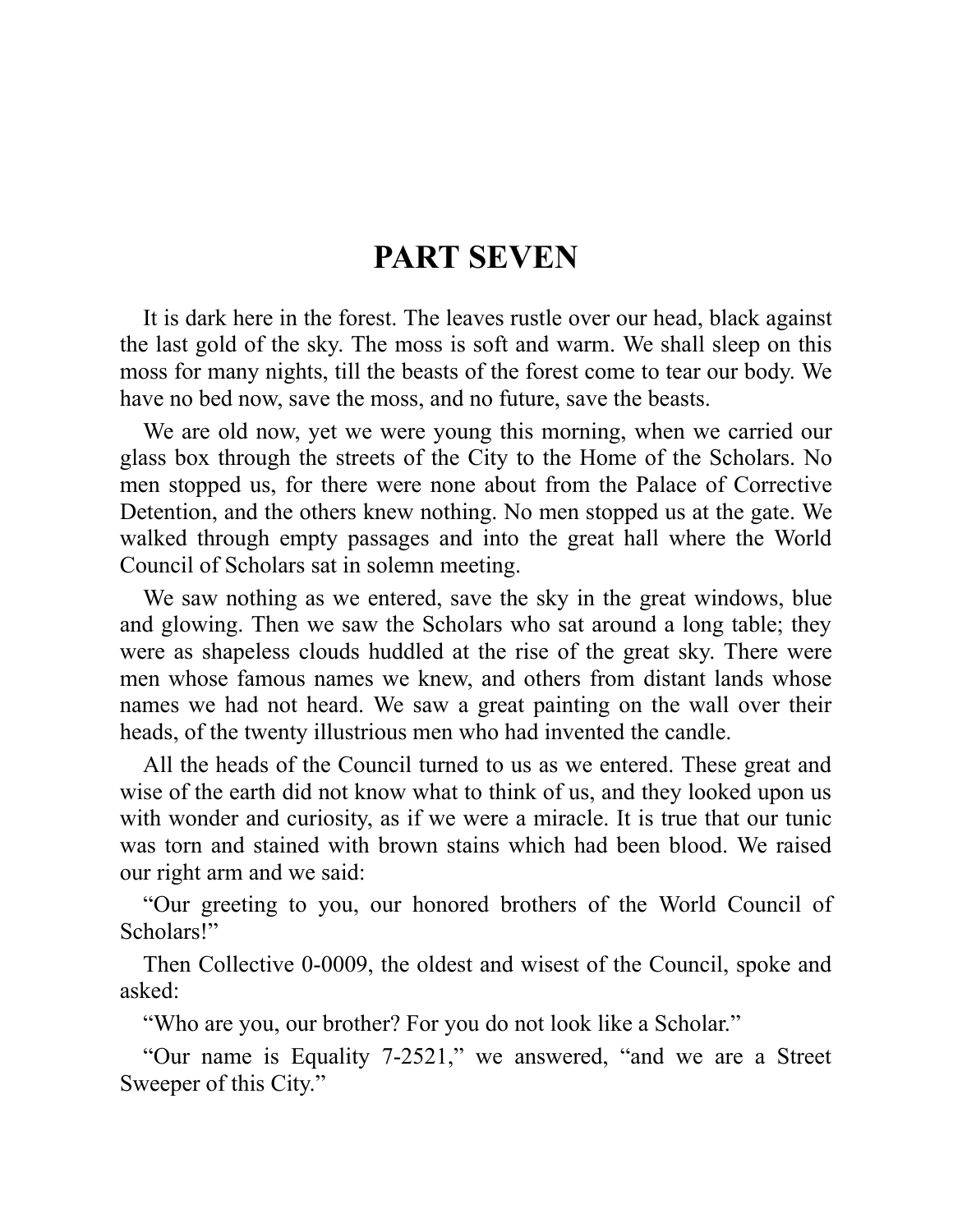Then it was as if a great wind had stricken the hall, for all the Scholars spoke at once, and they were angry and frightened.

"A Street Sweeper! A Street Sweeper walking in upon the World Council of Scholars! It is not to be believed! It is against all the rules and all the laws!"

But we knew how to stop them.

"Our brothers!" we said. "We matter not, nor our transgression. It is only our brother men who matter. Give no thought to us, for we are nothing, but listen to our words, for we bring you a gift such as had never been brought to men. Listen to us, for we hold the future of mankind in our hands."

Then they listened.

We placed our glass box upon the table before them. We spoke of it, and of our long quest, and of our tunnel, and of our escape from the Palace of Corrective Detention. Not a hand moved in that hall, as we spoke, nor an eye. Then we put the wires to the box, and they all bent forward and sat still, watching. And we stood still, our eyes upon the wire. And slowly, slowly as a flush of blood, a red flame trembled in the wire. Then the wire glowed.

But terror struck the men of the Council. They leapt to their feet, they ran from the table, and they stood pressed against the wall, huddled together, seeking the warmth of one another's bodies to give them courage.

We looked upon them and we laughed and said:

"Fear nothing, our brothers. There is a great power in these wires, but this power is tamed. It is yours. We give it to you."

Still they would not move.

"We give you the power of the sky!" we cried. "We give you the key to the earth! Take it, and let us be one of you, the humblest among you. Let us all work together, and harness this power, and make it ease the toil of men. Let us throw away our candles and our torches. Let us flood our cities with light. Let us bring a new light to men!"

But they looked upon us, and suddenly we were afraid. For their eyes were still, and small, and evil.

"Our brothers!" we cried. "Have you nothing to say to us?"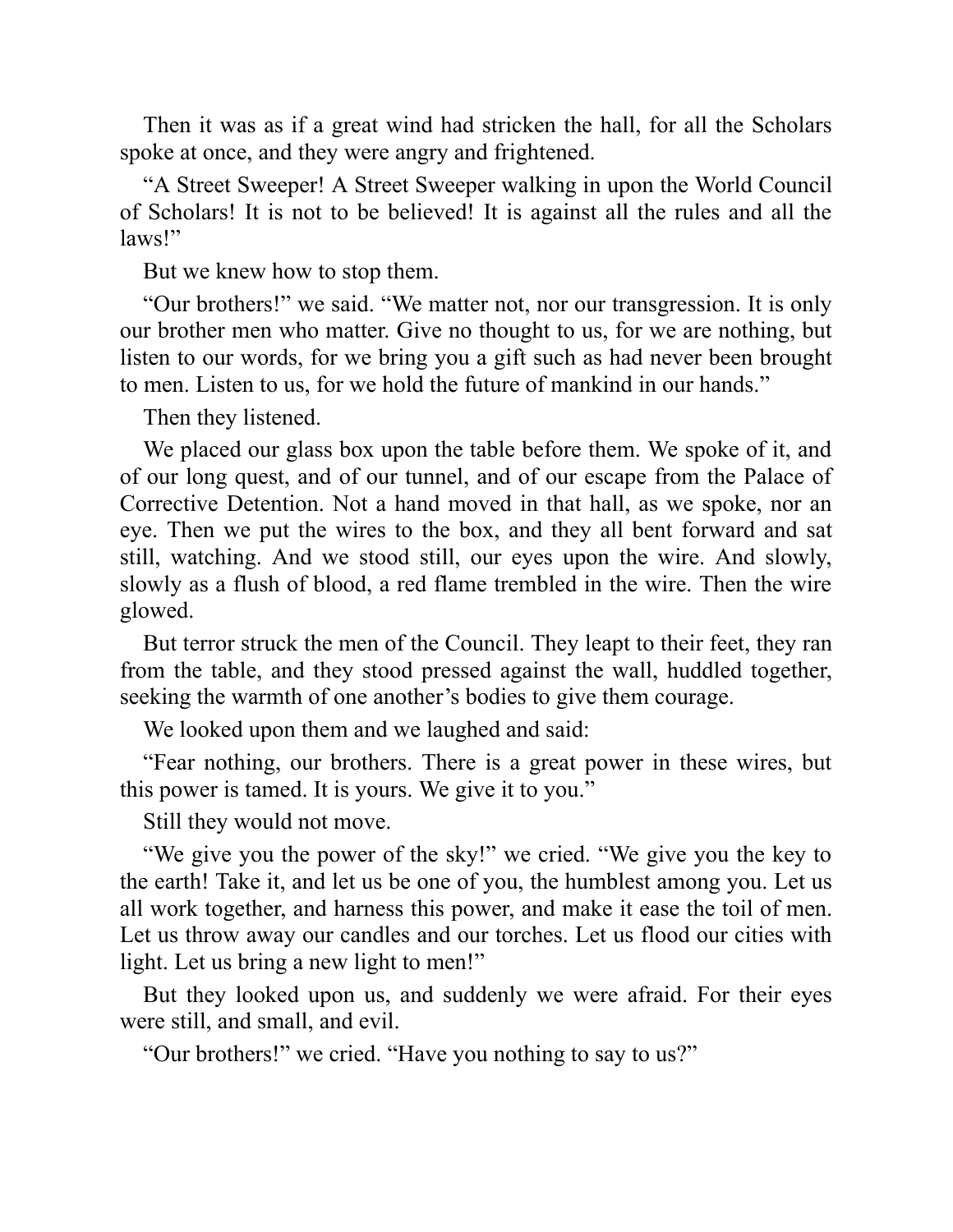Then Collective 0-0009 moved forward. They moved to the table and the others followed.

"Yes," spoke Collective 0-0009, "we have much to say to you."

The sound of their voices brought silence to the hall and to beat of our heart.

"Yes," said Collective 0-0009, "we have much to say to a wretch who have broken all the laws and who boast of their infamy!

"How dared you think that your mind held greater wisdom than the minds of your brothers? And if the Councils had decreed that you should be a Street Sweeper, how dared you think that you could be of greater use to men than in sweeping the streets?"

"How dared you, gutter cleaner," spoke Fraternity 9-3452, "to hold yourself as one alone and with the thoughts of the one and not of the many?"

"You shall be burned at the stake," said Democracy 4-6998.

"No, they shall be lashed," said Unanimity 7-3304, "till there is nothing left under the lashes."

"No," said Collective 0-0009, "we cannot decide upon this, our brothers. No such crime has ever been committed, and it is not for us to judge. Nor for any small Council. We shall deliver this creature to the World Council itself and let their will be done."

We looked upon them and we pleaded:

"Our brothers! You are right. Let the will of the Council be done upon our body. We do not care. But the light? What will you do with the light?"

Collective 0-0009 looked upon us, and they smiled.

"So you think that you have found a new power," said Collective 0-0009. "Do all your brothers think that?"

"No," we answered.

"What is not thought by all men cannot be true," said Collective 0-0009.

"You have worked on this alone?" asked International 1-5537.

"Many men in the Homes of the Scholars have had strange new ideas in the past," said Solidarity 8-1164, "but when the majority of their brother Scholars voted against them, they abandoned their ideas, as all men must."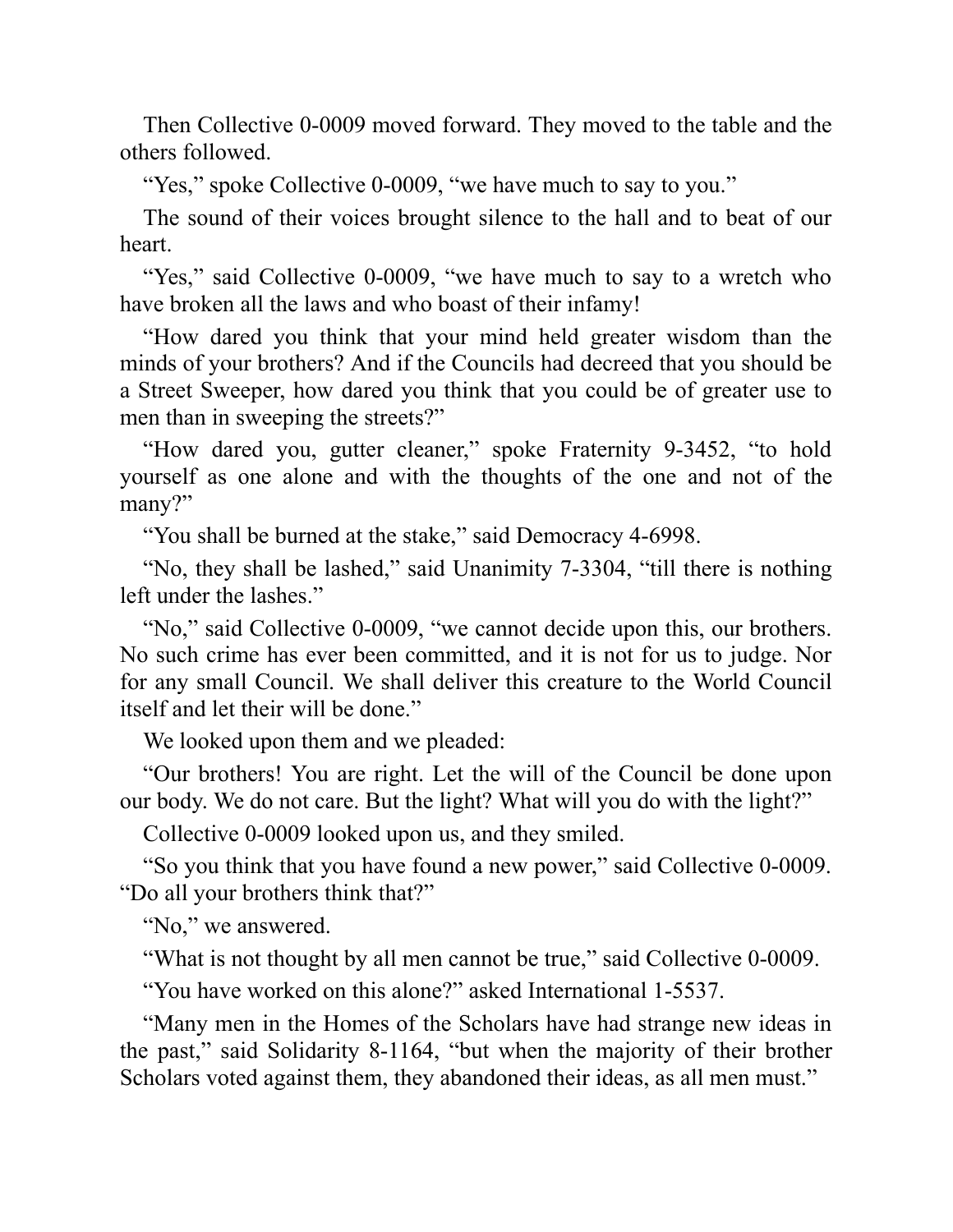"This box is useless," said Alliance 6-7349.

"Should it be what they claim of it," said Harmony 9-2642, "then it would bring ruin to the Department of Candles. The Candle is a great boon to mankind, as approved by all men. Therefore it cannot be destroyed by the whim of one."

"This would wreck the Plans of the World Council," said Unanimity 2- 9913, "and without the Plans of the World Council the sun cannot rise. It took fifty years to secure the approval of all the Councils for the Candle, and to decide upon the number needed, and to re-fit the Plans so as to make candles instead of torches. This touched upon thousands and thousands of men working in scores of States. We cannot alter the Plans again so soon."

"And if this should lighten the toil of men," said Similarity 5-0306, "then it is a great evil, for men have no cause to exist save in toiling for other men<sup>"</sup>

Then Collective 0-0009 rose and pointed at our box.

"This thing," they said, "must be destroyed."

And all the others cried as one:

"It must be destroyed!"

Then we leapt to the table.

We seized our box, we shoved them aside, and we ran to the window. We turned and we looked at them for the last time, and a rage, such as it is not fit for humans to know, choked our voice in our throat.

"You fools!" we cried. "You fools! You thrice-damned fools!"

We swung our fist through the windowpane, and we leapt out in a ringing rain of glass.

We fell, but we never let the box fall from our hands. Then we ran. We ran blindly, and men and houses streaked past us in a torrent without shape. And the road seemed not to be flat before us, but as if it were leaping up to meet us, and we waited for the earth to rise and strike us in the face. But we ran. We knew not where we were going. We knew only that we must run, run to the end of the world, to the end of our days.

Then we knew suddenly that we were lying on a soft earth and that we had stopped. Trees taller than we had ever seen before stood over us in great silence. Then we knew. We were in the Uncharted Forest. We had not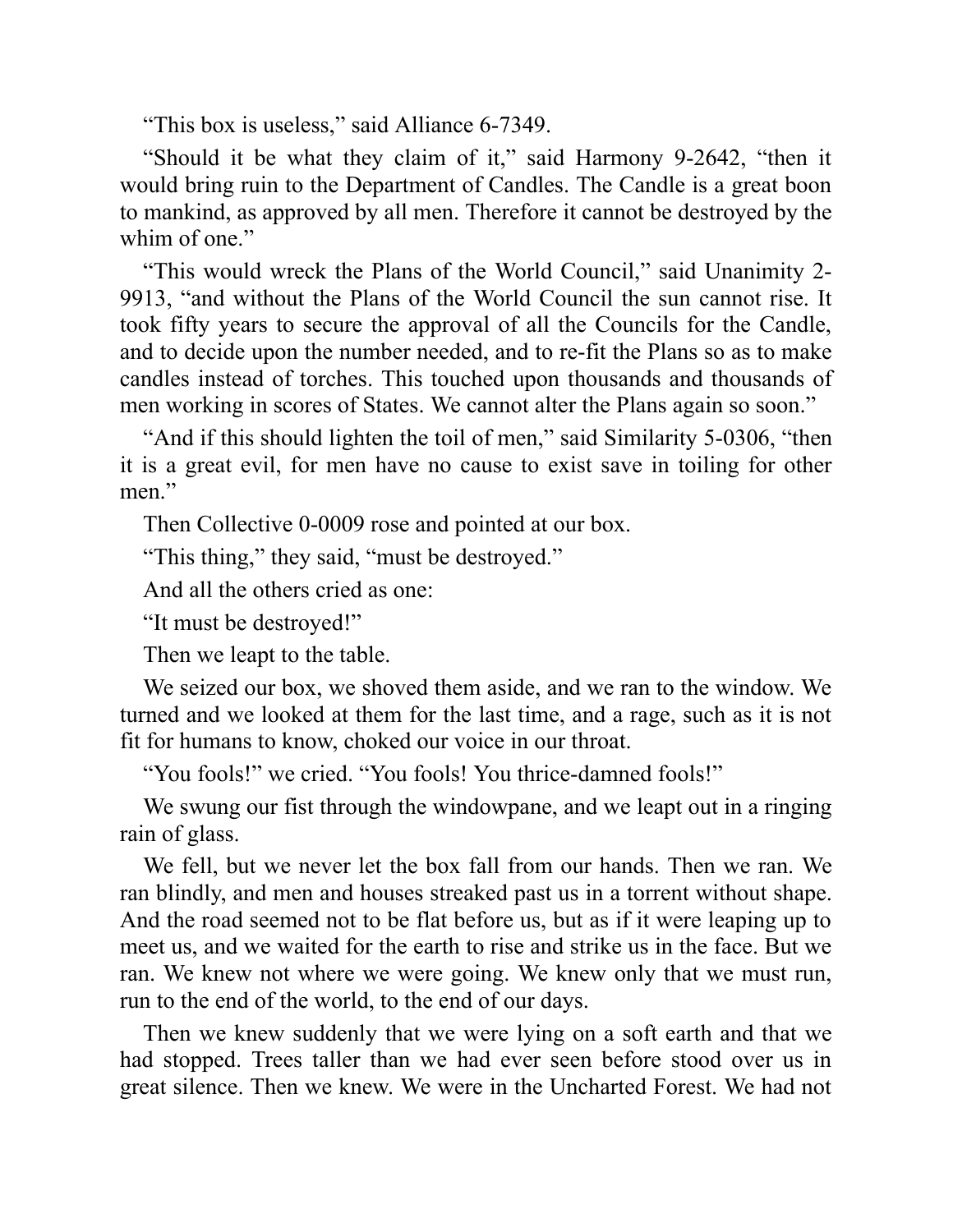thought of coming here, but our legs had carried our wisdom, and our legs had brought us to the Uncharted Forest against our will.

Our glass box lay beside us. We crawled to it, we fell upon it, our face in our arms, and we lay still.

We lay thus for a long time. Then we rose, we took our box and walked on into the forest.

It mattered not where we went. We knew that men would not follow us, for they never enter the Uncharted Forest. We had nothing to fear from them. The forest disposes of its own victims. This gave us no fear either. Only we wished to be away, away from the City and from the air that touches upon the air of the City. So we walked on, our box in our arms, our heart empty.

We are doomed. Whatever days are left to us, we shall spend them alone. And we have heard of the corruption to be found in solitude. We have torn ourselves from the truth which is our brother men, and there is no road back for us, and no redemption.

We know these things, but we do not care. We care for nothing on earth. We are tired.

Only the glass box in our arms is like a living heart that gives us strength. We have lied to ourselves. We have not built this box for the good of our brothers. We built it for its own sake. It is above all our brothers to us, and its truth above their truth. Why wonder about this? We have not many days to live. We are walking to the fangs awaiting us somewhere among the great, silent trees. There is not a thing behind us to regret.

<span id="page-35-0"></span>Then a blow of pain struck us, our first and our only. We thought of the Golden One. We thought of the Golden One whom we shall never see again. Then the pain passed. It is best. We are one of the Damned. It is best if the Golden One forget our name and the body which bore that name.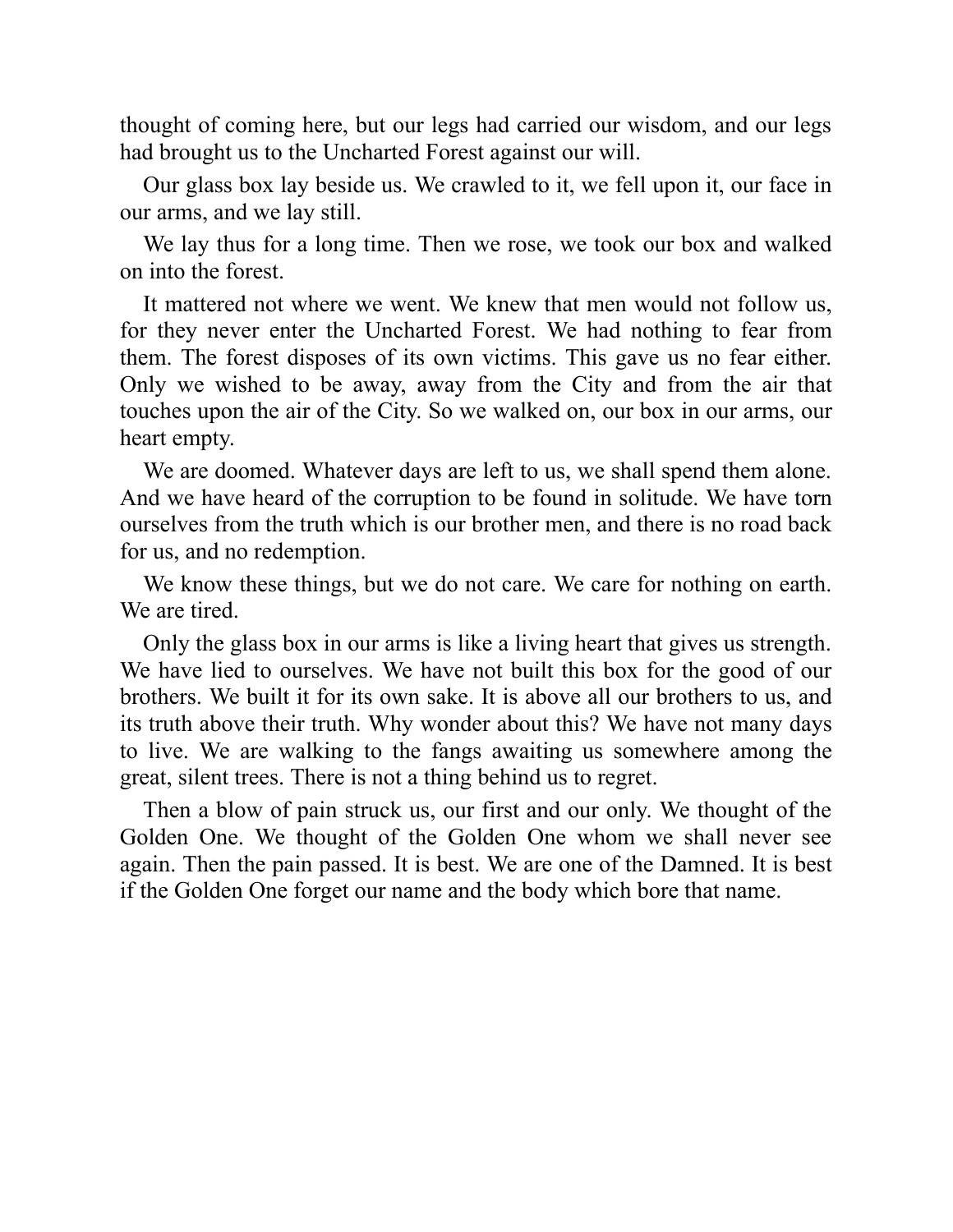#### **PART EIGHT**

It has been a day of wonder, this, our first day in the forest.

We awoke when a ray of sunlight fell across our face. We wanted to leap to our feet, as we have had to leap every morning of our life, but we remembered suddenly that no bell had rung and that there was no bell to ring anywhere. We lay on our back, we threw our arms out, and we looked up at the sky. The leaves had edges of silver that trembled and rippled like a river of green and fire flowing high above us.

We did not wish to move. We thought suddenly that we could lie thus as long as we wished, and we laughed aloud at the thought. We could also rise, or run, or leap, or fall down again. We were thinking that these were thoughts without sense, but before we knew it our body had risen in one leap. Our arms stretched out of their own will, and our body whirled and whirled, till it raised a wind to rustle through the leaves of the bushes. Then our hands seized a branch and swung us high into a tree, with no aim save the wonder of learning the strength of our body. The branch snapped under us and we fell upon the moss that was soft as a cushion. Then our body, losing all sense, rolled over and over on the moss, dry leaves in our tunic, in our hair, in our face. And we heard suddenly that we were laughing, laughing aloud, laughing as if there were no power left in us save laughter.

Then we took our glass box, and we went on into the forest. We went on, cutting through the branches, and it was as if we were swimming through a sea of leaves, with the bushes as waves rising and falling and rising around us, and flinging their green sprays high to the treetops. The trees parted before us, calling us forward. The forest seemed to welcome us. We went on, without thought, without care, with nothing to feel save the song of our body.

We stopped when we felt hunger. We saw birds in the tree branches, and flying from under our footsteps. We picked a stone and we sent it as an arrow at a bird. It fell before us. We made a fire, we cooked the bird, and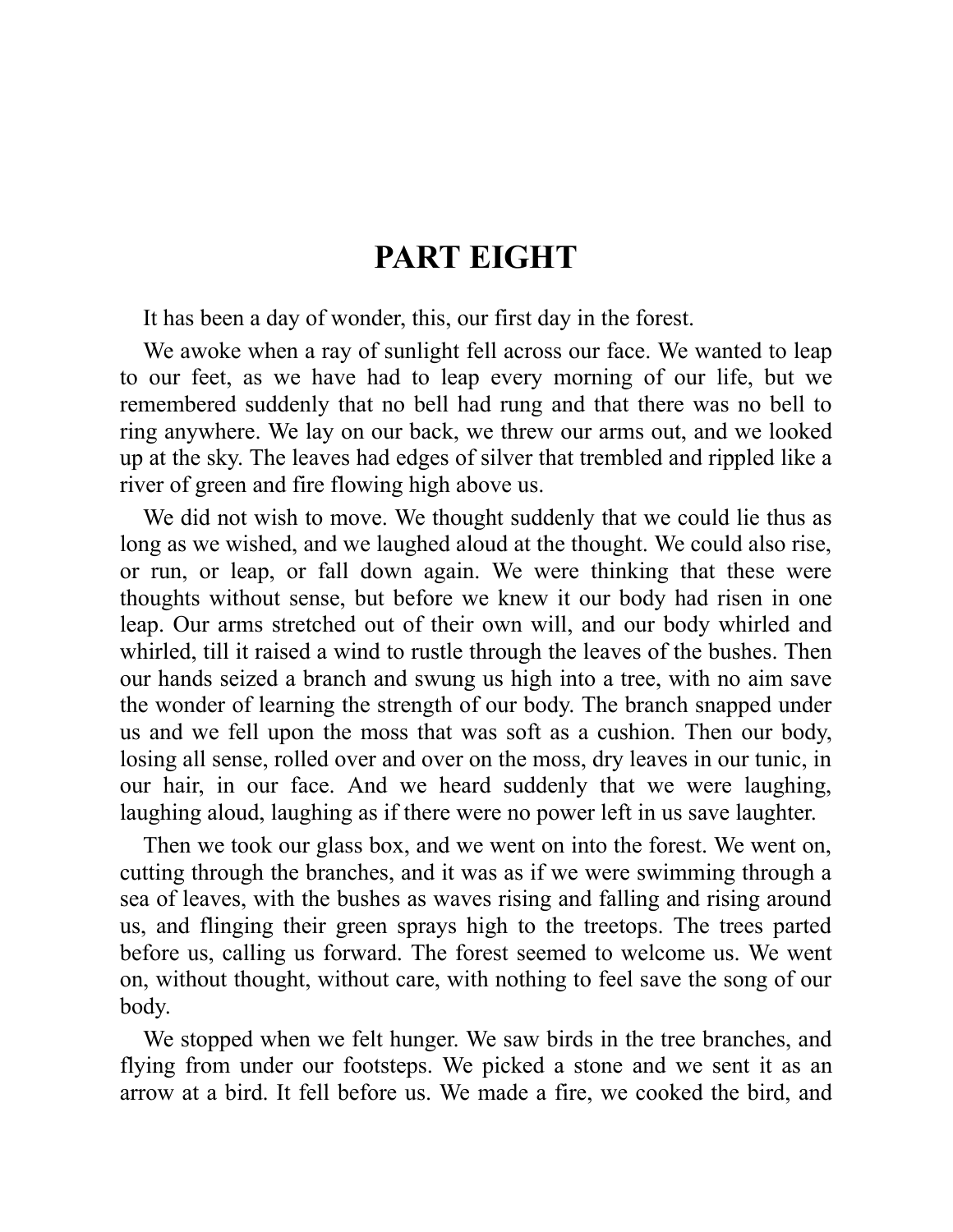we ate it, and no meal had ever tasted better to us. And we thought suddenly that there was a great satisfaction to be found in the food which we need and obtain by our own hand. And we wished to be hungry again and soon, that we might know again this strange new pride in eating.

Then we walked on. And we came to a stream which lay as a streak of glass among the trees. It lay so still that we saw no water but only a cut in the earth, in which the trees grew down, upturned, and the sky lay at the bottom. We knelt by the stream and we bent down to drink. And then we stopped. For, upon the blue of the sky below us, we saw our own face for the first time.

We sat still and we held our breath. For our face and our body were beautiful. Our face was not like the faces of our brothers, for we felt not pity when looking upon it. Our body was not like the bodies of our brothers, for our limbs were straight and thin and hard and strong. And we thought that we could trust this being who looked upon us from the stream, and that we had nothing to fear with this being.

We walked on till the sun had set. When the shadows gathered among the trees, we stopped in a hollow between the roots, where we shall sleep tonight. And suddenly, for the first time this day, we remembered that we are the Damned. We remembered it, and we laughed.

<span id="page-37-0"></span>We are writing this on the paper we had hidden in our tunic together with the written pages we had brought for the World Council of Scholars, but never given to them. We have much to speak of to ourselves, and we hope we shall find the words for it in the days to come. Now, we cannot speak, for we cannot understand.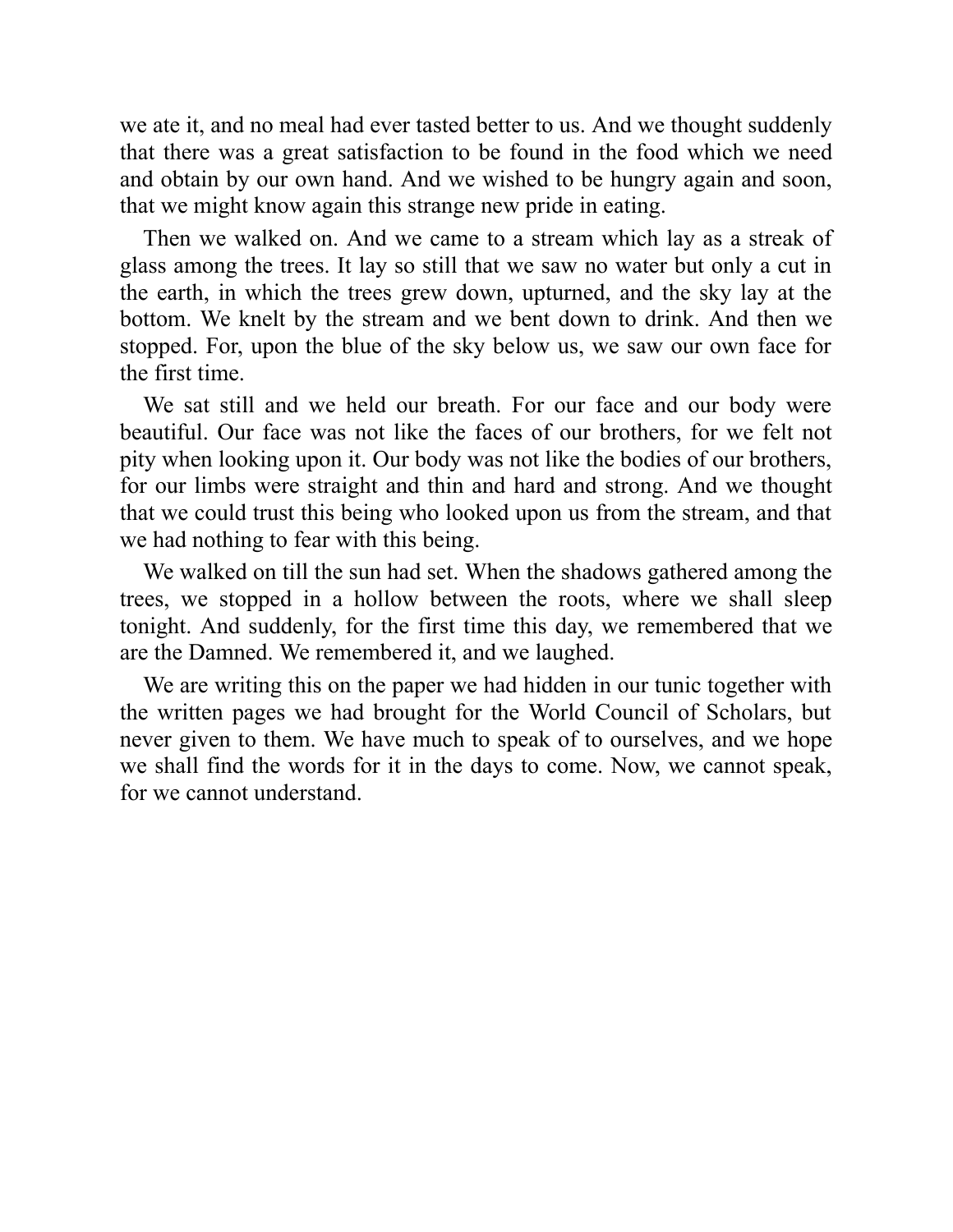#### **PART NINE**

We have not written for many days. We did not wish to speak. For we needed no words to remember that which has happened to us.

It was on our second day in the forest that we heard steps behind us. We hid in the bushes, and we waited. The steps came closer. And then we saw the fold of a white tunic among the trees, and a gleam of gold.

We leapt forward, we ran to them, and we stood looking upon the Golden One.

They saw us, and their hands closed into fists, and the fists pulled their arms down, as if they wished their arms to hold them, while their body swayed. And they could not speak.

We dared not come too close to them. We asked, and our voice trembled:

"How did you come to be here, Golden One?"

But they whispered only:

"We have found you...."

"How did you come to be in the forest?" we asked.

They raised their head, and there was a great pride in their voice; they answered:

"We have followed you."

Then we could not speak, and they said:

"We heard that you had gone to the Uncharted Forest, for the whole City is speaking of it. So on the night of the day when we heard it, we ran away from the Home of the Peasants. We found the marks of your feet across the plain where no men walk. So we followed them, and we went into the forest, and we followed the path where the branches were broken by your body."

Their white tunic was torn, and the branches had cut the skin of their arms, but they spoke as if they had never taken notice of it, nor of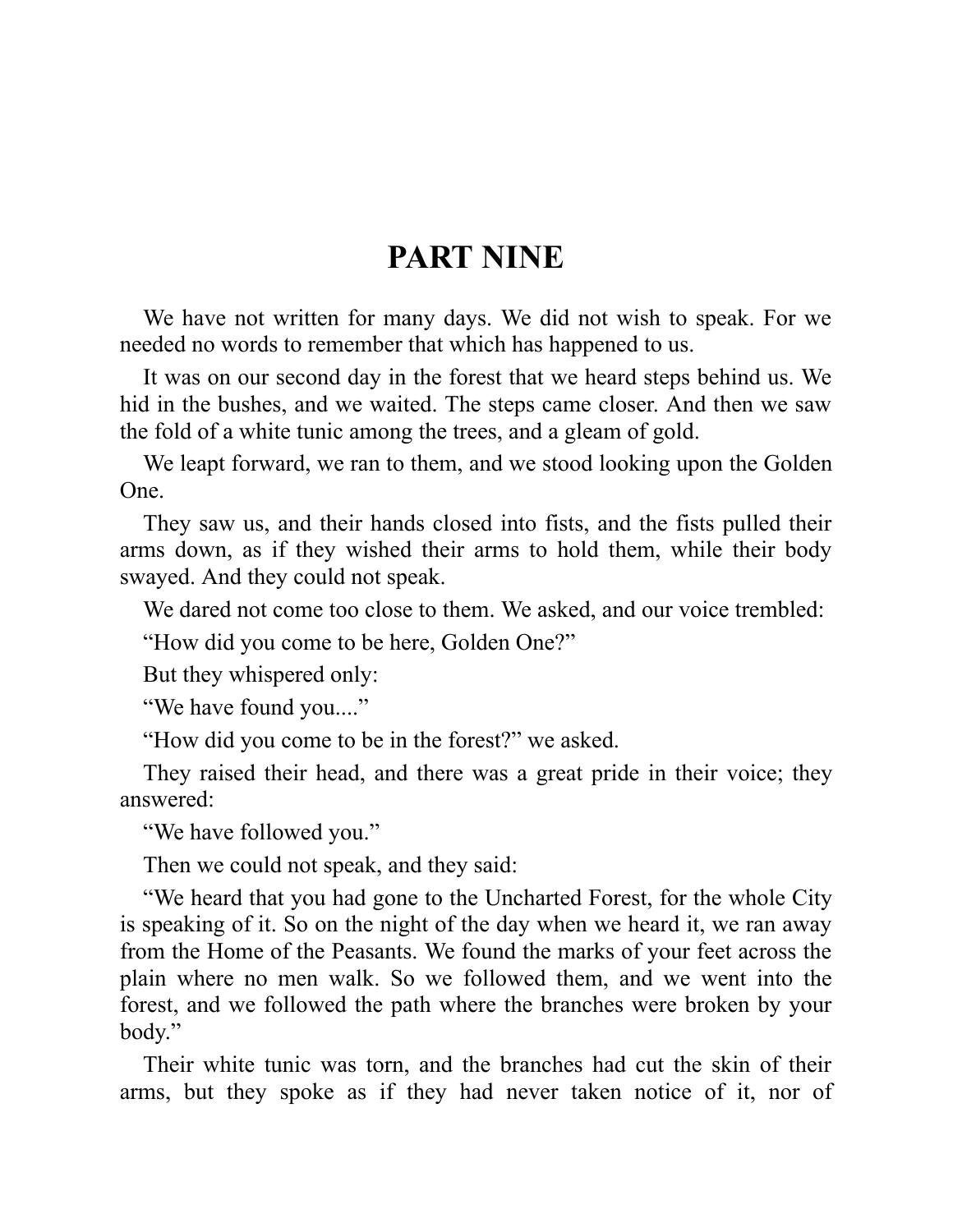weariness, nor of fear.

"We have followed you," they said, "and we shall follow you wherever you go. If danger threatens you, we shall face it also. If it be death, we shall die with you. You are damned, and we wish to share your damnation."

They looked upon us, and their voice was low, but there was bitterness and triumph in their voice.

"Your eyes are as a flame, but our brothers have neither hope nor fire. Your mouth is cut of granite, but our brothers are soft and humble. Your head is high, but our brothers cringe. You walk, but our brothers crawl. We wish to be damned with you, rather than blessed with all our brothers. Do as you please with us, but do not send us away from you."

Then they knelt, and bowed their golden head before us.

We had never thought of that which we did. We bent to raise the Golden One to their feet, but when we touched them, it was as if madness had stricken us. We seized their body and we pressed our lips to theirs. The Golden One breathed once, and their breath was a moan, and then their arms closed around us.

We stood together for a long time. And we were frightened that we had lived for twenty-one years and had never known what joy is possible to men.

Then we said:

"Our dearest one. Fear nothing of the forest. There is no danger in solitude. We have no need of our brothers. Let us forget their good and our evil, let us forget all things save that we are together and that there is joy as a bond between us. Give us your hand. Look ahead. It is our own world, Golden One, a strange, unknown world, but our own."

Then we walked on into the forest, their hand in ours.

And that night we knew that to hold the body of women in our arms is neither ugly nor shameful, but the one ecstasy granted to the race of men.

We have walked for many days. The forest has no end, and we seek no end. But each day added to the chain of days between us and the City is like an added blessing.

We have made a bow and many arrows. We can kill more birds than we need for our food; we find water and fruit in the forest. At night, we choose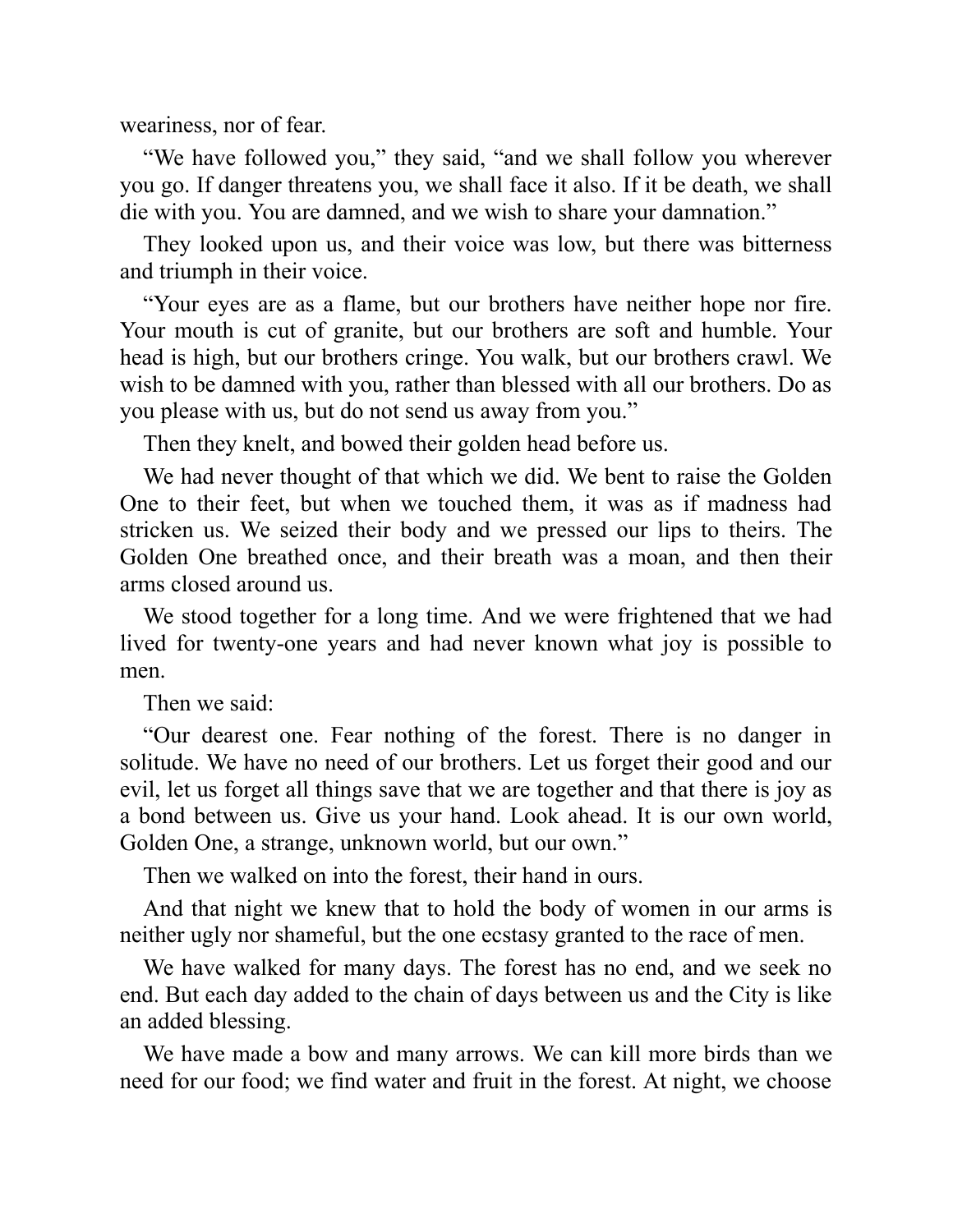a clearing, and we build a ring of fires around it. We sleep in the midst of that ring, and the beasts dare not attack us. We can see their eyes, green and yellow as coals, watching us from the tree branches beyond. The fires smoulder as a crown of jewels around us, and smoke stands still in the air, in columns made blue by the moonlight. We sleep together in the midst of the ring, the arms of the Golden One around us, their head upon our breast.

Some day, we shall stop and build a house, when we shall have gone far enough. But we do not have to hasten. The days before us are without end, like the forest.

We cannot understand this new life which we have found, yet it seems so clear and so simple. When questions come to puzzle us, we walk faster, then turn and forget all things as we watch the Golden One following. The shadows of leaves fall upon their arms, as they spread the branches apart, but their shoulders are in the sun. The skin of their arms is like a blue mist, but their shoulders are white and glowing, as if the light fell not from above, but rose from under their skin. We watch the leaf which has fallen upon their shoulder, and it lies at the curve of their neck, and a drop of dew glistens upon it like a jewel. They approach us, and they stop, laughing, knowing what we think, and they wait obediently, without questions, till it pleases us to turn and go on.

We go on and we bless the earth under our feet. But questions come to us again, as we walk in silence. If that which we have found is the corruption of solitude, then what can men wish for save corruption? If this is the great evil of being alone, then what is good and what is evil?

Everything which comes from the many is good. Everything which comes from one is evil. This have we been taught with our first breath. We have broken the law, but we have never doubted it. Yet now, as we walk through the forest, we are learning to doubt.

There is no life for men, save in useful toil for the good of all their brothers. But we lived not, when we toiled for our brothers, we were only weary. There is no joy for men, save the joy shared with all their brothers. But the only things which taught us joy were the power we created in our wires, and the Golden One. And both these joys belong to us alone, they come from us alone, they bear no relation to all our brothers, and they do not concern our brothers in any way. Thus do we wonder.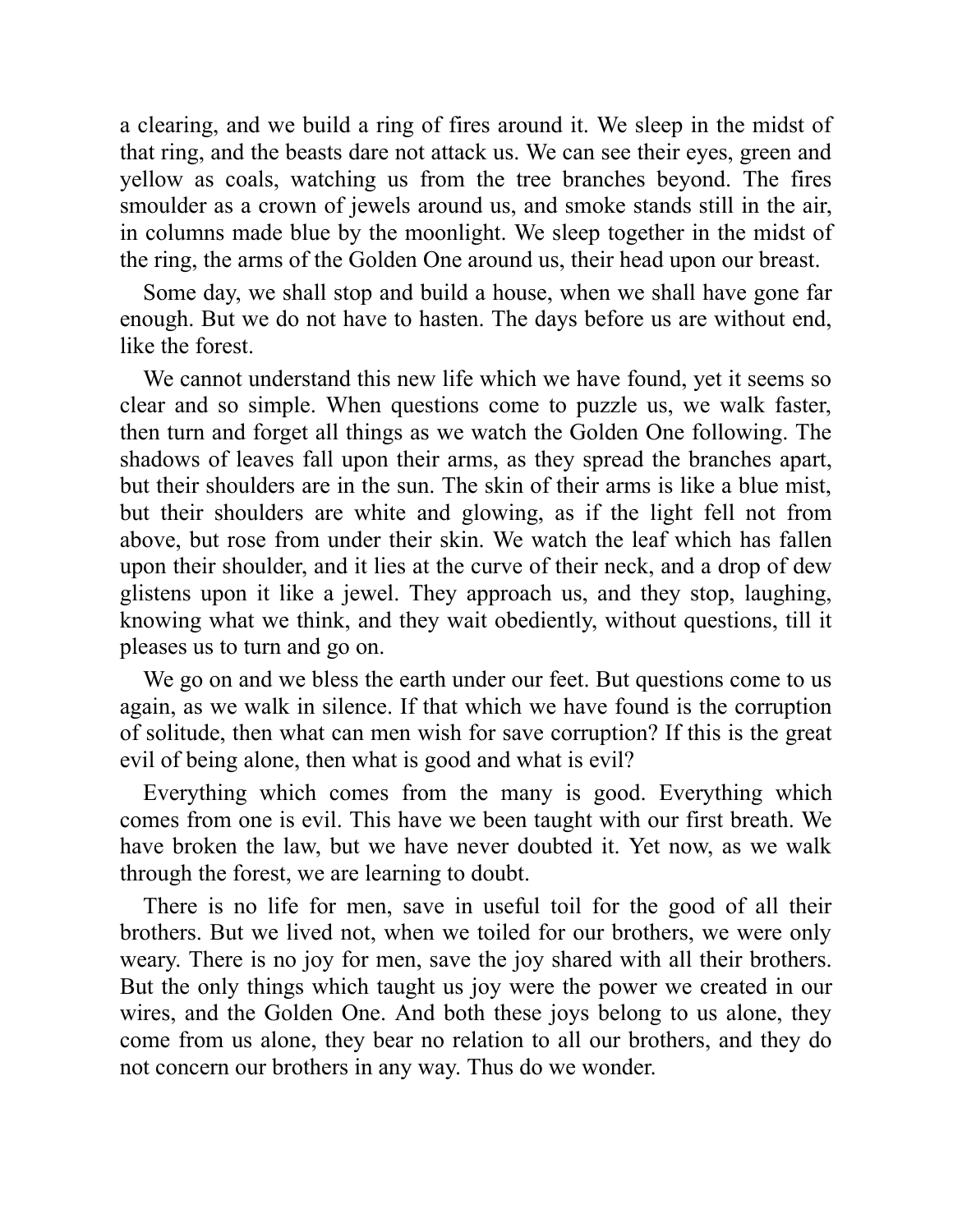There is some error, one frightful error, in the thinking of men. What is that error? We do not know, but the knowledge struggles within us, struggles to be born. Today, the Golden One stopped suddenly and said:

"We love you."

But they frowned and shook their head and looked at us helplessly.

"No," they whispered, "that is not what we wished to say."

They were silent, then they spoke slowly, and their words were halting, like the words of a child learning to speak for the first time:

"We are one... alone... and only... and we love you who are one... alone... and only."

We looked into each other's eyes and we knew that the breath of a miracle had touched us, and fled, and left us groping vainly.

<span id="page-41-0"></span>And we felt torn, torn for some word we could not find.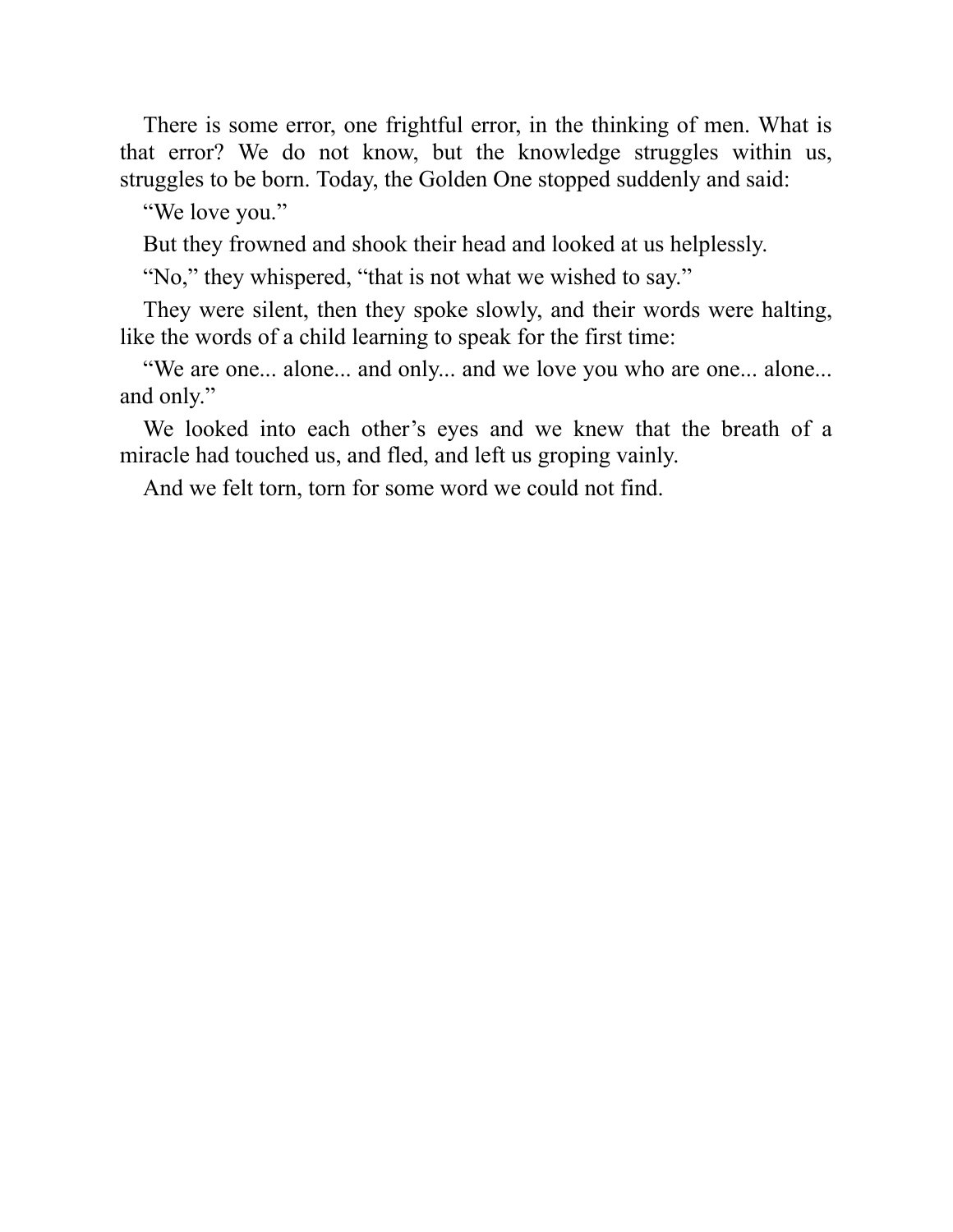#### **PART TEN**

We are sitting at a table and we are writing this upon paper made thousands of years ago. The light is dim, and we cannot see the Golden One, only one lock of gold on the pillow of an ancient bed. This is our home.

We came upon it today, at sunrise. For many days we had been crossing a chain of mountains. The forest rose among cliffs, and whenever we walked out upon a barren stretch of rock we saw great peaks before us in the west, and to the north of us, and to the south, as far as our eyes could see. The peaks were red and brown, with the green streaks of forests as veins upon them, with blue mists as veils over their heads. We had never heard of these mountains, nor seen them marked on any map. The Uncharted Forest has protected them from the Cities and from the men of the Cities.

We climbed paths where the wild goat dared not follow. Stones rolled from under our feet, and we heard them striking the rocks below, farther and farther down, and the mountains rang with each stroke, and long after the strokes had died. But we went on, for we knew that no men would ever follow our track nor reach us here.

Then today, at sunrise, we saw a white flame among the trees, high on a sheer peak before us. We thought that it was a fire and stopped. But the flame was unmoving, yet blinding as liquid metal. So we climbed toward it through the rocks. And there, before us, on a broad summit, with the mountains rising behind it, stood a house such as we had never seen, and the white fire came from the sun on the glass of its windows.

The house had two stories and a strange roof flat as a floor. There was more window than wall upon its walls, and the windows went on straight around the corners, though how this kept the house standing we could not guess. The walls were hard and smooth, of that stone unlike stone which we had seen in our tunnel.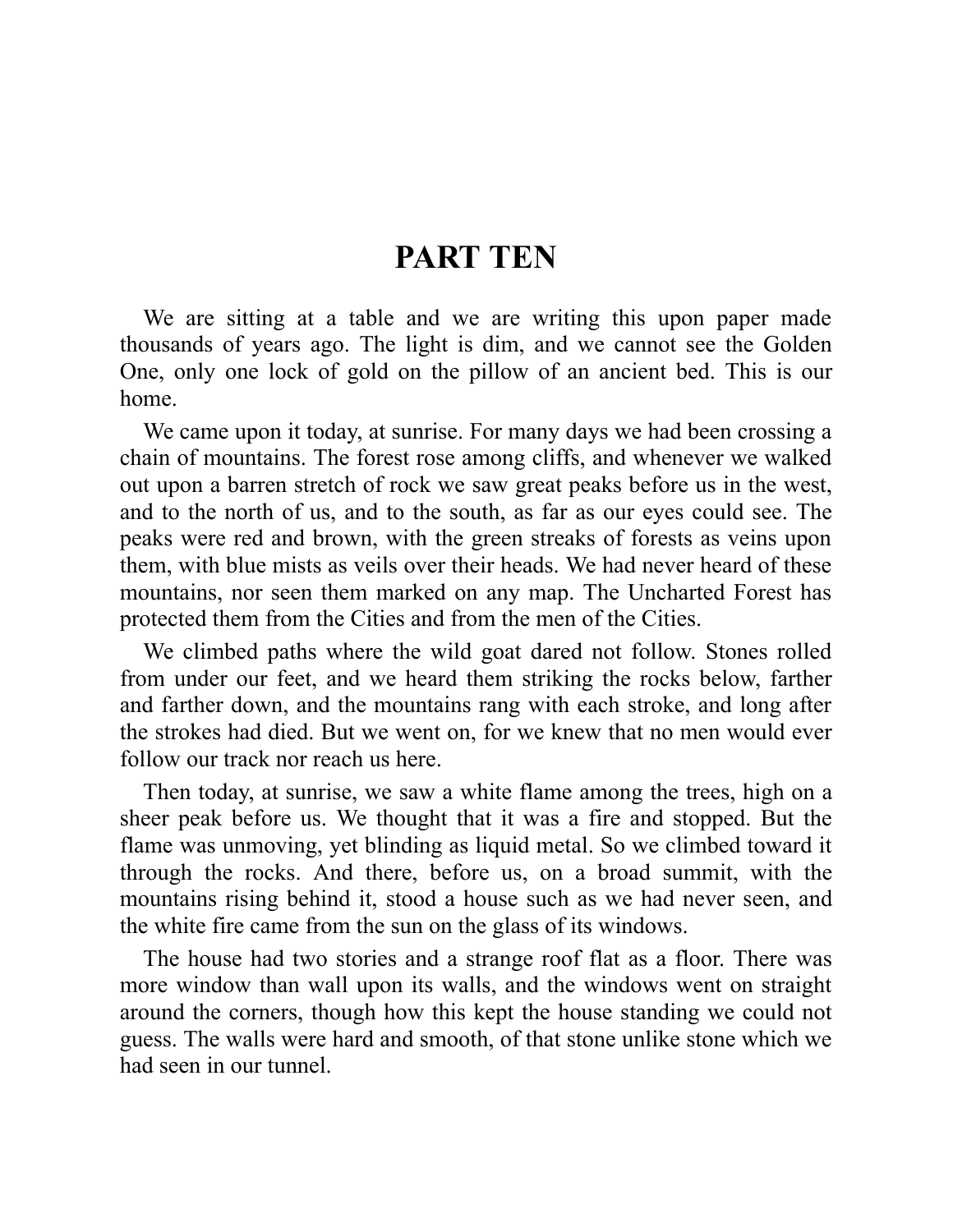We both knew it without words: this house was left from the Unmentionable Times. The trees had protected it from time and weather, and from men who have less pity than time and weather. We turned to the Golden One and we asked:

"Are you afraid?"

But they shook their head. So we walked to the door, and we threw it open, and we stepped together into the house of the Unmentionable Times.

We shall need the days and the years ahead, to look, to learn, and to understand the things of this house. Today, we could only look and try to believe the sight of our eyes. We pulled the heavy curtains from the windows and we saw that the rooms were small, and we thought that not more than twelve men could have lived here. We thought it strange that men had been permitted to build a house for only twelve.

Never had we seen rooms so full of light. The sunrays danced upon colors, colors, more colors than we thought possible, we who had seen no houses save the white ones, the brown ones and the grey. There were great pieces of glass on the walls, but it was not glass, for when we looked upon it we saw our own bodies and all the things behind us, as on the face of a lake. There were strange things which we had never seen and the use of which we do not know. And there were globes of glass everywhere, in each room, the globes with the metal cobwebs inside, such as we had seen in our tunnel.

We found the sleeping hall and we stood in awe upon its threshold. For it was a small room and there were only two beds in it. We found no other beds in the house, and then we knew that only two had lived here, and this passes understanding. What kind of world did they have, the men of the Unmentionable Times?

We found garments, and the Golden One gasped at the sight of them. For they were not white tunics, nor white togas; they were of all colors, no two of them alike. Some crumbled to dust as we touched them. But others were of heavier cloth, and they felt soft and new in our fingers.

We found a room with walls made of shelves, which held rows of manuscripts, from the floor to the ceiling. Never had we seen such a number of them, nor of such strange shape. They were not soft and rolled, they had hard shells of cloth and leather; and the letters on their pages were so small and so even that we wondered at the men who had such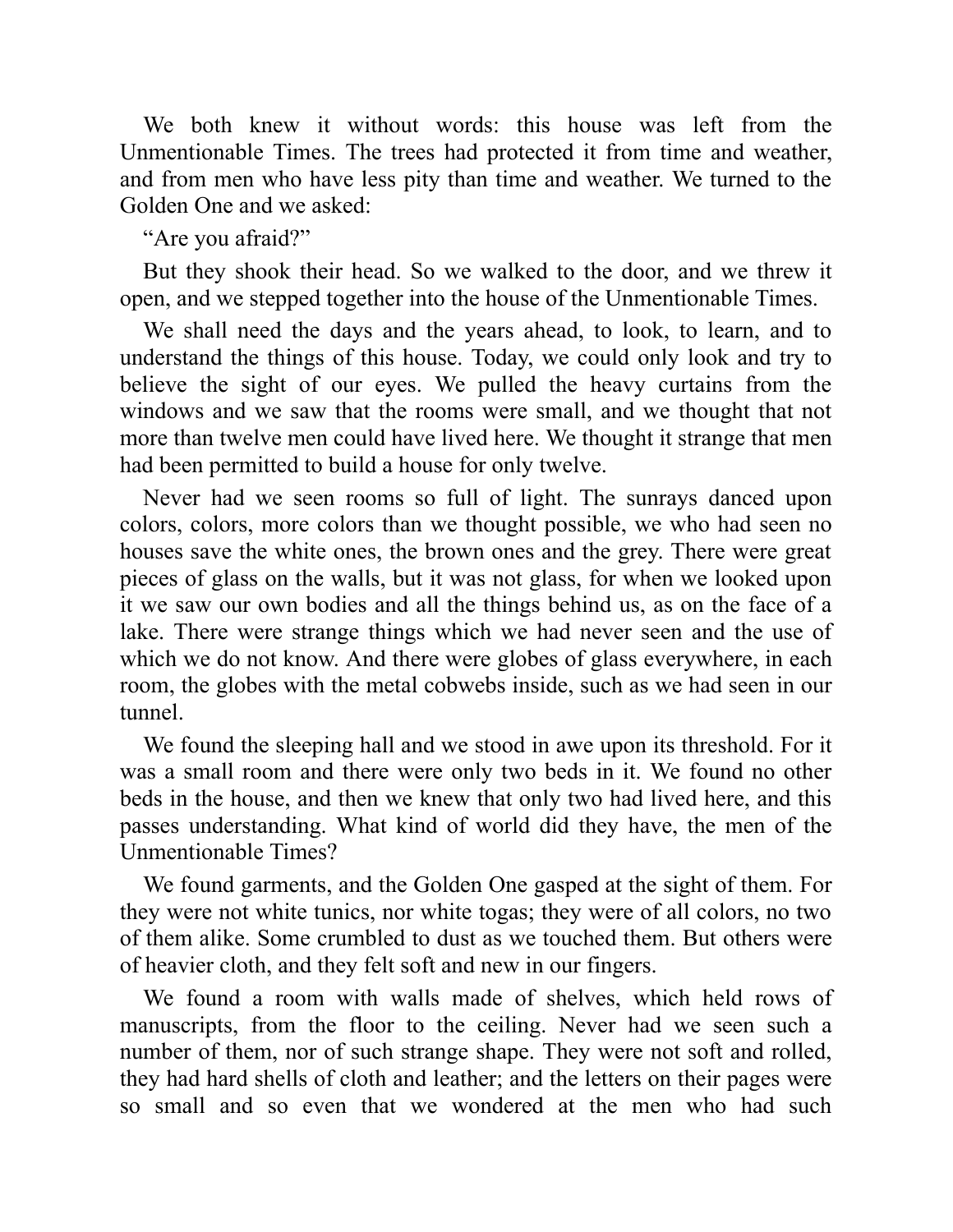handwriting. We glanced through the pages, and we saw that they were written in our language, but we found many words which we could not understand. Tomorrow, we shall begin to read these scripts.

When we had seen all the rooms of the house, we looked at the Golden One and we both knew the thought in our minds.

"We shall never leave this house," we said, "nor let it be taken from us. This is our home and the end of our journey. This is your house, Golden One, and ours, and it belongs to no other men whatever as far as the earth may stretch. We shall not share it with others, as we share not our joy with them, nor our love, nor our hunger. So be it to the end of our days."

"Your will be done," they said.

Then we went out to gather wood for the great hearth of our home. We brought water from the stream which runs among the trees under our windows. We killed a mountain goat, and we brought its flesh to be cooked in a strange copper pot we found in a place of wonders, which must have been the cooking room of the house.

We did this work alone, for no words of ours could take the Golden One away from the big glass which is not glass. They stood before it and they looked and looked upon their own body.

When the sun sank beyond the mountains, the Golden One fell asleep on the floor, amidst jewels, and bottles of crystal, and flowers of silk. We lifted the Golden One in our arms and we carried them to a bed, their head falling softly upon our shoulder. Then we lit a candle, and we brought paper from the room of the manuscripts, and we sat by the window, for we knew that we could not sleep tonight.

And now we look upon the earth and sky. This spread of naked rock and peaks and moonlight is like a world ready to be born, a world that waits. It seems to us it asks a sign from us, a spark, a first commandment. We cannot know what word we are to give, nor what great deed this earth expects to witness. We know it waits. It seems to say it has great gifts to lay before us, but it wishes a greater gift for us. We are to speak. We are to give its goal, its highest meaning to all this glowing space of rock and sky.

We look ahead, we beg our heart for guidance in answering this call no voice has spoken, yet we have heard. We look upon our hands. We see the dust of centuries, the dust which hid the great secrets and perhaps great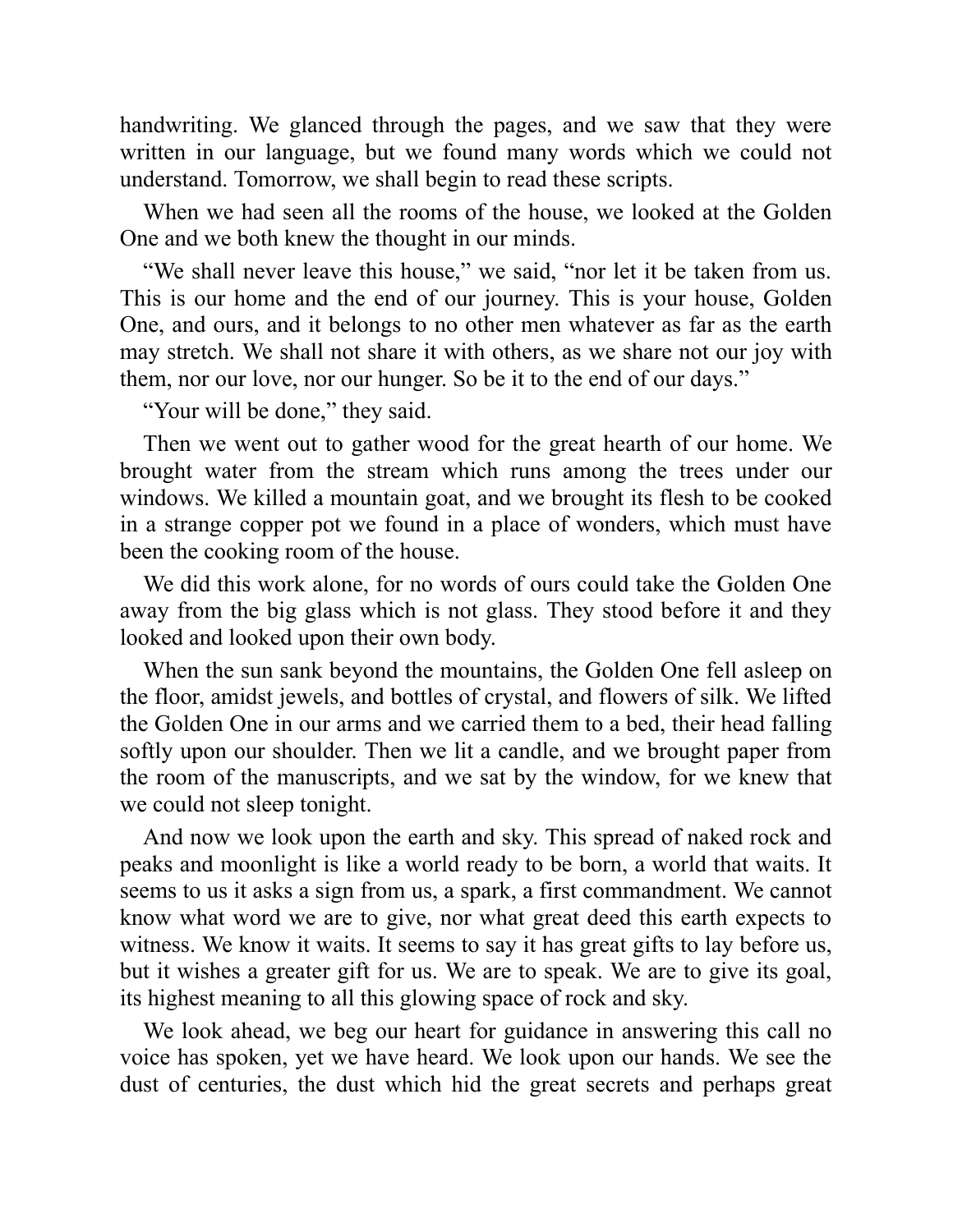evils. And yet it stirs no fear within our heart, but only silent reverence and pity.

<span id="page-45-0"></span>May knowledge come to us! What is the secret our heart has understood and yet will not reveal to us, although it seems to beat as if it were endeavoring to tell it?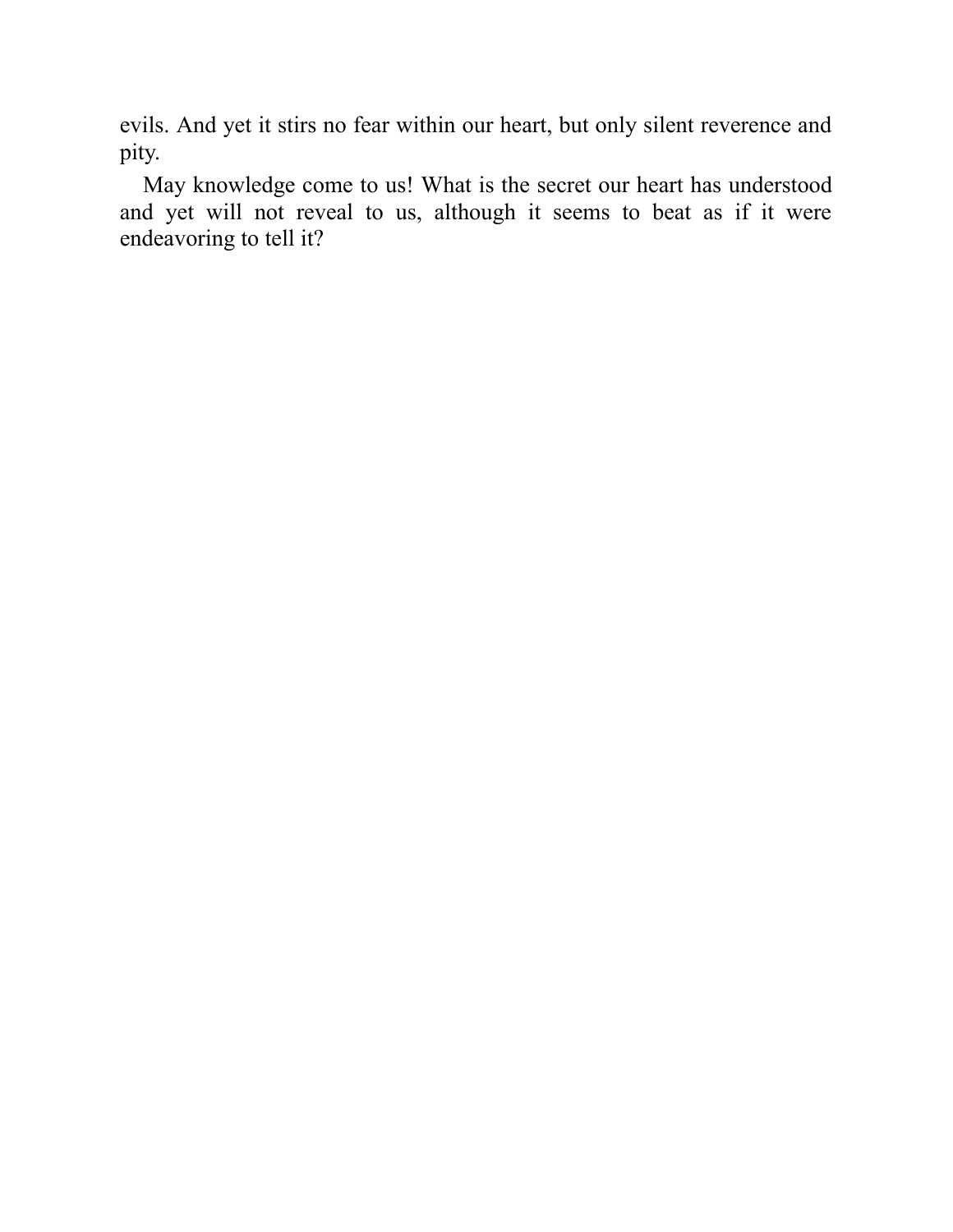#### **PART ELEVEN**

I am. I think. I will.

My hands... My spirit... My sky... My forest... This earth of mine.... What must I say besides? These are the words. This is the answer.

I stand here on the summit of the mountain. I lift my head and I spread my arms. This, my body and spirit, this is the end of the quest. I wished to know the meaning of things. I am the meaning. I wished to find a warrant for being. I need no warrant for being, and no word of sanction upon my being. I am the warrant and the sanction.

It is my eyes which see, and the sight of my eyes grants beauty to the earth. It is my ears which hear, and the hearing of my ears gives its song to the world. It is my mind which thinks, and the judgement of my mind is the only searchlight that can find the truth. It is my will which chooses, and the choice of my will is the only edict I must respect.

Many words have been granted me, and some are wise, and some are false, but only three are holy: "I will it!"

Whatever road I take, the guiding star is within me; the guiding star and the loadstone which point the way. They point in but one direction. They point to me.

I know not if this earth on which I stand is the core of the universe or if it is but a speck of dust lost in eternity. I know not and I care not. For I know what happiness is possible to me on earth. And my happiness needs no higher aim to vindicate it. My happiness is not the means to any end. It is the end. It is its own goal. It is its own purpose.

Neither am I the means to any end others may wish to accomplish. I am not a tool for their use. I am not a servant of their needs. I am not a bandage for their wounds. I am not a sacrifice on their altars.

I am a man. This miracle of me is mine to own and keep, and mine to guard, and mine to use, and mine to kneel before!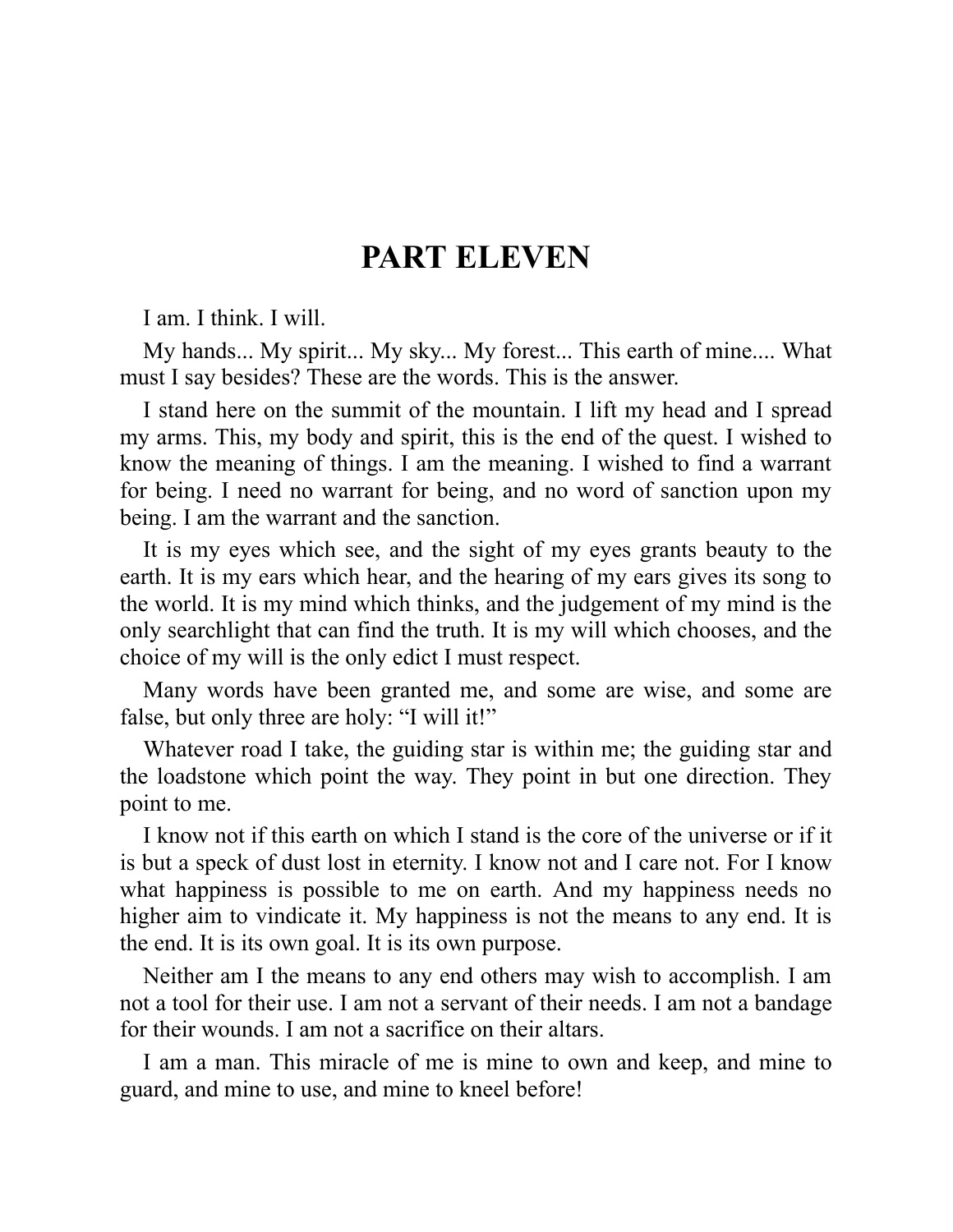I do not surrender my treasures, nor do I share them. The fortune of my spirit is not to be blown into coins of brass and flung to the winds as alms for the poor of the spirit. I guard my treasures: my thought, my will, my freedom. And the greatest of these is freedom.

I owe nothing to my brothers, nor do I gather debts from them. I ask none to live for me, nor do I live for any others. I covet no man's soul, nor is my soul theirs to covet.

I am neither foe nor friend to my brothers, but such as each of them shall deserve of me. And to earn my love, my brothers must do more than to have been born. I do not grant my love without reason, nor to any chance passerby who may wish to claim it. I honor men with my love. But honor is a thing to be earned.

I shall choose friends among men, but neither slaves nor masters. And I shall choose only such as please me, and them I shall love and respect, but neither command nor obey. And we shall join our hands when we wish, or walk alone when we so desire. For in the temple of his spirit, each man is alone. Let each man keep his temple untouched and undefiled. Then let him join hands with others if he wishes, but only beyond his holy threshold.

For the word "We" must never be spoken, save by one's choice and as a second thought. This word must never be placed first within man's soul, else it becomes a monster, the root of all the evils on earth, the root of man's torture by men, and of an unspeakable lie.

The word "We" is as lime poured over men, which sets and hardens to stone, and crushes all beneath it, and that which is white and that which is black are lost equally in the grey of it. It is the word by which the depraved steal the virtue of the good, by which the weak steal the might of the strong, by which the fools steal the wisdom of the sages.

What is my joy if all hands, even the unclean, can reach into it? What is my wisdom, if even the fools can dictate to me? What is my freedom, if all creatures, even the botched and the impotent, are my masters? What is my life, if I am but to bow, to agree and to obey?

But I am done with this creed of corruption.

I am done with the monster of "We," the word of serfdom, of plunder, of misery, falsehood and shame.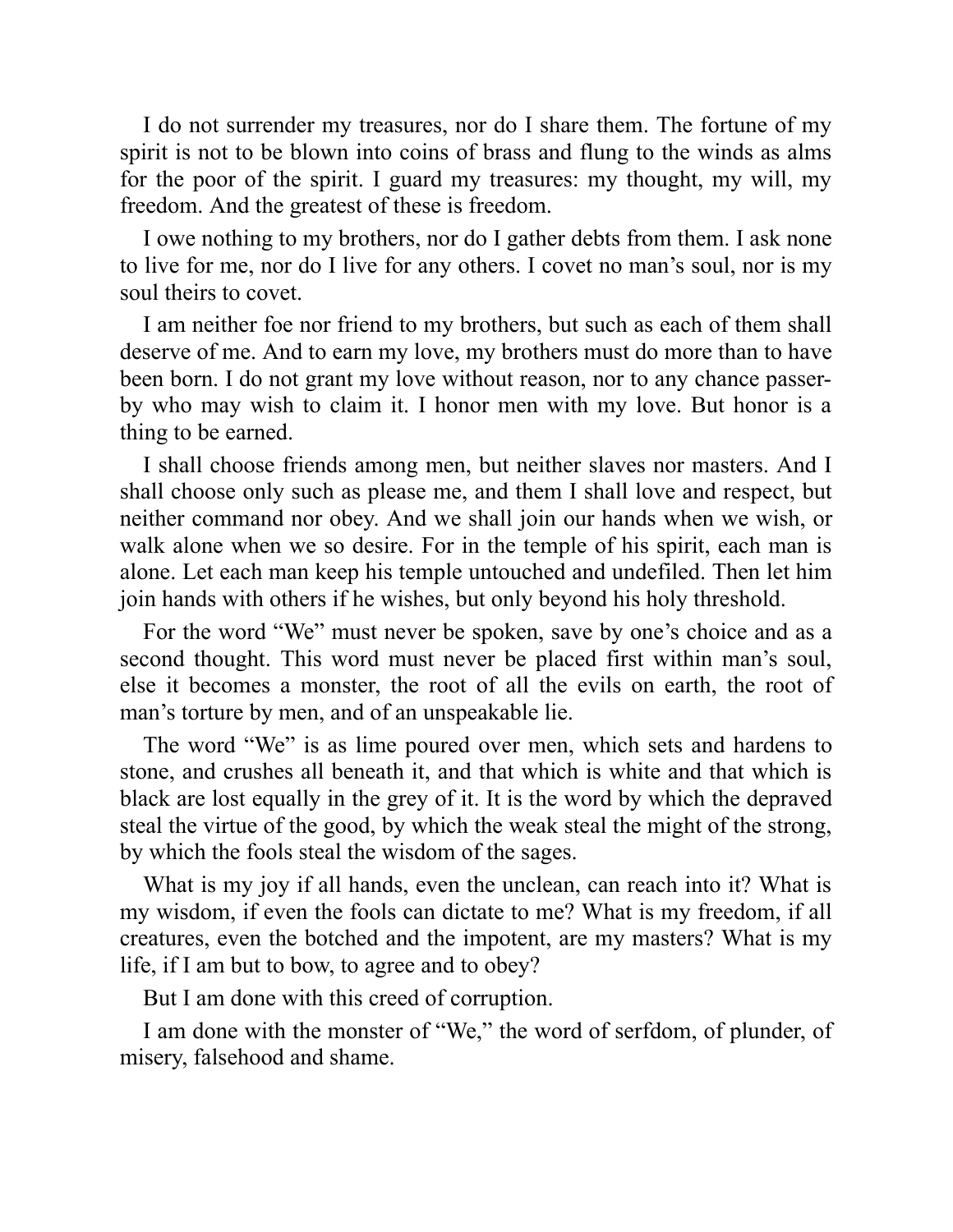And now I see the face of god, and I raise this god over the earth, this god whom men have sought since men came into being, this god who will grant them joy and peace and pride.

This god, this one word:

<span id="page-48-0"></span>"I."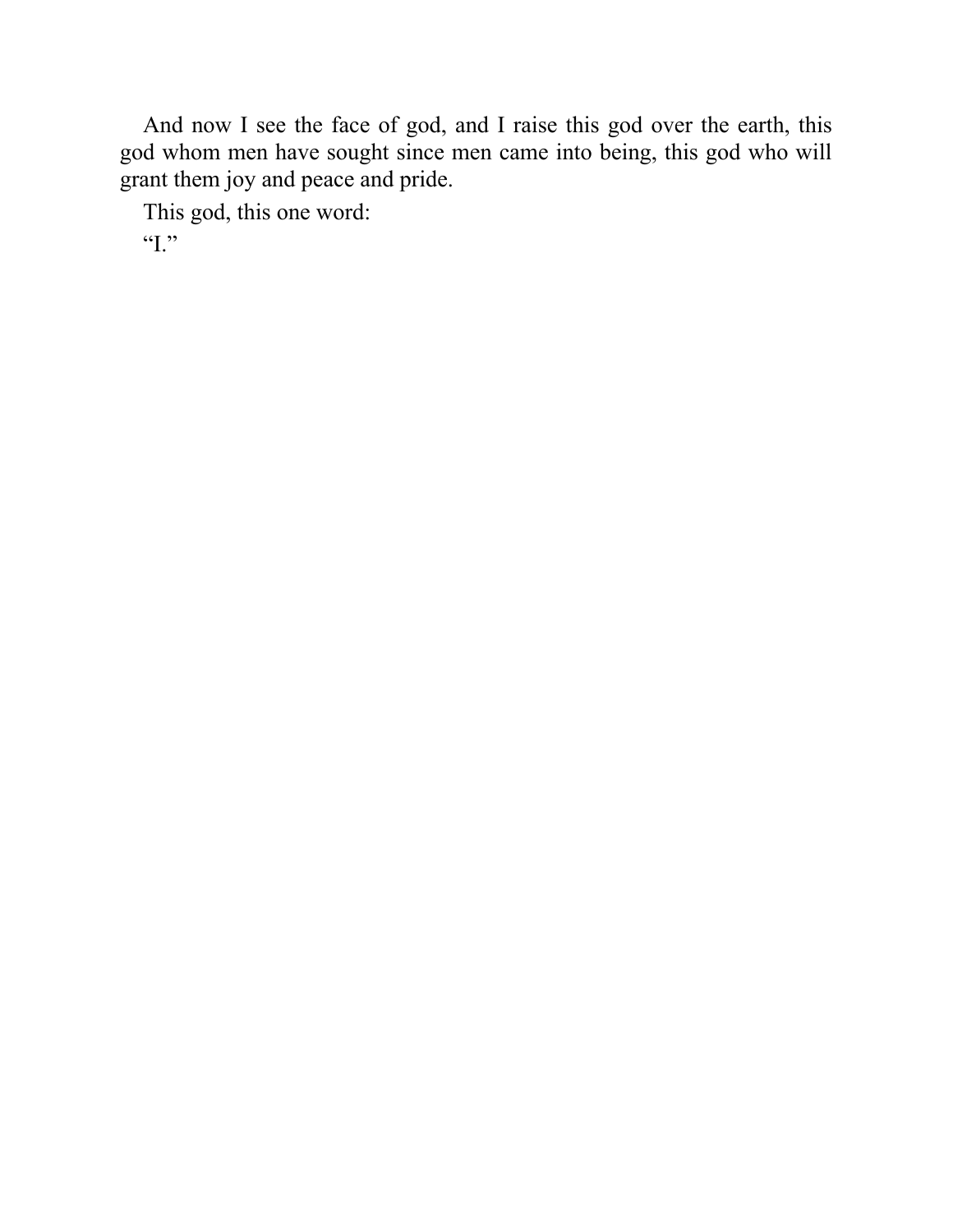#### **PART TWELVE**

It was when I read the first of the books I found in my house that I saw the word "I." And when I understood this word, the book fell from my hands, and I wept, I who had never known tears. I wept in deliverance and in pity for all mankind.

I understood the blessed thing which I had called my curse. I understood why the best in me had been my sins and my transgressions; and why I had never felt guilt in my sins. I understood that centuries of chains and lashes will not kill the spirit of man nor the sense of truth within him.

I read many books for many days. Then I called the Golden One, and I told her what I had read and what I had learned. She looked at me and the first words she spoke were:

"I love you."

Then I said:

"My dearest one, it is not proper for men to be without names. There was a time when each man had a name of his own to distinguish him from all other men. So let us choose our names. I have read of a man who lived many thousands of years ago, and of all the names in these books, his is the one I wish to bear. He took the light of the gods and he brought it to men, and he taught men to be gods. And he suffered for his deed as all bearers of light must suffer. His name was Prometheus."

"It shall be your name," said the Golden One.

"And I have read of a goddess," I said, "who was the mother of the earth and of all the gods. Her name was Gaea. Let this be your name, my Golden One, for you are to be the mother of a new kind of gods."

"It shall be my name," said the Golden One.

Now I look ahead. My future is clear before me. The Saint of the pyre had seen the future when he chose me as his heir, as the heir of all the saints and all the martyrs who came before him and who died for the same cause,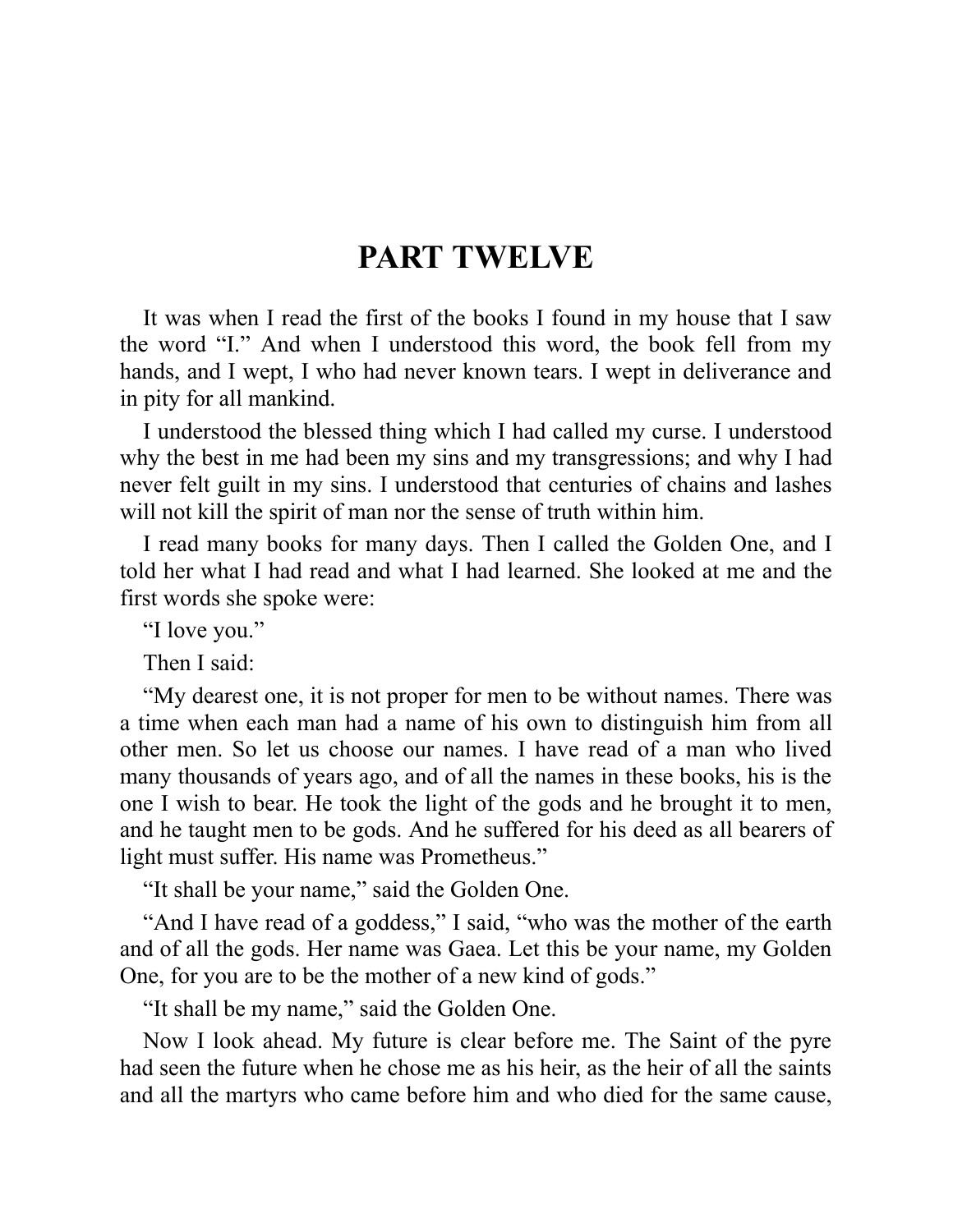for the same word, no matter what name they gave to their cause and their truth.

I shall live here, in my own house. I shall take my food from the earth by the toil of my own hands. I shall learn many secrets from my books. Through the years ahead, I shall rebuild the achievements of the past, and open the way to carry them further, the achievements which are open to me, but closed forever to my brothers, for their minds are shackled to the weakest and dullest ones among them.

I have learned that my power of the sky was known to men long ago; they called it Electricity. It was the power that moved their greatest inventions. It lit this house with light which came from those globes of glass on the walls. I have found the engine which produced this light. I shall learn how to repair it and how to make it work again. I shall learn how to use the wires which carry this power. Then I shall build a barrier of wires around my home, and across the paths which lead to my home; a barrier light as a cobweb, more impassable than a wall of granite; a barrier my brothers will never be able to cross. For they have nothing to fight me with, save the brute force of their numbers. I have my mind.

Then here, on this mountaintop, with the world below me and nothing above me but the sun, I shall live my own truth. Gaea is pregnant with my child. Our son will be raised as a man. He will be taught to say "I" and to bear the pride of it. He will be taught to walk straight and on his own feet. He will be taught reverence for his own spirit.

When I shall have read all the books and learned my new way, when my home will be ready and my earth tilled, I shall steal one day, for the last time, into the cursed City of my birth. I shall call to me my friend who has no name save International 4-8818, and all those like him, Fraternity 2- 5503, who cries without reason, and Solidarity 9-6347 who calls for help in the night, and a few others. I shall call to me all the men and the women whose spirit has not been killed within them and who suffer under the yoke of their brothers. They will follow me and I shall lead them to my fortress. And here, in this uncharted wilderness, I and they, my chosen friends, my fellow-builders, shall write the first chapter in the new history of man.

These are the things before me. And as I stand here at the door of glory, I look behind me for the last time. I look upon the history of men, which I have learned from the books, and I wonder. It was a long story, and the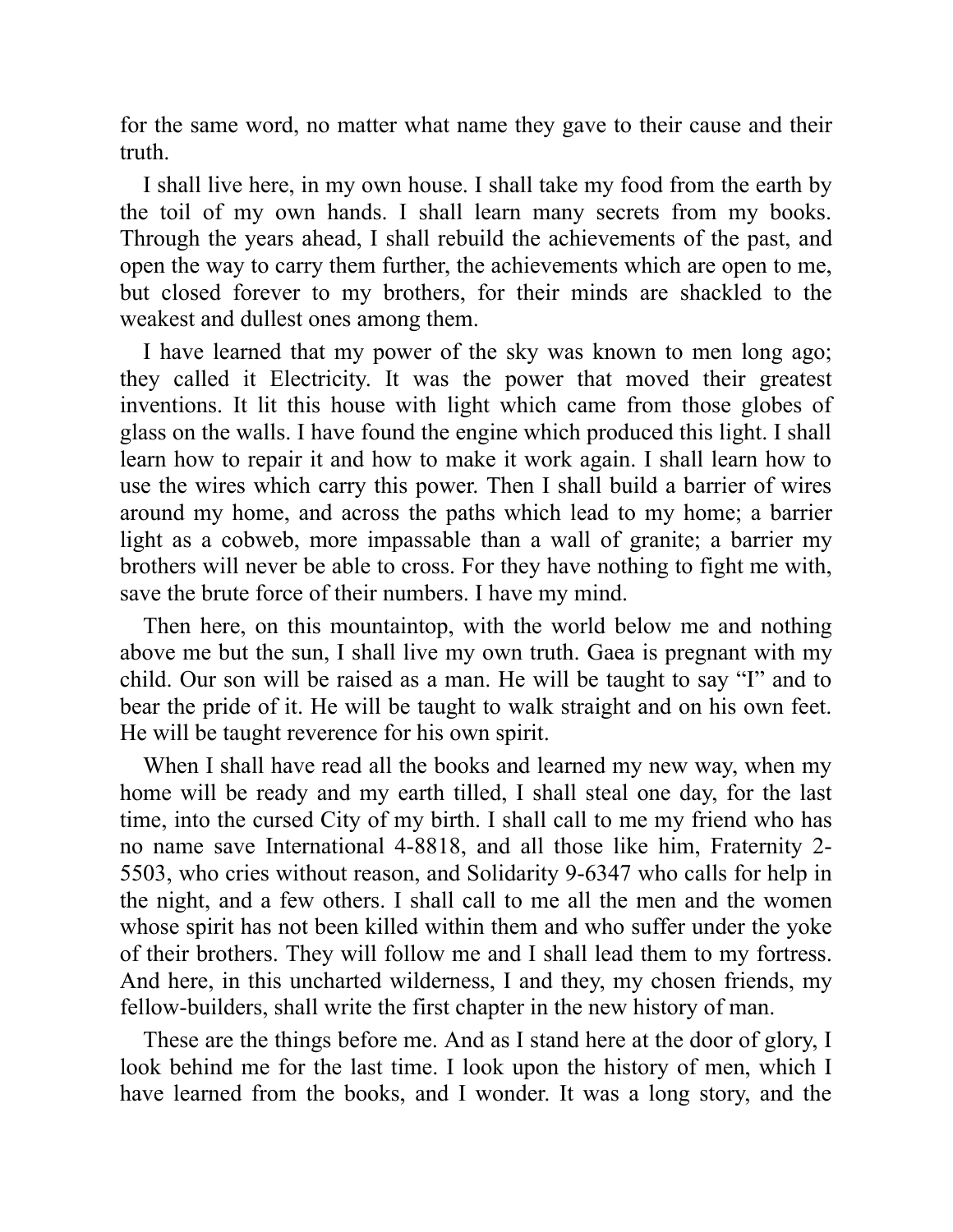spirit which moved it was the spirit of man's freedom. But what is freedom? Freedom from what? There is nothing to take a man's freedom away from him, save other men. To be free, a man must be free of his brothers. That is freedom. That and nothing else.

At first, man was enslaved by the gods. But he broke their chains. Then he was enslaved by the kings. But he broke their chains. He was enslaved by his birth, by his kin, by his race. But he broke their chains. He declared to all his brothers that a man has rights which neither god nor king nor other men can take away from him, no matter what their number, for his is the right of man, and there is no right on earth above this right. And he stood on the threshold of the freedom for which the blood of the centuries behind him had been spilled.

But then he gave up all he had won, and fell lower than his savage beginning.

What brought it to pass? What disaster took their reason away from men? What whip lashed them to their knees in shame and submission? The worship of the word "We."

When men accepted that worship, the structure of centuries collapsed about them, the structure whose every beam had come from the thought of some one man, each in his day down the ages, from the depth of some one spirit, such spirit as existed but for its own sake. Those men who survived those eager to obey, eager to live for one another, since they had nothing else to vindicate them—those men could neither carry on, nor preserve what they had received. Thus did all thought, all science, all wisdom perish on earth. Thus did men—men with nothing to offer save their great number —lost the steel towers, the flying ships, the power wires, all the things they had not created and could never keep. Perhaps, later, some men had been born with the mind and the courage to recover these things which were lost; perhaps these men came before the Councils of Scholars. They were answered as I have been answered—and for the same reasons.

But I still wonder how it was possible, in those graceless years of transition, long ago, that men did not see whither they were going, and went on, in blindness and cowardice, to their fate. I wonder, for it is hard for me to conceive how men who knew the word "I" could give it up and not know what they lost. But such has been the story, for I have lived in the City of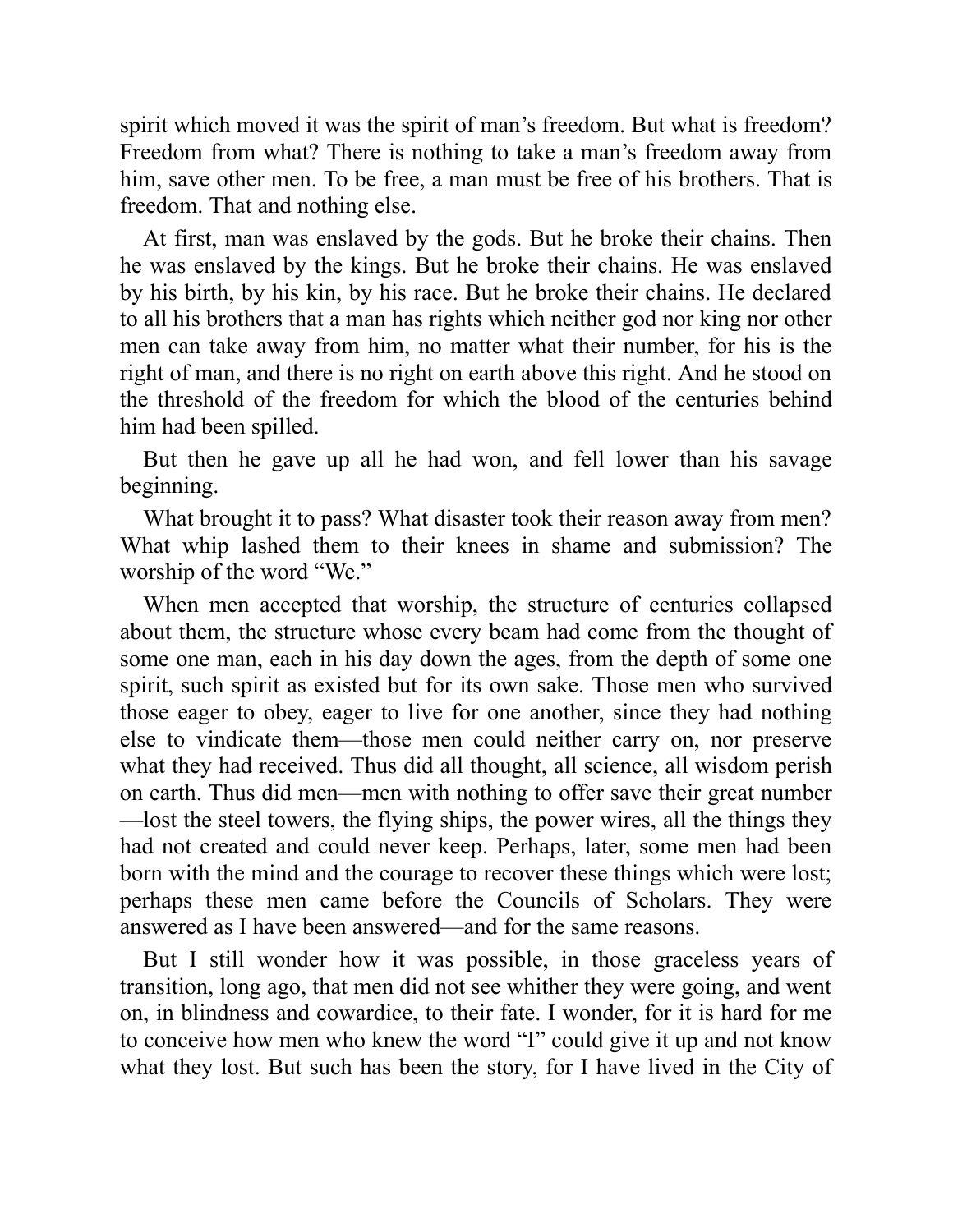the damned, and I know what horror men permitted to be brought upon them.

Perhaps, in those days, there were a few among men, a few of clear sight and clean soul, who refused to surrender that word. What agony must have been theirs before that which they saw coming and could not stop! Perhaps they cried out in protest and in warning. But men paid no heed to their warning. And they, these few, fought a hopeless battle, and they perished with their banners smeared by their own blood. And they chose to perish, for they knew. To them, I send my salute across the centuries, and my pity.

Theirs is the banner in my hand. And I wish I had the power to tell them that the despair of their hearts was not to be final, and their night was not without hope. For the battle they lost can never be lost. For that which they died to save can never perish. Through all the darkness, through all the shame of which men are capable, the spirit of man will remain alive on this earth. It may sleep, but it will awaken. It may wear chains, but it will break through. And man will go on. Man, not men.

Here on this mountain, I and my sons and my chosen friends shall build our new land and our fort. And it will become as the heart of the earth, lost and hidden at first, but beating, beating louder each day. And word of it will reach every corner of the earth. And the roads of the world will become as veins which will carry the best of the world's blood to my threshold. And all my brothers, and the Councils of my brothers, will hear of it, but they will be impotent against me. And the day will come when I shall break all the chains of the earth, and raze the cities of the enslaved, and my home will become the capital of a world where each man will be free to exist for his own sake.

For the coming of that day shall I fight, I and my sons and my chosen friends. For the freedom of Man. For his rights. For his life. For his honor.

And here, over the portals of my fort, I shall cut in the stone the word which is to be my beacon and my banner. The word which will not die, should we all perish in battle. The word which can never die on this earth, for it is the heart of it and the meaning and the glory.

The sacred word:

EGO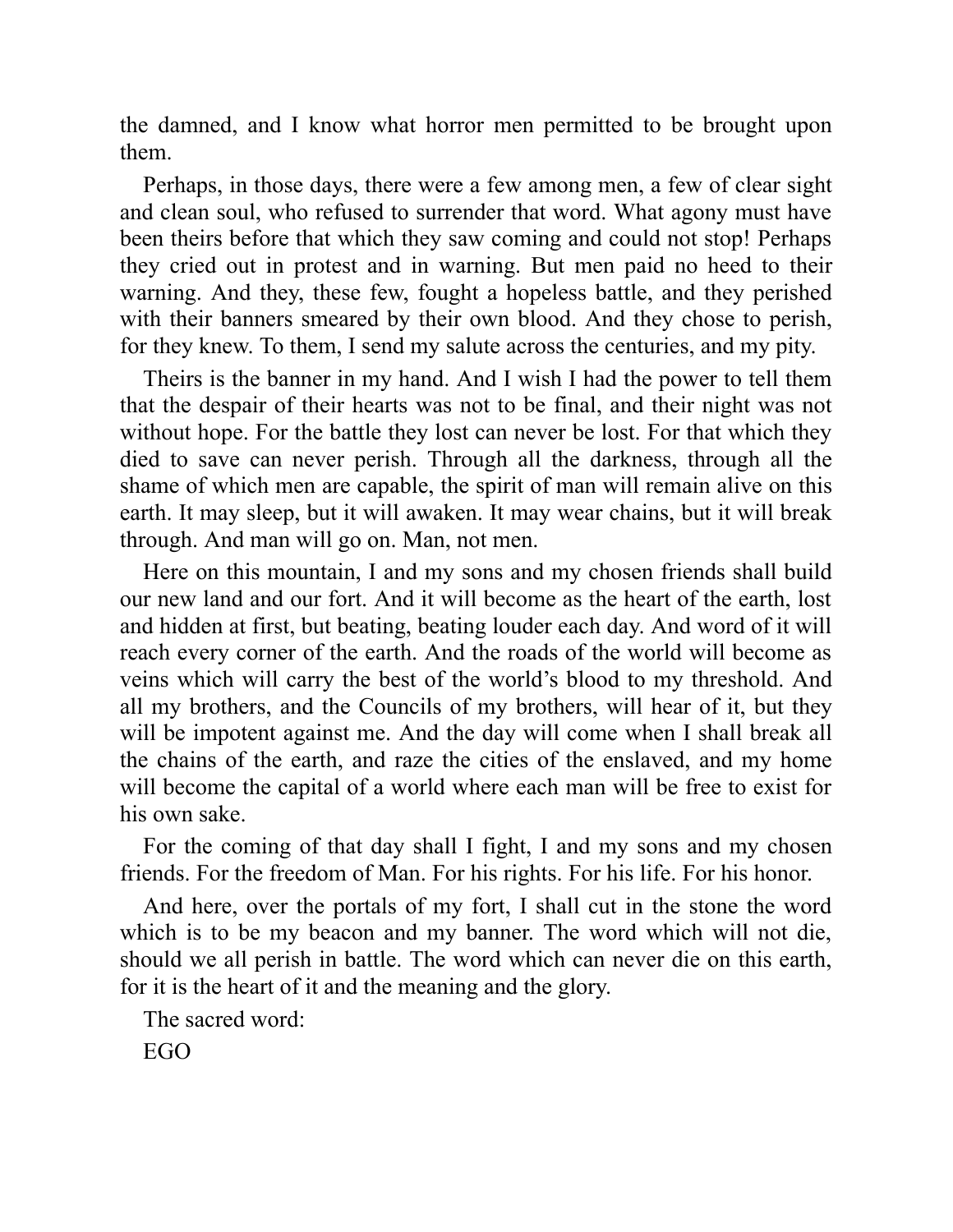End of the Project Gutenberg EBook of Anthem, by Ayn Rand

\*\*\* END OF THIS PROJECT GUTENBERG EBOOK ANTHEM \*\*\*

\*\*\*\*\* This file should be named 1250-h.htm or 1250-h.zip \*\*\*\*\* This and all associated files of various formats will be found in: http://www.gutenberg.org/1/2/5/1250/

Produced by An anonymous group of volunteers, and David Widger

Updated editions will replace the previous one--the old editions will be renamed.

Creating the works from print editions not protected by U.S. copyright law means that no one owns a United States copyright in these works, so the Foundation (and you!) can copy and distribute it in the United States without permission and without paying copyright royalties. Special rules, set forth in the General Terms of Use part of this license, apply to copying and distributing Project Gutenberg-tm electronic works to protect the PROJECT GUTENBERG-tm concept and trademark. Project Gutenberg is a registered trademark, and may not be used if you charge for the eBooks, unless you receive specific permission. If you do not charge anything for copies of this eBook, complying with the rules is very easy. You may use this eBook for nearly any purpose such as creation of derivative works, reports, performances and research. They may be modified and printed and given away--you may do practically ANYTHING in the United States with eBooks not protected by U.S. copyright law. Redistribution is subject to the trademark license, especially commercial redistribution.

START: FULL LICENSE

THE FULL PROJECT GUTENBERG LICENSE PLEASE READ THIS BEFORE YOU DISTRIBUTE OR USE THIS WORK

To protect the Project Gutenberg-tm mission of promoting the free distribution of electronic works, by using or distributing this work (or any other work associated in any way with the phrase "Project Gutenberg"), you agree to comply with all the terms of the Full Project Gutenberg-tm License available with this file or online at www.gutenberg.org/license.

Section 1. General Terms of Use and Redistributing Project Gutenberg-tm electronic works

1.A. By reading or using any part of this Project Gutenberg-tm electronic work, you indicate that you have read, understand, agree to and accept all the terms of this license and intellectual property (trademark/copyright) agreement. If you do not agree to abide by all the terms of this agreement, you must cease using and return or destroy all copies of Project Gutenberg-tm electronic works in your possession. If you paid a fee for obtaining a copy of or access to a Project Gutenberg-tm electronic work and you do not agree to be bound by the terms of this agreement, you may obtain a refund from the person or entity to whom you paid the fee as set forth in paragraph 1.E.8.

1.B. "Project Gutenberg" is a registered trademark. It may only be used on or associated in any way with an electronic work by people who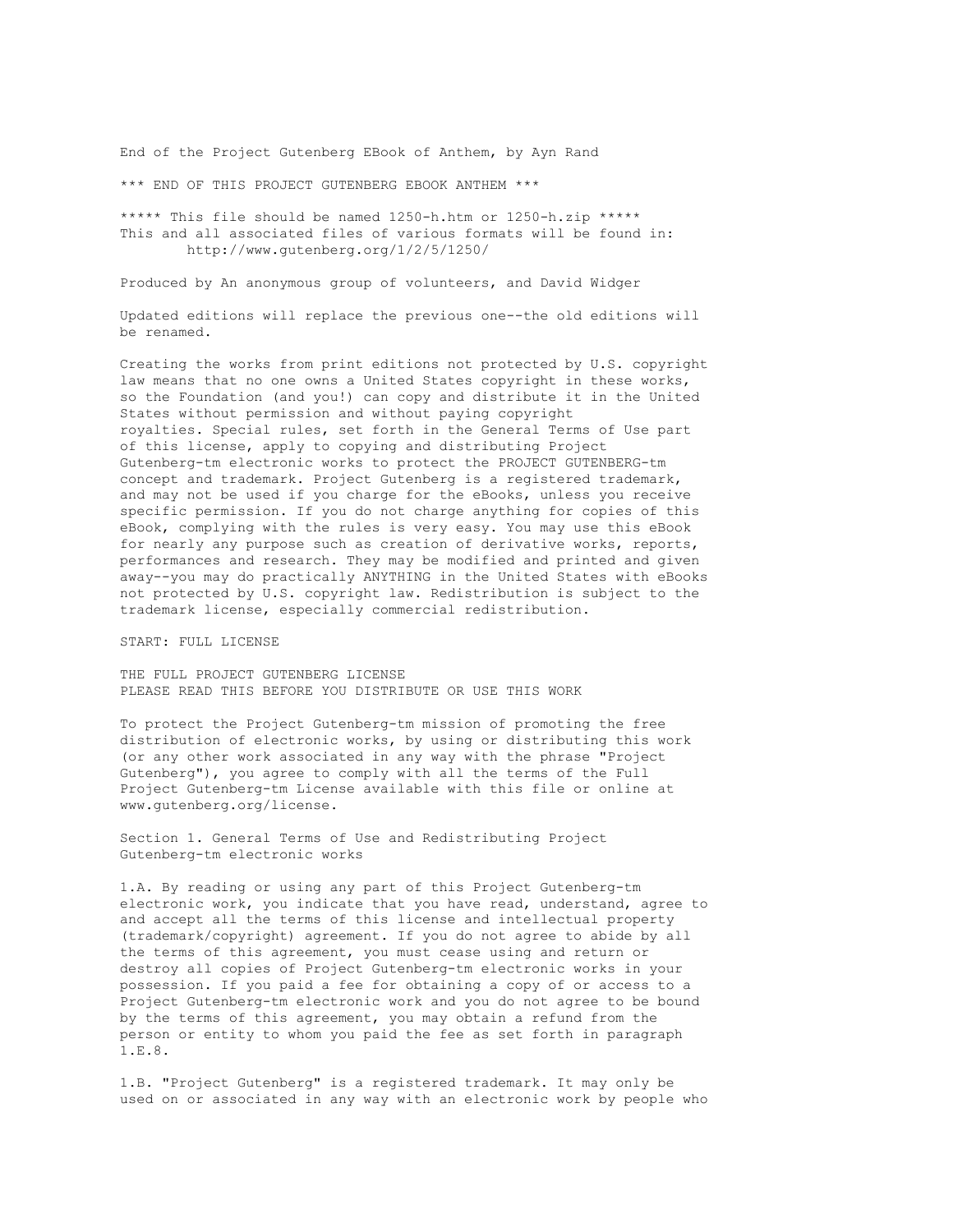agree to be bound by the terms of this agreement. There are a few things that you can do with most Project Gutenberg-tm electronic works even without complying with the full terms of this agreement. See paragraph 1.C below. There are a lot of things you can do with Project Gutenberg-tm electronic works if you follow the terms of this agreement and help preserve free future access to Project Gutenberg-tm electronic works. See paragraph 1.E below.

1.C. The Project Gutenberg Literary Archive Foundation ("the Foundation" or PGLAF), owns a compilation copyright in the collection of Project Gutenberg-tm electronic works. Nearly all the individual works in the collection are in the public domain in the United States. If an individual work is unprotected by copyright law in the United States and you are located in the United States, we do not claim a right to prevent you from copying, distributing, performing, displaying or creating derivative works based on the work as long as all references to Project Gutenberg are removed. Of course, we hope that you will support the Project Gutenberg-tm mission of promoting free access to electronic works by freely sharing Project Gutenberg-tm works in compliance with the terms of this agreement for keeping the Project Gutenberg-tm name associated with the work. You can easily comply with the terms of this agreement by keeping this work in the same format with its attached full Project Gutenberg-tm License when you share it without charge with others.

1.D. The copyright laws of the place where you are located also govern what you can do with this work. Copyright laws in most countries are in a constant state of change. If you are outside the United States, check the laws of your country in addition to the terms of this agreement before downloading, copying, displaying, performing, distributing or creating derivative works based on this work or any other Project Gutenberg-tm work. The Foundation makes no representations concerning the copyright status of any work in any country outside the United States.

1.E. Unless you have removed all references to Project Gutenberg:

1.E.1. The following sentence, with active links to, or other immediate access to, the full Project Gutenberg-tm License must appear prominently whenever any copy of a Project Gutenberg-tm work (any work on which the phrase "Project Gutenberg" appears, or with which the phrase "Project Gutenberg" is associated) is accessed, displayed, performed, viewed, copied or distributed:

 This eBook is for the use of anyone anywhere in the United States and most other parts of the world at no cost and with almost no restrictions whatsoever. You may copy it, give it away or re-use it under the terms of the Project Gutenberg License included with this eBook or online at www.gutenberg.org. If you are not located in the United States, you'll have to check the laws of the country where you are located before using this ebook.

1.E.2. If an individual Project Gutenberg-tm electronic work is derived from texts not protected by U.S. copyright law (does not contain a notice indicating that it is posted with permission of the copyright holder), the work can be copied and distributed to anyone in the United States without paying any fees or charges. If you are redistributing or providing access to a work with the phrase "Project Gutenberg" associated with or appearing on the work, you must comply either with the requirements of paragraphs 1.E.1 through 1.E.7 or obtain permission for the use of the work and the Project Gutenberg-tm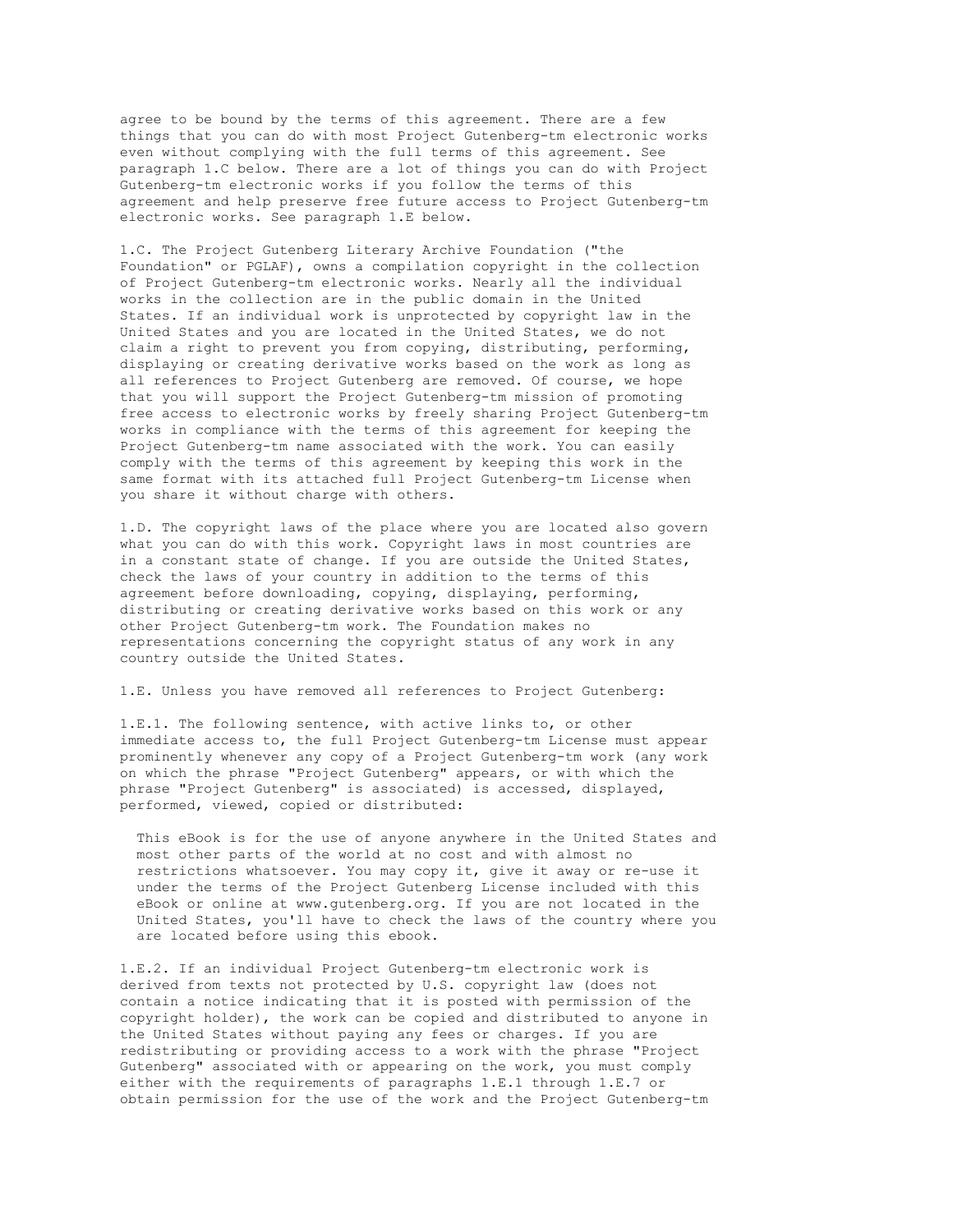trademark as set forth in paragraphs 1.E.8 or 1.E.9.

1.E.3. If an individual Project Gutenberg-tm electronic work is posted with the permission of the copyright holder, your use and distribution must comply with both paragraphs 1.E.1 through 1.E.7 and any additional terms imposed by the copyright holder. Additional terms will be linked to the Project Gutenberg-tm License for all works posted with the permission of the copyright holder found at the beginning of this work.

1.E.4. Do not unlink or detach or remove the full Project Gutenberg-tm License terms from this work, or any files containing a part of this work or any other work associated with Project Gutenberg-tm.

1.E.5. Do not copy, display, perform, distribute or redistribute this electronic work, or any part of this electronic work, without prominently displaying the sentence set forth in paragraph 1.E.1 with active links or immediate access to the full terms of the Project Gutenberg-tm License.

1.E.6. You may convert to and distribute this work in any binary, compressed, marked up, nonproprietary or proprietary form, including any word processing or hypertext form. However, if you provide access to or distribute copies of a Project Gutenberg-tm work in a format other than "Plain Vanilla ASCII" or other format used in the official version posted on the official Project Gutenberg-tm web site (www.gutenberg.org), you must, at no additional cost, fee or expense to the user, provide a copy, a means of exporting a copy, or a means of obtaining a copy upon request, of the work in its original "Plain Vanilla ASCII" or other form. Any alternate format must include the full Project Gutenberg-tm License as specified in paragraph 1.E.1.

1.E.7. Do not charge a fee for access to, viewing, displaying, performing, copying or distributing any Project Gutenberg-tm works unless you comply with paragraph 1.E.8 or 1.E.9.

1.E.8. You may charge a reasonable fee for copies of or providing access to or distributing Project Gutenberg-tm electronic works provided that

- \* You pay a royalty fee of 20% of the gross profits you derive from the use of Project Gutenberg-tm works calculated using the method you already use to calculate your applicable taxes. The fee is owed to the owner of the Project Gutenberg-tm trademark, but he has agreed to donate royalties under this paragraph to the Project Gutenberg Literary Archive Foundation. Royalty payments must be paid within 60 days following each date on which you prepare (or are legally required to prepare) your periodic tax returns. Royalty payments should be clearly marked as such and sent to the Project Gutenberg Literary Archive Foundation at the address specified in Section 4, "Information about donations to the Project Gutenberg Literary Archive Foundation."
- \* You provide a full refund of any money paid by a user who notifies you in writing (or by e-mail) within 30 days of receipt that s/he does not agree to the terms of the full Project Gutenberg-tm License. You must require such a user to return or destroy all copies of the works possessed in a physical medium and discontinue all use of and all access to other copies of Project Gutenberg-tm works.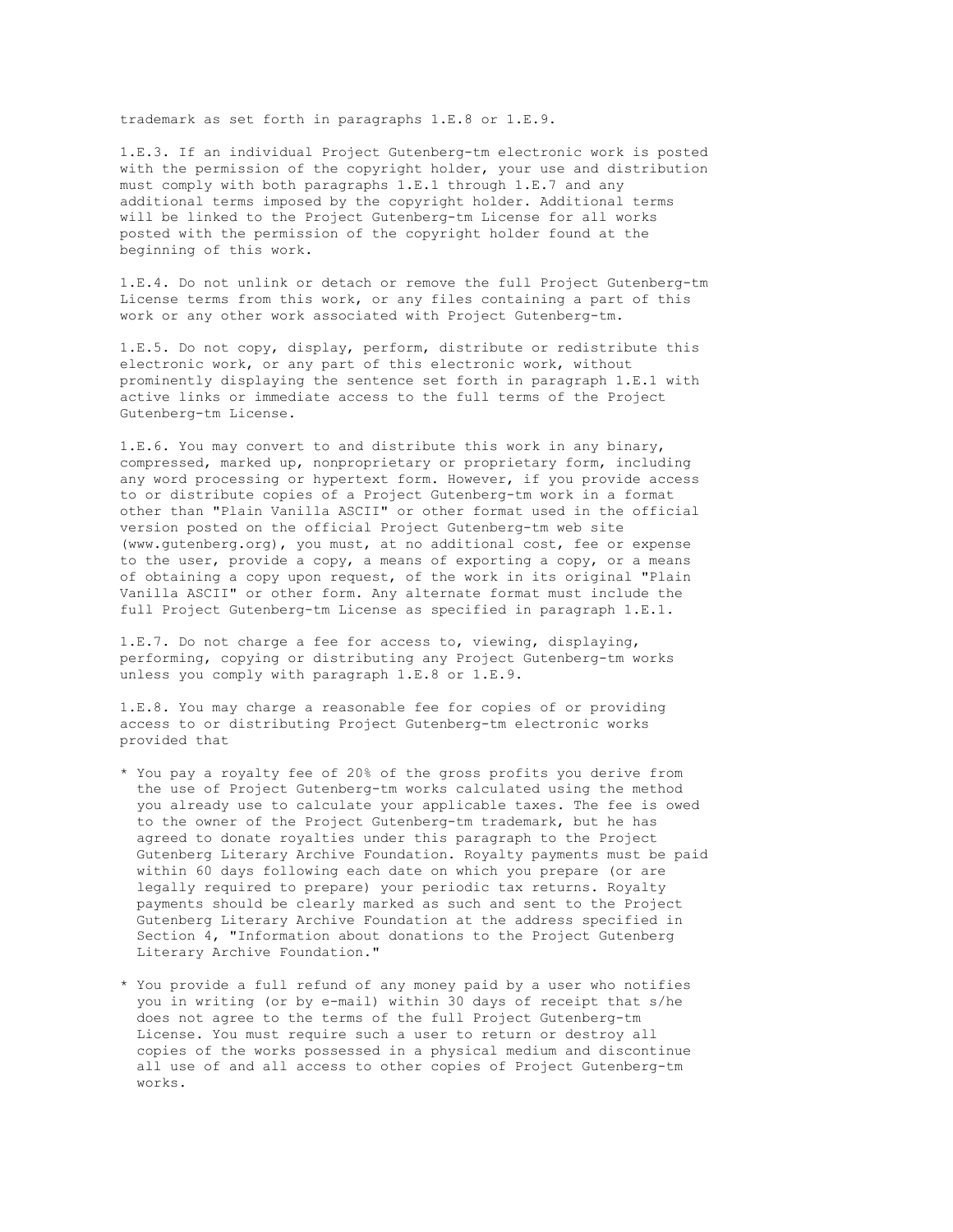- \* You provide, in accordance with paragraph 1.F.3, a full refund of any money paid for a work or a replacement copy, if a defect in the electronic work is discovered and reported to you within 90 days of receipt of the work.
- \* You comply with all other terms of this agreement for free distribution of Project Gutenberg-tm works.

1.E.9. If you wish to charge a fee or distribute a Project Gutenberg-tm electronic work or group of works on different terms than are set forth in this agreement, you must obtain permission in writing from both the Project Gutenberg Literary Archive Foundation and The Project Gutenberg Trademark LLC, the owner of the Project Gutenberg-tm trademark. Contact the Foundation as set forth in Section 3 below.

1.F.

1.F.1. Project Gutenberg volunteers and employees expend considerable effort to identify, do copyright research on, transcribe and proofread works not protected by U.S. copyright law in creating the Project Gutenberg-tm collection. Despite these efforts, Project Gutenberg-tm electronic works, and the medium on which they may be stored, may contain "Defects," such as, but not limited to, incomplete, inaccurate or corrupt data, transcription errors, a copyright or other intellectual property infringement, a defective or damaged disk or other medium, a computer virus, or computer codes that damage or cannot be read by your equipment.

1.F.2. LIMITED WARRANTY, DISCLAIMER OF DAMAGES - Except for the "Right of Replacement or Refund" described in paragraph 1.F.3, the Project Gutenberg Literary Archive Foundation, the owner of the Project Gutenberg-tm trademark, and any other party distributing a Project Gutenberg-tm electronic work under this agreement, disclaim all liability to you for damages, costs and expenses, including legal fees. YOU AGREE THAT YOU HAVE NO REMEDIES FOR NEGLIGENCE, STRICT LIABILITY, BREACH OF WARRANTY OR BREACH OF CONTRACT EXCEPT THOSE PROVIDED IN PARAGRAPH 1.F.3. YOU AGREE THAT THE FOUNDATION, THE TRADEMARK OWNER, AND ANY DISTRIBUTOR UNDER THIS AGREEMENT WILL NOT BE LIABLE TO YOU FOR ACTUAL, DIRECT, INDIRECT, CONSEQUENTIAL, PUNITIVE OR INCIDENTAL DAMAGES EVEN IF YOU GIVE NOTICE OF THE POSSIBILITY OF SUCH DAMAGE.

1.F.3. LIMITED RIGHT OF REPLACEMENT OR REFUND - If you discover a defect in this electronic work within 90 days of receiving it, you can receive a refund of the money (if any) you paid for it by sending a written explanation to the person you received the work from. If you received the work on a physical medium, you must return the medium with your written explanation. The person or entity that provided you with the defective work may elect to provide a replacement copy in lieu of a refund. If you received the work electronically, the person or entity providing it to you may choose to give you a second opportunity to receive the work electronically in lieu of a refund. If the second copy is also defective, you may demand a refund in writing without further opportunities to fix the problem.

1.F.4. Except for the limited right of replacement or refund set forth in paragraph 1.F.3, this work is provided to you 'AS-IS', WITH NO OTHER WARRANTIES OF ANY KIND, EXPRESS OR IMPLIED, INCLUDING BUT NOT LIMITED TO WARRANTIES OF MERCHANTABILITY OR FITNESS FOR ANY PURPOSE.

1.F.5. Some states do not allow disclaimers of certain implied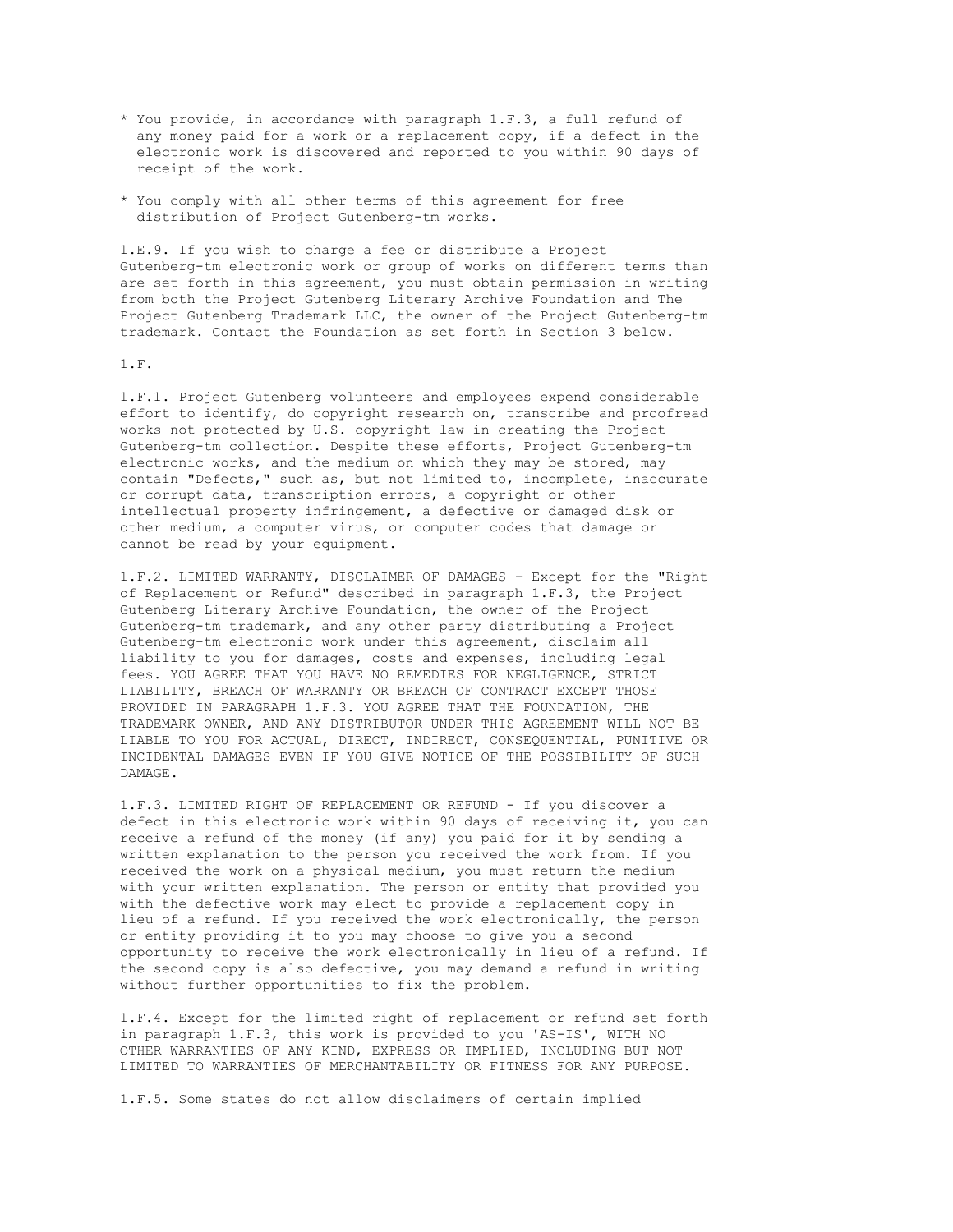warranties or the exclusion or limitation of certain types of damages. If any disclaimer or limitation set forth in this agreement violates the law of the state applicable to this agreement, the agreement shall be interpreted to make the maximum disclaimer or limitation permitted by the applicable state law. The invalidity or unenforceability of any provision of this agreement shall not void the remaining provisions.

1.F.6. INDEMNITY - You agree to indemnify and hold the Foundation, the trademark owner, any agent or employee of the Foundation, anyone providing copies of Project Gutenberg-tm electronic works in accordance with this agreement, and any volunteers associated with the production, promotion and distribution of Project Gutenberg-tm electronic works, harmless from all liability, costs and expenses, including legal fees, that arise directly or indirectly from any of the following which you do or cause to occur: (a) distribution of this or any Project Gutenberg-tm work, (b) alteration, modification, or additions or deletions to any Project Gutenberg-tm work, and (c) any Defect you cause.

Section 2. Information about the Mission of Project Gutenberg-tm

Project Gutenberg-tm is synonymous with the free distribution of electronic works in formats readable by the widest variety of computers including obsolete, old, middle-aged and new computers. It exists because of the efforts of hundreds of volunteers and donations from people in all walks of life.

Volunteers and financial support to provide volunteers with the assistance they need are critical to reaching Project Gutenberg-tm's goals and ensuring that the Project Gutenberg-tm collection will remain freely available for generations to come. In 2001, the Project Gutenberg Literary Archive Foundation was created to provide a secure and permanent future for Project Gutenberg-tm and future generations. To learn more about the Project Gutenberg Literary Archive Foundation and how your efforts and donations can help, see Sections 3 and 4 and the Foundation information page at www.gutenberg.org

Section 3. Information about the Project Gutenberg Literary Archive Foundation

The Project Gutenberg Literary Archive Foundation is a non profit 501(c)(3) educational corporation organized under the laws of the state of Mississippi and granted tax exempt status by the Internal Revenue Service. The Foundation's EIN or federal tax identification number is 64-6221541. Contributions to the Project Gutenberg Literary Archive Foundation are tax deductible to the full extent permitted by U.S. federal laws and your state's laws.

The Foundation's principal office is in Fairbanks, Alaska, with the mailing address: PO Box 750175, Fairbanks, AK 99775, but its volunteers and employees are scattered throughout numerous locations. Its business office is located at 809 North 1500 West, Salt Lake City, UT 84116, (801) 596-1887. Email contact links and up to date contact information can be found at the Foundation's web site and official page at www.gutenberg.org/contact

For additional contact information: